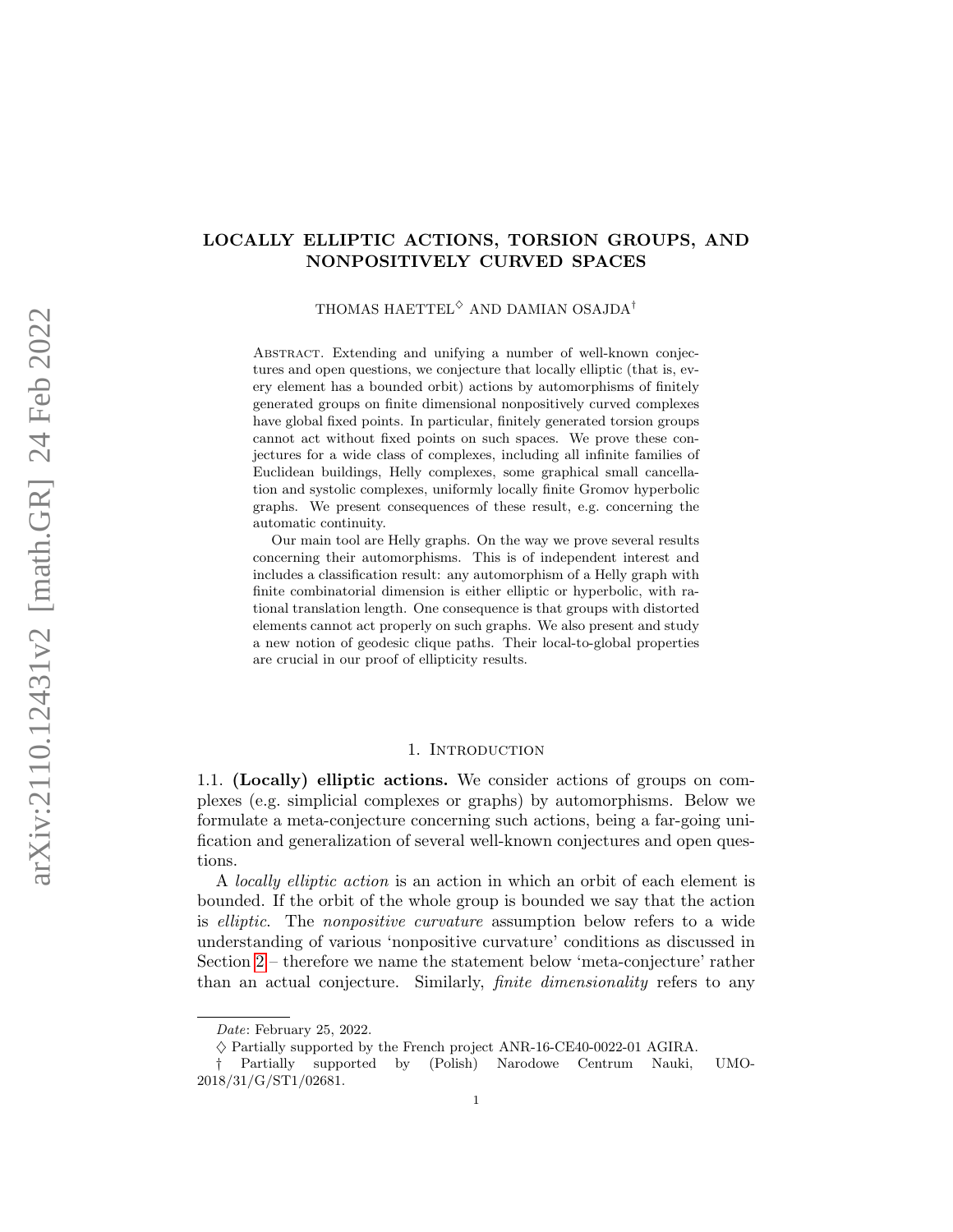reasonable notion of dimension – it might be thought of as the maximum of (topological) dimensions of cells.

Meta-Conjecture. Every locally elliptic action of a finitely generated group on a finite-dimensional nonpositively curved complex is elliptic. In particular, every action of a finitely generated torsion group on such complex is elliptic.

Note that Serre proved that every infinitely generated group has an action on a tree without a fixed point([\[Ser03,](#page-34-0) Theorem 15]), so the assumption of finite generation is crucial. The assumption on finiteness of the dimension is also essential – Grigorchuk's infinite torsion groups as well as infinite Burnside groups (torsion groups of bounded exponent) can act with unbounded orbits on Hilbert spaces or infinite dimensional CAT(0) cubical complexes [\[Gri84,](#page-32-0) [Osa18a\]](#page-34-1). Furthermore, the fact that we consider the combinatorial setting of complexes, rather than the one of (arbitrary) metric spaces is important as well – see Section [2](#page-8-0) for explanations.

For nonpositively curved complexes we have in mind (see Section [2\)](#page-8-0) having a bounded orbit (for a group, or a single automorphism) is usually equivalent to having a fixed point. Therefore, 'locally elliptic' can be thought of as 'every group element fixes a point' and, correspondingly, 'elliptic' should mean 'having a global fixed point'. An actual conjecture being a clarification of the above Meta-Conjecture is formulated in Section [2,](#page-8-0) where we also describe in detail motivations and earlier related results. Let us just mention here that the Meta-Conjecture is related to and motivated by, notably: the Tits Alternative, property (FA), Kazhdan's property (T), automatic continuity.

Our main aim in this paper is proving the Meta-Conjecture for a large class of nonpositively curved complexes (see Section [4](#page-14-0) for explaining all the notions involved).

<span id="page-1-0"></span>**Theorem A.** Let a finitely generated group act on a locally finite graph  $\Gamma$ with stable intervals and of finite combinatorial dimension. If the action is locally elliptic then it is elliptic. In particular, every action of finitely *generated torsion group on*  $\Gamma$  *is elliptic.* 

Having stable intervals might be seen as a form of nonpositive curvature. For graphs, this property introduced by Lang in [\[Lan13\]](#page-33-0) (in the context of geodesic metric spaces) coincides with a well-known falsification by fellow traveler (FFT) property by Neumann–Shapiro [\[NS95\]](#page-33-1). The latter is related to regularity of geodesic languages and has been established in a number of cases, e.g. for all buildings [\[Nos01\]](#page-33-2) and Garside groups [\[Hol10\]](#page-33-3). We gather few consequences of Theorem [A](#page-1-0) in the following (see also Theorem [H](#page-3-0) in the next section). For more explanations and the description of related results see Section [2.](#page-8-0)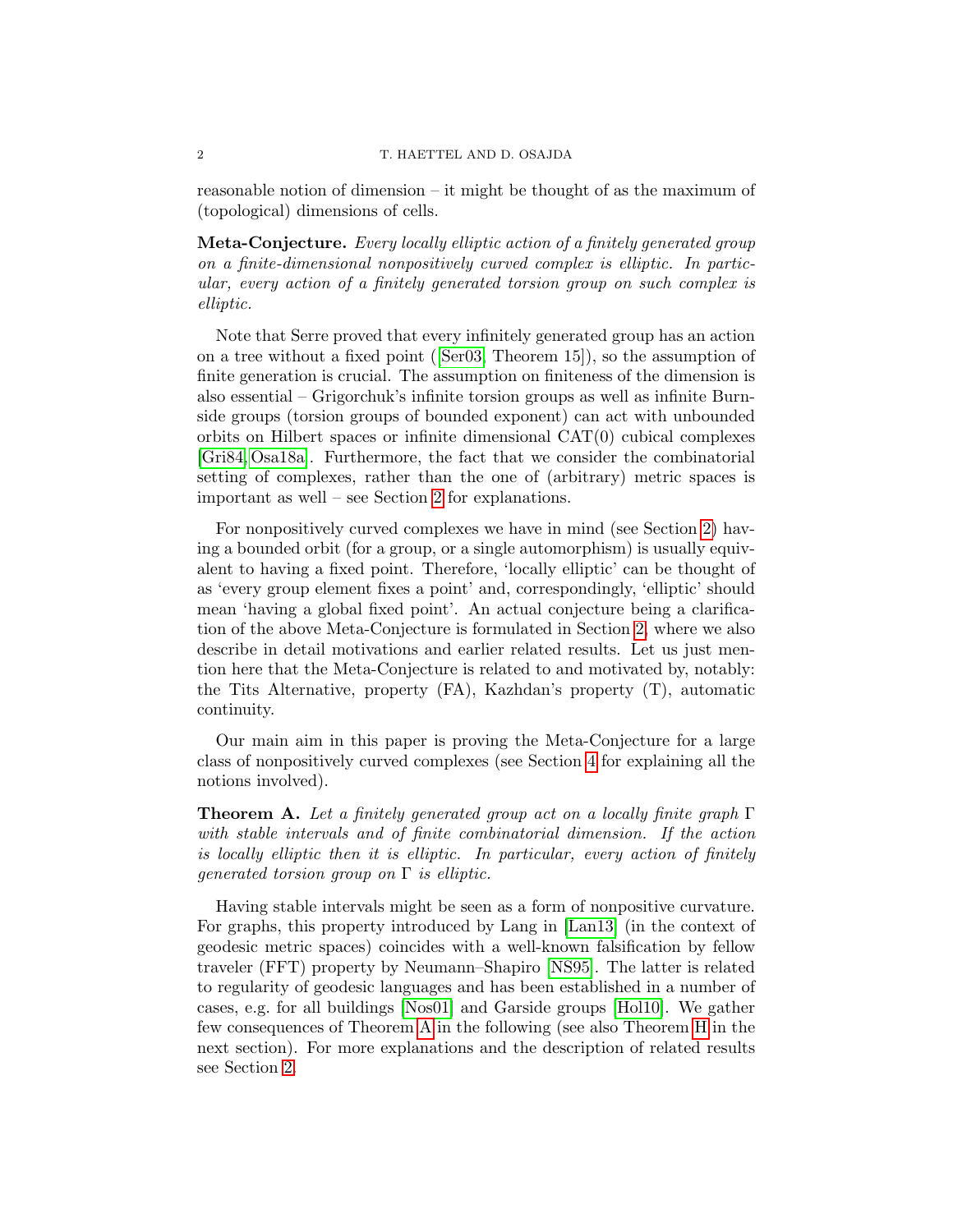<span id="page-2-0"></span>**Corollary B.** Let a finitely generated group act on a complex  $X$  which is one of the following:

- (1) a uniformly locally finite Euclidean building of type  $\widetilde{A}_n$ ,  $\widetilde{B}_n$ ,  $\widetilde{C}_n$ , or  $\widetilde{D}_n$ ;
- <span id="page-2-3"></span>(2) a uniformly locally finite Gromov hyperbolic graph;
- <span id="page-2-4"></span>(3) a uniformly locally finite simply connected graphical  $C(4)$ -T(4) small cancellation complex;
- (4) a uniformly locally finite quadric complex;
- (5) the Salvetti complex of an FC-type type Artin group.

If the action is locally elliptic then it is elliptic. In particular, every action of a finitely generated torsion group on  $X$  is elliptic.

<span id="page-2-2"></span>**Corollary C.** Let  $X_1, X_2, \ldots, X_k$  be complexes as in Corollary [B,](#page-2-0) and let a finitely generated group act on the complex  $X_1 \times \cdots \times X_k$ . If the action is locally elliptic then it is elliptic.

The above results indicate the importance of the notion of combinatorial dimension (introduced by Dress in [\[Dre84\]](#page-32-1)) for exploring fixed-point questions. Unlike many other notions of dimension – e.g. (virtual) cohomological dimension, geometric dimension, or asymptotic dimension – the combinatorial dimension has not been yet studied thoroughly in the context of groups. We believe that the following question is of utmost importance.

Question D. Which (nonpositively curved) spaces have finite combinatorial dimension?

In particular, we pose the following conjecture. Establishing it would extend Corollary [B\(](#page-2-0)1) to all (not only Euclidean or hyperbolic) locally finite buildings.

<span id="page-2-5"></span>Conjecture E. Buildings have finite combinatorial dimension.

Aside from Theorem [A](#page-1-0) we provide the following exemplary result confirming the Meta-Conjecture (see Section [2.3](#page-10-0) for further examples from the literature).

<span id="page-2-1"></span>Theorem F. Let G be a finitely generated group acting strongly rigidly by locally elliptic automorphisms on an 18-systolic complex X. Then G acts elliptically on X.

Although 18-systolic complexes are (Gromov) hyperbolic, observe that in the above theorem we do not assume that the dimension is finite. We believe that the assumptions on high systolicity can be weakened and the assumptions on the strong rigidity of actions can be omitted (see Conjecture in Section [2.1\)](#page-8-1). Still, even in this restricted form Theorem [F](#page-2-1) applies to an important class of monster groups as constructed in [\[Osa18b,](#page-34-2) [Osa20\]](#page-34-3). Note that such groups are not hyperbolic and that groups with torsion constructed there contain elements of arbitrarily large order.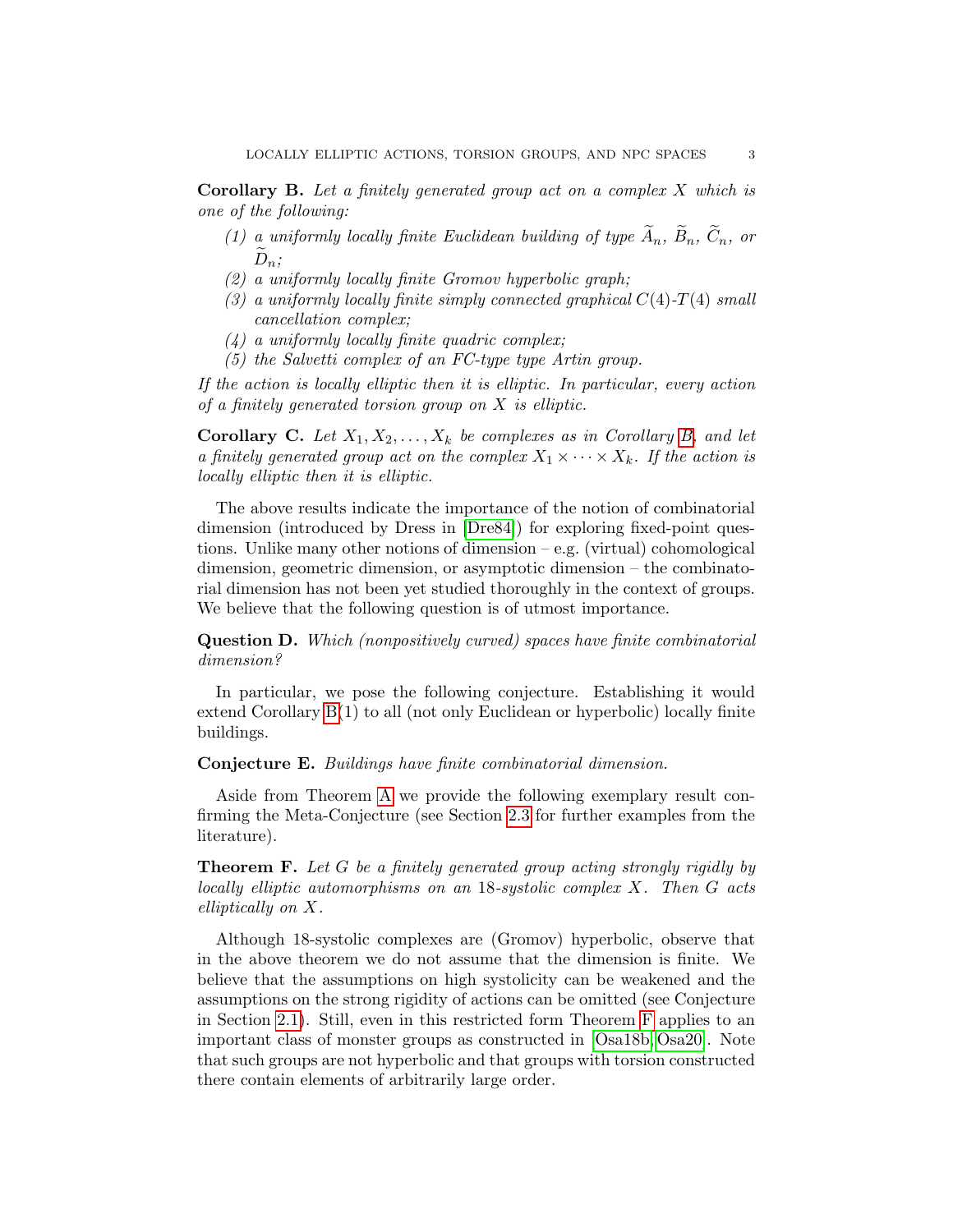<span id="page-3-1"></span>**Theorem G.** Finitely generated torsion subgroups of  $C(18)$  graphical small cancellation groups are finite.

<span id="page-3-2"></span>1.2. Locally elliptic actions on Helly graphs. In fact, the main object of interest throughout the article and our main tool for proving Theorem [A](#page-1-0) are Helly graphs and their automorphism groups.

Helly graphs form a very natural class of metric spaces with nonpositive curvature features, which are of increasing interest in geometric group theory. Their definition is extremely simple: a connected graph is Helly if any family of pairwise intersecting combinatorial balls has a non-empty global intersection, the so-called Helly property. See  $[CCG^+20]$  for a study of group actions on Helly graphs.

Any graph embeds in an essentially unique minimal Helly graph, its Helly hull. So the study of Helly graphs is really meaningful when some finiteness conditions are assumed: for instance local finiteness, or finite combinatorial dimension.

One may think of Helly graphs as a very nice class of nonpositively curved, combinatorially defined spaces. In Section [4](#page-14-0) we describe it in more details, providing numerous examples of groups acting nicely on Helly graphs and reminding analogies between CAT(0) and Helly, as well as advantages of the combinatorial Helly approach.

The following theorem, adding to the list in Corollary B, is in fact equivalent to Theorem [A.](#page-1-0) (In the text, we conclude Theorem [A](#page-1-0) from it.)

<span id="page-3-0"></span>**Theorem H.** Let  $X$  denote a locally finite Helly graph with finite combinatorial dimension, and let G denote a finitely generated group acting by automorphisms on  $X$ . Then either  $G$  stabilizes a clique in  $X$  or some element of G is hyperbolic, in which case it has infinite order.

Note that in the case when X is a  $CAT(0)$  space, the answer is known only for very specific examples (see Section [2.3](#page-10-0) for details), it is therefore striking that for locally finite Helly graphs with finite combinatorial dimension, we have a very simple and general answer to that question.

Corollary I. Let G be a Helly group, that is a group acting geometrically on a Helly graph. Any torsion subgroup of G is finite.

Let us state here just one corollary of the result. It concerns a notion of automatic continuity, having itself origins e.g. in the theory of Polish spaces. It is a direct (but non-obvious) consequence of Theorem [H](#page-3-0) and [\[KMV21\]](#page-33-4).

Corollary J. Let G be a Helly group, that is a group acting geometrically on a Helly graph. Any group homomorphism  $\varphi: L \to G$  from a locally compact group L is continuous.

In the case where the orthoscheme complex  $OX$  of  $X$  (see Theorem [N](#page-4-0) for the definition), endowed with the piecewise  $\ell^2$  metric, is CAT(0), we can use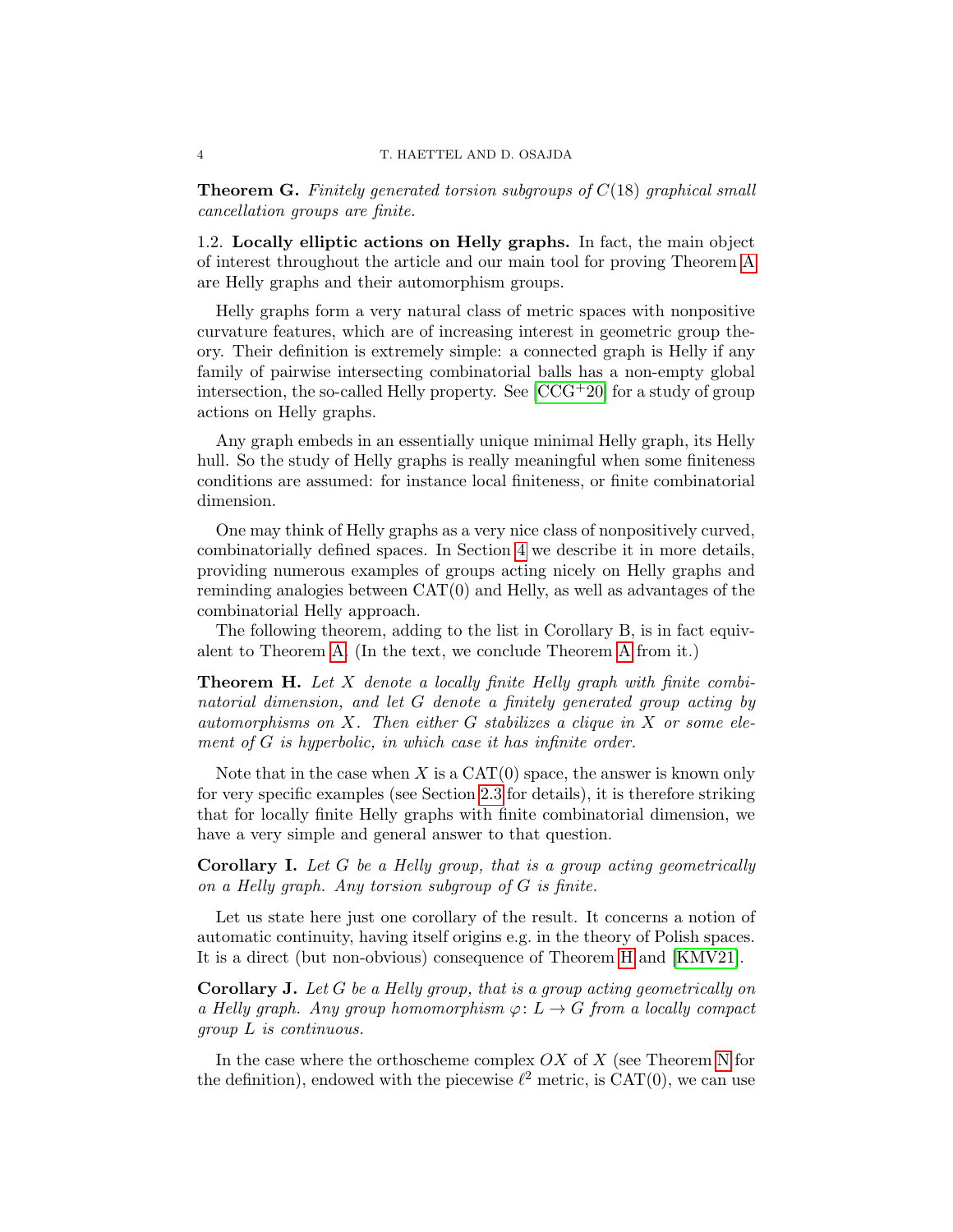its visual boundary and results of [\[CL10\]](#page-31-1) to deduce the following, including the case of infinitely generated groups.

<span id="page-4-1"></span>**Theorem K.** Let X denote a locally finite Helly graph with finite combinatorial dimension. Assume that the orthoscheme complex  $OX$  of  $X$ , endowed with the piecewise  $\ell^2$  metric, is CAT(0). Let G denote any locally elliptic group of automorphisms of X. Then G has a fixed point in  $|OX| \cup \partial |OX|$ , where  $\partial |OX|$  denotes the CAT(0) visual boundary of |X|.

This applies notably to  $CAT(0)$  cube complexes, and hence generalizes  $[LV20,$ Corollary B] in the locally finite case. This also applies to all locally finite Euclidean buildings of type  $\tilde{A}$ ,  $\tilde{B}$ ,  $\tilde{C}$  or  $\tilde{D}$ , see Theorem [3.1.](#page-12-0) So, for this class of buildings, we prove a conjecture by Marquis (see [\[Mar13,](#page-33-6) Conjecture 2]).

Corollary L. Let  $\Delta$  denote a uniformly locally finite Euclidean building of type  $\overline{A}$ ,  $\overline{B}$ ,  $\overline{C}$  or  $\overline{D}$ . If G denotes a locally elliptic group of type-preserving automorphisms of  $\Delta$ , then G has a fixed point in  $\Delta \cup \partial \Delta$ , where  $\partial \Delta$  is the combinatorial bordification of  $\Delta$ .

Note that this is a generalization of [\[Par03,](#page-34-4) Corollaire 3] and [\[NOP21,](#page-33-7) Corollary 1.2] in the case of locally finite discrete Euclidean buildings.

One should also point out that Breuillard and Fujiwara ask for a quantitative version of this result, see [\[BF21,](#page-31-2) Theorem 7.16].

According to Marquis (see [\[Mar13,](#page-33-6) Conjecture 1]), we deduce the following.

Corollary M. Let G denote a locally compact group such that its group of components  $G/G^0$  is compact. Let  $\Delta$  denote a uniformly locally finite Euclidean building of type  $\tilde{A}$ ,  $\tilde{B}$ ,  $\tilde{C}$  or  $\tilde{D}$ .

Then any measurable action of G on  $\Delta$  fixes a point in  $\Delta$ . In other words, G has Property (FB) for the class of uniformly locally finite Euclidean buildings of type  $\tilde{A}$ ,  $\tilde{B}$ ,  $\tilde{C}$  or  $\tilde{D}$ .

<span id="page-4-2"></span>1.3. Automorphisms of Helly graphs. On the way to Theorem [H](#page-3-0) we show a number of results concerning automorphisms of Helly graphs. They are of independent interest.

In order to study automorphisms of a Helly graph  $X$ , we are interested in finding a nice combinatorial structure on the injective hull  $EX$ . Such a description has been carried out by Lang in [\[Lan13\]](#page-33-0), and we present a slight modification of his construction. Recall that the combinatorial dimension of X is the dimension of its injective hull  $EX$ , see Theorem [4.1](#page-14-1) for the precise statement.

<span id="page-4-0"></span>**Theorem N** (Orthoscheme complex of a Helly graph). Let X denote a Helly graph with finite combinatorial dimension. For each  $N \geq 1$ , there exists a simplicial structure on the injective hull EX of X, denoted  $O_N X$ and called the  $(N^{th})$  orthoscheme complex of X, satisfying the following: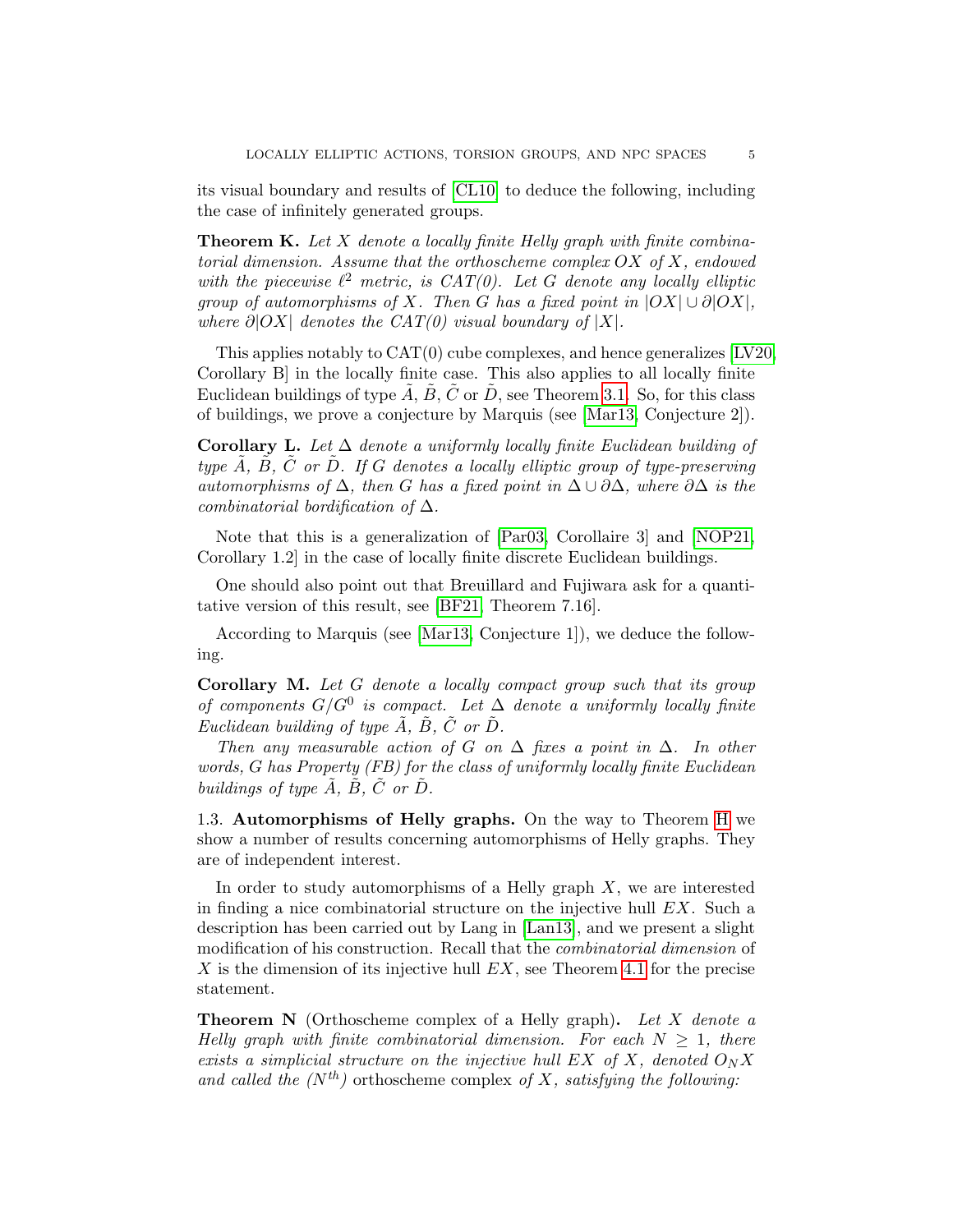#### 6 T. HAETTEL AND D. OSAJDA

- Each simplex of  $O_N X$  is isometric to the standard  $\ell^{\infty}$  orthosimplex with edge lengths  $\frac{1}{2N!}$ .
- The vertex set  $X_N^{(1)}$  of  $O_N X$ , endowed with the induced distance, is a Helly graph (with edge lengths  $\frac{1}{2N!}$ ), containing isometrically X, called the  $(N^{th})$  Helly subdivision of X. Moreover, we have

$$
X'_N = \left\{ p \in EX \mid \forall x \in X, d(p, x) \in \frac{1}{2N!} \mathbb{N} \right\}.
$$

• To each vertex of  $X'_N$  is naturally associated a clique of X.

One key property of  $CAT(0)$  spaces is the classification of isometries into elliptic, parabolic and hyperbolic (see [\[BH99,](#page-31-3) Definition 6.3]).

In this article, we prove a similar classification for automorphisms of Helly graphs. We say that an automorphism (or a group of automorphisms) of a Helly graph is *elliptic* if it stabilizes a clique of  $X$  (note that this notion agrees with ellipticity defined earlier). We say that an automorphism  $g$  of a Helly graph is hyperbolic if the orbit map  $n \in \mathbb{Z} \mapsto g^n \cdot x$  is a quasi-isometric embedding. We refer to Section [5](#page-17-0) for other characterizations of elliptic and hyperbolic automorphisms, and to Theorem [5.2](#page-18-0) for the precise statement.

### <span id="page-5-0"></span>Theorem O (Classification of automorphisms of Helly graphs).

Let  $X$  denote a Helly graph with finite combinatorial dimension  $N$ . Then any automorphism of  $X$  is either elliptic or hyperbolic.

More precisely, any elliptic automorphism of X fixes a vertex in the  $N^{th}$ Helly subdivision  $X'_N$  of X.

For every hyperbolic automorphism g of X, there exists  $k \leq 2N$  and a vertex  $x \in X'_N$  such that  $(g^{kn} \cdot x)_{n \in \mathbb{Z}}$  is a geodesic in  $X'_N$ .

In addition, every hyperbolic automorphism of X has rational translation length, with denominator bounded above by 2N.

This is a direct generalization (in the finite-dimensional case) of a result of Haglund stating essentially that any automorphism of a CAT(0) cube complex either fixes a point or translates a combinatorial geodesic (see [\[Hag07,](#page-32-2) Theorem 1.4] for the precise statement).

This also generalizes a theorem of Gromov for translation lengths of hyperbolic elements in a Gromov-hyperbolic group (see [\[Gro87,](#page-32-3) 8.5.S]). Since Garside groups are Helly according to [\[HO21\]](#page-32-4), this implies a direct analogue of [\[LL07\]](#page-33-8) for a very closely related translation length. This has consequences in particular for decision problems, following [\[LL07\]](#page-33-8).

Corollary P. Let G denote a Helly group. The following problems are solvable for G.

- The power problem: given  $g, h \in G$ , find  $n \geq 1$  such that  $h^n = g$ .
- The power conjugacy problem: given  $g, h \in G$ , find  $n \geq 1$  such that  $h^n$  is conjugate to g.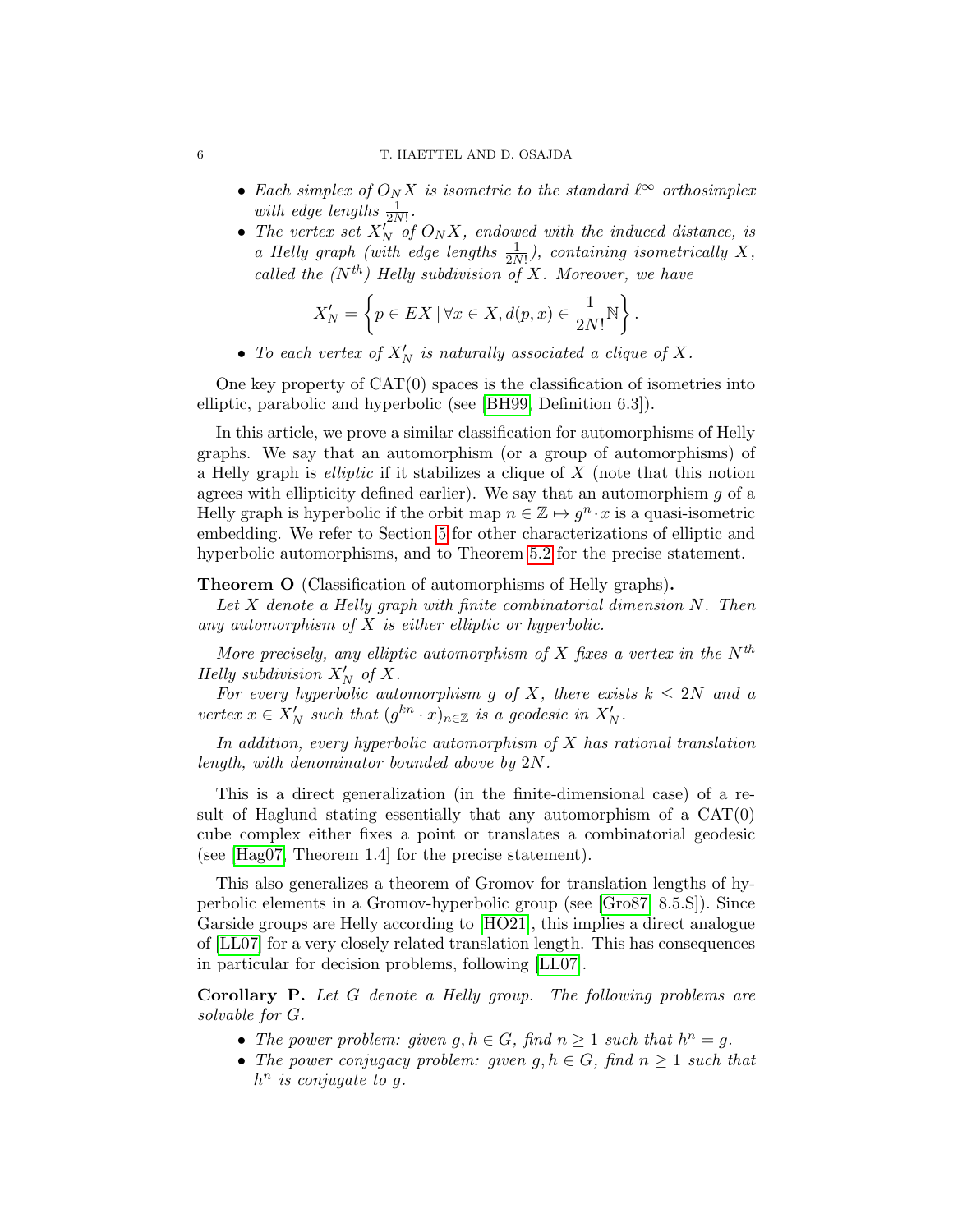- The proper power problem: given  $g \in G$ , find  $h \in G$  and  $n \geq 2$  such that  $h^n = g$ .
- The proper power conjugacy problem: given  $g \in G$ , find  $h \in G$  and  $n \geq 2$  such that  $h^n$  is conjugate to g.

This result also has a direct consequence concerning distortion. Recall that an element g of a finitely generated group G with a word metric  $|\cdot|_G$ is undistorted if there exists  $C > 0$  such that  $\forall n \in \mathbb{N}, |g^n|_G \geq nC$ .

Corollary Q (No distortion in Helly graphs).

Let X denote a Helly graph with finite combinatorial dimension, let G denote a finitely generated group of automorphisms of X and assume that some element q of G is not elliptic. Then q is hyperbolic in X, has infinite order and is undistorted in G.

More generally, g is uniformly undistorted :  $\exists C > 0, \forall n \in \mathbb{N}, |g^n|_G \geq nC$ , where  $C$  depends only on the action of  $G$  on  $X$ .

If a finitely generated group acts properly by automorphisms on a Helly graph with finite combinatorial dimension, we therefore deduce that G has uniformly undistorted infinite cyclic subgroups as defined by Cornulier in [\[Cor17,](#page-32-5) Definition 6.A.3]. This applies in particular to all discrete subgroups of semisimple Lie groups over non-Archimedean local fields of types A, B, C or D.

In particular, we deduce an obstruction to the existence of some actions on Helly graphs.

Corollary R. Finitely generated groups with distorted elements do not act properly on a Helly graph with finite combinatorial dimension.

This applies notably to nilpotent groups that are not virtually abelian, to non-uniform irreducible lattices in real semisimple Lie groups of higher rank and to Baumslag-Solitar groups.

Note that, on the other hand, any finitely generated group acts properly by automorphisms on a Helly graph, the Helly hull of any Cayley graph. In the case of a group with distorted elements, we deduce that the Helly hull of a Cayley graph has infinite combinatorial dimension.

The case of non-uniform lattices is drastically different from the uniform one. Indeed, uniform lattices in semisimple Lie groups over local fields have nice actions on Helly graphs (in the non-Archimedean case, see Theorem [3.1](#page-12-0) and [\[Hae21a\]](#page-32-6) for details, and [\[Hae21b\]](#page-32-7)) and on injective metric spaces (in the Archimedean case, see [\[Hae21a\]](#page-32-6) for details).

The arguments used in the proofs of Theorem [O](#page-5-0) and Theorem [H](#page-3-0) rely on a new notion of clique-paths, see Section [6](#page-21-0) for the precise definition. The clique-paths are somewhat similar to normal cube-paths in  $CAT(0)$  cube complexes studied by Niblo and Reeves (see [\[NR97\]](#page-33-9)) and to normal cliquepaths studied by Chalopin et al. (see  $[CCG^+20]$ ), in both cases used in the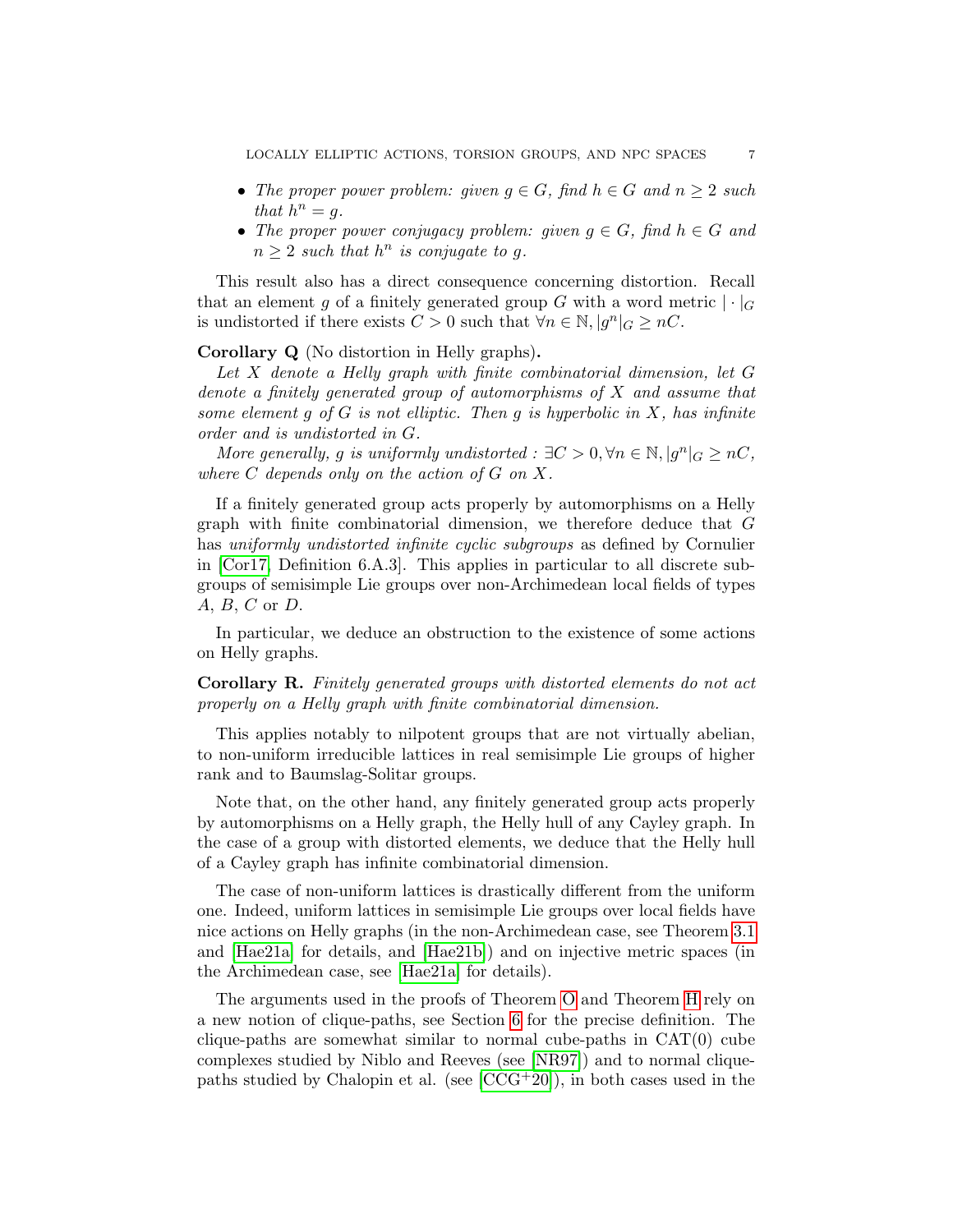proof of biautomaticity. However, already in the case of a generic translation of the square grid  $\mathbb{Z}^2$ , no such normal path will be invariant. Our cliquepaths have the advantage of being flexible enough to include such invariant axes (see Proposition [6.5](#page-24-0) for a precise statement). On the other hand, they are sufficiently rigid that, even though they are locally defined, they ensure that any global path is geodesic. This key local-to-global property can be summed up in the following result, see Theorem [6.4](#page-24-1) for the precise statement.

Theorem S (Local clique-paths are globally geodesic).

Let  $X$  be a Helly graph, and assume that a bi-infinite sequence of cliques  $(\sigma_n)_{n\in\mathbb{Z}}$  is such that for all  $n\in\mathbb{Z}$ , the sequence  $(\sigma_n, \sigma_{n+1}, \sigma_{n+2})$  is a cliquepath. Then, for any  $n, m \in \mathbb{Z}$ , we have  $d(\sigma_n, \sigma_m) \geq |n - m|$ .

Note that, to our knowledge, such a construction is new even for CAT(0) cube complexes.

The other main ingredient in the proofs of Theorem [O](#page-5-0) and Theorem [H](#page-3-0) is the following result about linear growth of orbits in a general injective metric space.

### Theorem T (Linear orbit growth).

Let  $X$  denote an injective metric space, and let  $G, H$  denote elliptic groups of isometries of X. If  $x \in X^G$  is such that  $d(x, X^H) = d(X^G, X^H) = L$ , there exists a sequence  $(g_n)_{n\geq 1}$  in  $(GH)^n$  such that

$$
\forall n \ge 1, d(g_n \cdot x, x) = 2nL.
$$

We believe this result could be of independent interest.

Organization of the article: In the following Section [2,](#page-8-0) we formulate the Conjecture being a precise version of the Meta-Conjecture, we provide motivations and list related results. The equivalence of Theorems [8.1](#page-26-0) and [H](#page-3-0) is shown in Section [3.](#page-12-1) There we also remind basics on Helly graphs and show that Theorem [H](#page-3-0) implies Corollaries [B](#page-2-0) and [C.](#page-2-2) In Section [4,](#page-14-0) we review a refinement of Lang's cell structure on the injective hull of a Helly graph into orthosimplices. In Section [5,](#page-17-0) we prove the classification result for automorphisms of Helly graphs. In Section [6,](#page-21-0) we define the clique-paths between pairs of cliques in a Helly graph, and prove that local clique-paths are globally geodesic. In Section [7,](#page-25-0) we prove the linear growth of orbits in injective metric spaces. In Section [8,](#page-26-1) we use the clique-paths and the linear growth to study locally elliptic actions on Helly graphs and we prove Theorem [H.](#page-3-0) In Section [9,](#page-28-0) we show how the existence of a CAT(0) metric on the orthoscheme complex of a Helly graph enables us to deduce Theorem [K.](#page-4-1) In Section [10,](#page-28-1) we prove Theorem [F](#page-2-1) about locally elliptic actions on systolic complexes and conclude Theorem [G.](#page-3-1)

Acknowledgments: We would like to thank Jack Button, Victor Chepoi, Benoît Kloeckner, François Fillastre, Elia Fioravanti, Anthony Genevois, Hiroshi Hirai, Nima Hoda, Vladimir Kovalchuk, Linus Kramer, Urs Lang,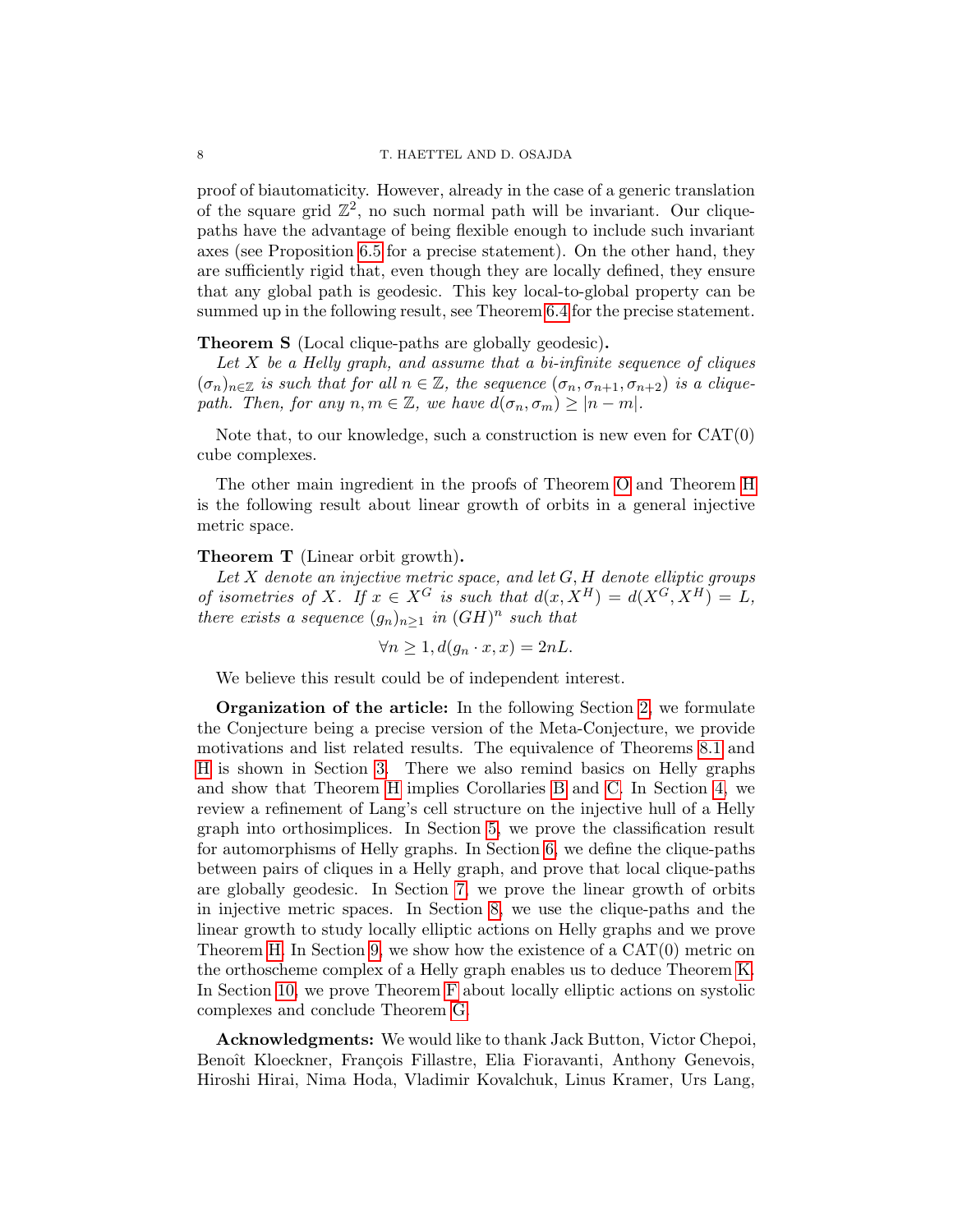Harry Petyt, Betrand R´emy, Olga Varghese and Constantin Vernicos for interesting discussions and remarks on the first version of the article.

## **CONTENTS**

| Introduction                                                         | 1  |
|----------------------------------------------------------------------|----|
| 1.1. (Locally) elliptic actions                                      | 1  |
| Locally elliptic actions on Helly graphs<br>1.2.                     | 4  |
| Automorphisms of Helly graphs<br>1.3.                                | 5  |
| Conjectures, motivations, and state of the art<br>2.                 | 9  |
| Conjectures<br>2.1.                                                  | 9  |
| 2.2.<br>Motivations                                                  | 10 |
| 2.3. Discussion of the results and state of the art                  | 11 |
| 3.<br>Helly graphs                                                   | 13 |
| Orthoscheme complexes and Helly graphs<br>4.                         | 15 |
| Classification of automorphisms of Helly graphs<br>5.                | 18 |
| 6.<br>Clique-paths                                                   | 22 |
| Linear orbit growth<br>7.                                            | 26 |
| Locally elliptic actions<br>8.                                       | 27 |
| Adding a $CAT(0)$ metric<br>9.                                       | 29 |
| Systolic complexes and graphical small cancellation complexes<br>10. | 29 |
| References                                                           | 31 |

#### 2. Conjectures, motivations, and state of the art

<span id="page-8-1"></span><span id="page-8-0"></span>2.1. Conjectures. We now formulate an actual conjecture, being a specification of the Meta-Conjecture. In order to do this we must specify the 'nonpositive curvature', and 'finite dimensional' assumptions. In what follows, by 'dimension' we mean the maximum of (topological) dimensions of cells.

**Definition 2.1** (Finite dimensional NPC spaces). The class  $\mathcal{X}$  consists of:

- (1) finite dimensional CAT(0) complexes, cf. e.g. [\[BH99\]](#page-31-3);
- (2) finite dimensional complexes with a convex geodesic bicombing, [\[Lan13,](#page-33-0)  $DL15$ ;
- (3) finite dimensional complexes with an injective metric [\[AP56,](#page-31-4) [Isb64,](#page-33-10) [Dre84,](#page-32-1) [Lan13\]](#page-33-0);
- (4) uniformly locally finite Gromov-hyperbolic graphs,
- <span id="page-8-2"></span>(5) uniformly locally finite weakly modular graphs [\[CCHO20\]](#page-31-5);
- <span id="page-8-3"></span> $(6)$  systolic complexes [\[Che00,](#page-31-6) [JS06\]](#page-33-11);
- (7) finite dimensional bucolic complexes  $[BCC^+13]$ ;
- (8) finite dimensional weakly systolic complexes [\[CO15\]](#page-31-8);
- (9) finite dimensional quadric complexes [\[Hod20\]](#page-32-9);
- <span id="page-8-4"></span>(10) graphical  $C(6)$ ,  $C(4)$ - $T(4)$ , and  $C(3)$ - $T(6)$  small cancellation complexes  $[OP18, CCG+20]$  $[OP18, CCG+20]$  $[OP18, CCG+20]$ ;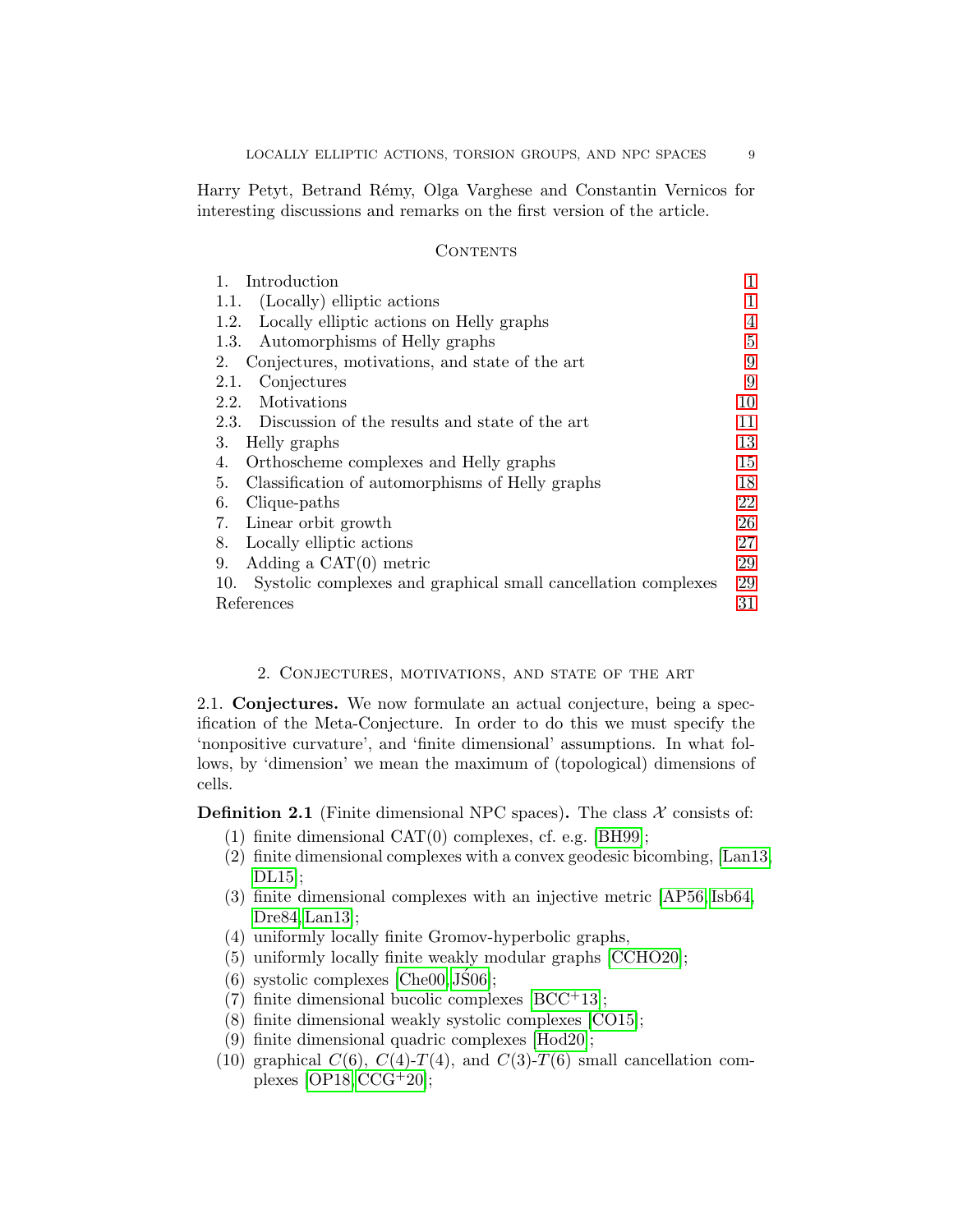(11) Salvetti complexes of Artin groups;

(12) Deligne complexes of Artin groups;

**Conjecture.** Let G be a finitely generated group acting by automorphisms on a complex  $X \in \mathcal{X}$ . If the action is locally elliptic then it is elliptic. In particular, if G is a torsion group then the action is elliptic.

**Remarks.** (A) In the  $CAT(0)$  setting the conjecture concerning the part on torsion groups appears for the first time in [\[NOP21,](#page-33-7) Conjecture 1.5]. Then the  $CAT(0)$  version of the Conjecture appears in [\[21\]](#page-33-12) (in a form of a question). Also in [\[21\]](#page-33-12) the Helly version of the conjecture appears for the first time. For appearances of related questions and conjectures, see the following Subsection [2.2.](#page-9-0)

(B) As noted after Meta-Conjecture in Section [1.1](#page-0-1) the assumptions on finite generation and finite dimensionality are essential. In Subsection [2.2](#page-9-0) item (VIII) and in Subsection [2.3](#page-10-0) we explain why restricting to the combinatorial setting of automorphisms of complexes, rather than (arbitrary) isometries of metric spaces is important.

(C) For item [\(5\)](#page-8-2) we do not know a general definition of a 'weakly modular complex', that is, a contractible complex with 1-skeleton being a weakly modular graph – see [\[CCHO20,](#page-31-5) Question 9.20]. Therefore, we make a (much stronger) assumption of uniform local finiteness implying finite dimensionality of such potential complex.

(D) For item [\(6\)](#page-8-3) we do not need to assume finite dimensionality. Although systolic complexes can be infinitely dimensional, they behave in many ways as (asymptotically) 2-dimensional objects (see e.g. [\[JS07,](#page-33-13) [Osa08,](#page-34-6) [OS15,](#page-34-7) [Osa21\]](#page-34-8)), and we believe this nature makes the Conjecture valid for ´ them. In Theorem [F](#page-2-1) we provide a partial justification for this belief.

**(E)** There are many more spaces that should be added to the class  $\mathcal{X}$ . The reader is welcomed to add her or his favorite NPC-like spaces to the list.

<span id="page-9-0"></span>2.2. Motivations. The Meta-Conjecture and Conjecture are related to the following notions and properties, and are generalizations and unifications of the following (open) questions and conjectures:

(I) A conjecture stating that nonpositively curved groups satisfy the Tits Alternative, that is, their finitely generated subgroups are either solvable or contain non-abelian free groups. The statement is quite obvious for Gromov hyperbolic groups. Usually the conjecture is stated for CAT(0) groups; see e.g. [\[Bes00a,](#page-31-9) Quest 2.8],[\[Bri06\]](#page-31-10),[\[Bri07,](#page-31-11) Quest 7.1],[\[FHT11,](#page-32-10) Prob 12],[\[Cap14,](#page-31-12) Sec. 5]. The question of ellipticity of locally elliptic actions may be seen as a first step towards the Tits Alternative. For a recent account on the Tits Alternative in the nonpositively curved setting see e.g. [\[OP21b,](#page-34-9) [OP21a\]](#page-34-10).

(II) A conjecture stating that there are no infinite torsion subgroups of  $CAT(0)$  groups, that is, groups acting geometrically on  $CAT(0)$  spaces; see e.g. [\[Swe99\]](#page-34-11), [\[Bes00b,](#page-31-13) Question 2.11], [\[Xie04,](#page-34-12) p. 88], [\[Bri07,](#page-31-11) Question 8.2],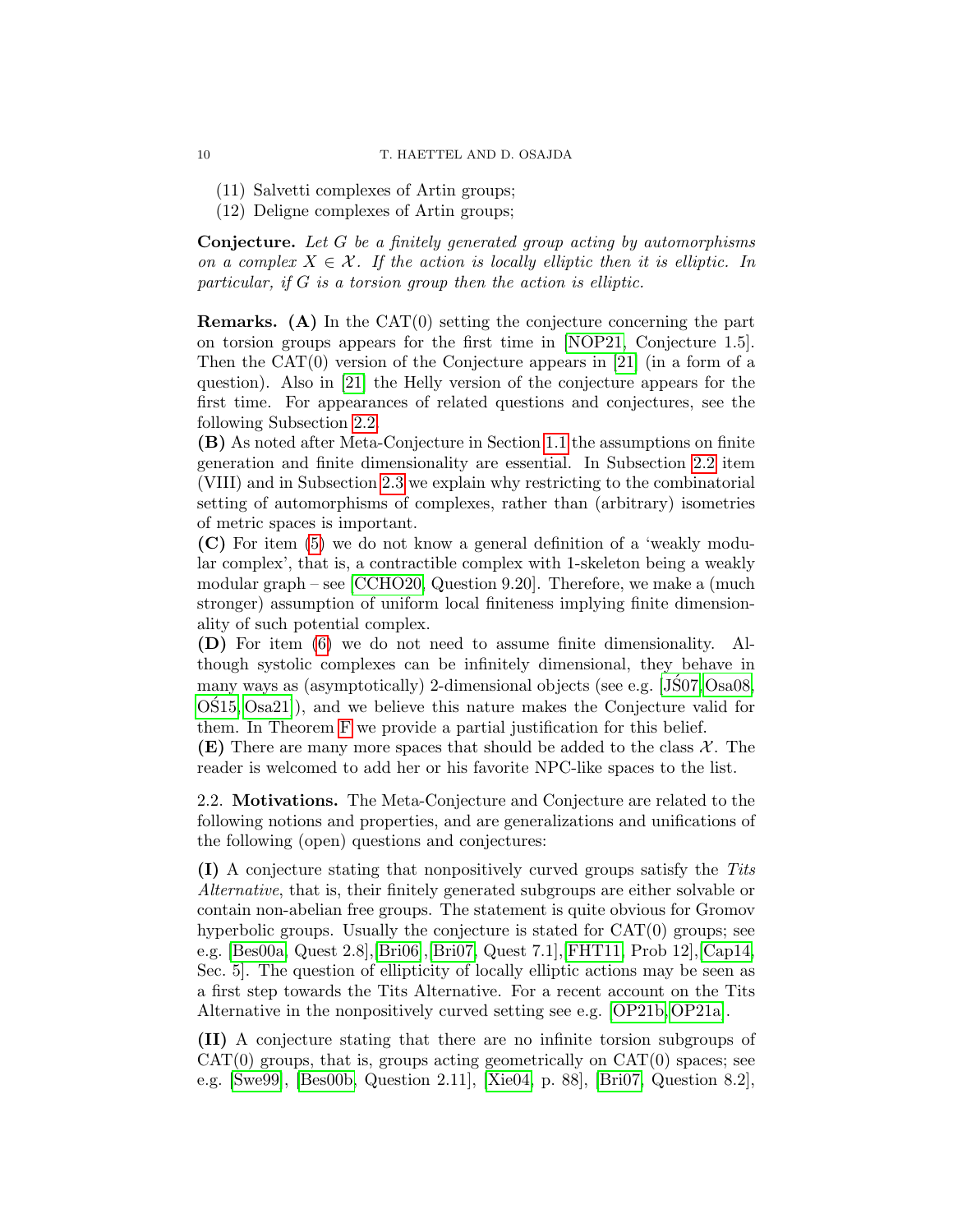[\[Kap08,](#page-33-14) Problem 24], [\[Cap14,](#page-31-12) § IV.5]. In [\[NOP21,](#page-33-7) Conjecture 1.5] the conjecture that every action of a finitely generated torsion group on a finitely dimensional CAT(0) complex is elliptic was formulated for the first time.

(III) A conjectural equivalence of 'locally elliptic' and 'elliptic' actions, for actions on buildings, see e.g. [\[Par03\]](#page-34-4), [\[Mar13,](#page-33-6) Conjecture 3.22], [\[Mar15,](#page-33-15) Conjecture 1.2]. This is related e.g. to questions concerning bounded subgroups of Kac-Moody groups [\[Cap09\]](#page-31-14).

(IV) Numerous questions in Algebraic Geometry concerning regularizations or linearizations of certain subgroups of the groups of birational transfor-mations of projective surfaces (see e.g. [\[LU21,](#page-33-16) Sec. 5.3],  $[Can11], [Fav10])$  $[Can11], [Fav10])$  $[Can11], [Fav10])$ ) or subgroups of automorphism groups of  $\text{Aut}(k^n)$  (see e.g. [\[LP21,](#page-33-17) Introduction]).

(V) The question of automatic continuity for groups; see e.g. [\[KMV21\]](#page-33-4). Except the group theory the question has origins e.g. in the theory of Polish spaces.

(VI) Property (FA) of triviality of group actions on tress introduced by Serre in [\[Ser74,](#page-34-13) [Ser77,](#page-34-14) [Ser03\]](#page-34-0) and generalized to R-trees in [\[MS84\]](#page-33-18). (R-)trees are 1-dimensional nonpositively curved (more precisely, CAT(0)) spaces. A generalization to higher dimensions is Farb's property  $FA_n$  [\[Far09\]](#page-32-12).

(VII) Kazhdan's property (T), which (for discrete groups) is equivalent to the property of acting trivially on the Hilbert space, being itself  $CAT(0)$ . Notably, Kazhdan's property was introduced in order to prove finite generation of some groups.

(VIII) Kaplansky's question on unitarizability of linear groups consisting of conjugates of unitary matrices, see e.g. [\[Bas80,](#page-31-16)[Wat88,](#page-34-15)[BF21\]](#page-31-2). This question has positive answer in dimensions 2 and 3, and a negative one in dimension 4, see details in Subsection [2.3](#page-10-0) below.

(IX) General questions concerning the structure and properties of infinite torsion groups. In particular, (not only) we believe (cf. e.g. [\[Nib98\]](#page-33-19)) this is related to the following fundamental question about torsion groups: Are there finitely presented infinite torsion groups?

(X) Question of linarity of groups, that is, of existence of faithful finite dimensional representations. By Schur's theorem [\[Sch11\]](#page-34-16), finitely generated linear torsion groups are finite. (It should be noticed that Tits Alternative takes its name from a result by Tits for linear groups [\[Tit72\]](#page-34-17).)

<span id="page-10-0"></span>2.3. Discussion of the results and state of the art. The property of trivial actions on nonpositively curved spaces is related to the (FA) property and Kazdan's property  $(T)$  – both, trees and Hilbert spaces are  $CAT(0)$ . In particular, by Serre's result [\[Ser03\]](#page-34-0) groups acting only trivially on NPC spaces are finitely generated. Finitely generated torsion groups have property (FA) by [\[Ser03\]](#page-34-0). However, such groups, even of bounded exponent (that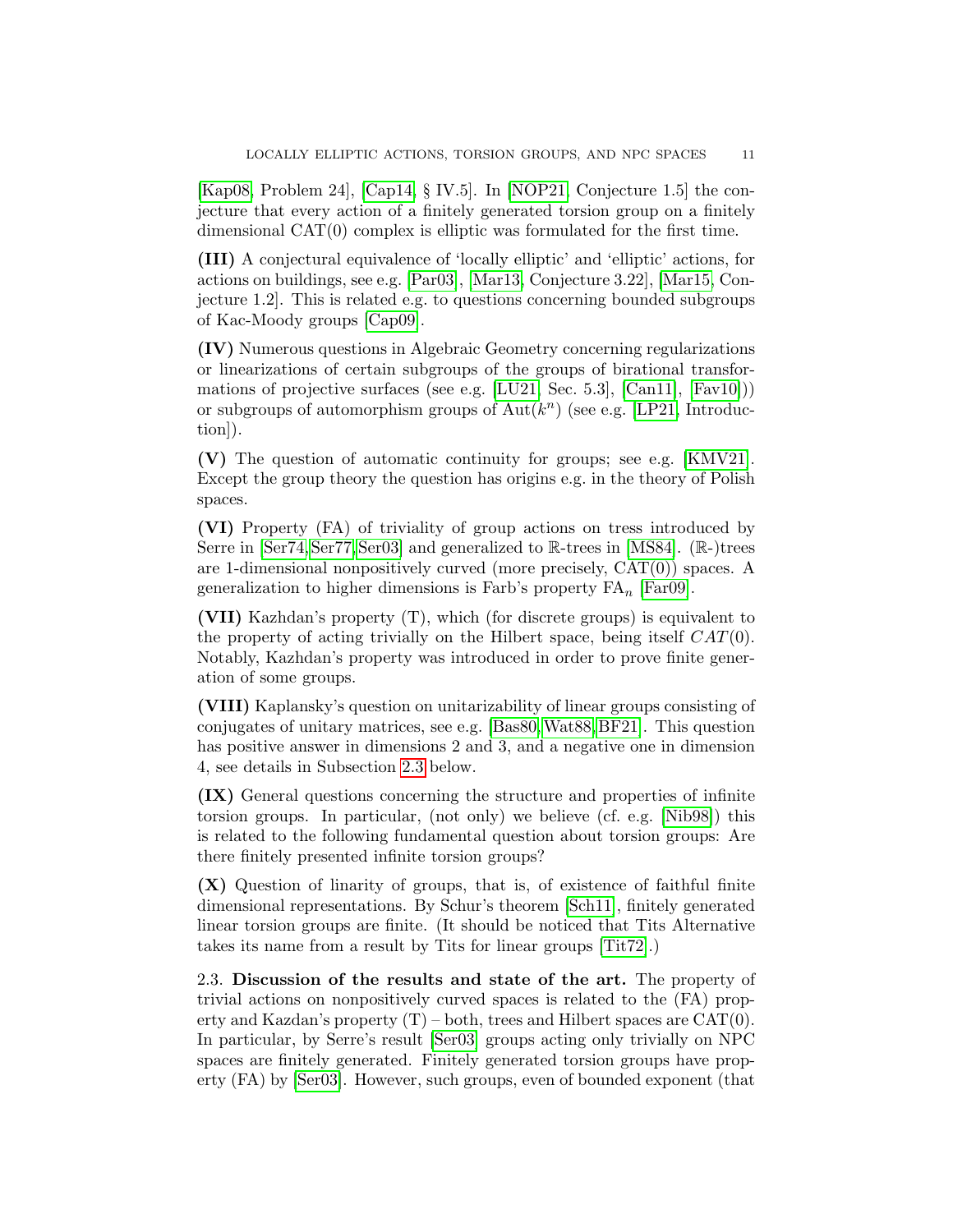is, Burnside groups) can act without fixed points on infinite dimensional CAT(0) cube complexes (hence, on Hilbert spaces) by [\[Osa18a\]](#page-34-1). Groups with Kazhdan's property (T) have Property (FA) by [\[Wat82\]](#page-34-18). However, there are uniform lattices in isometry groups of affine buildings with Kazhdan's property (T).

Groups (not necessarily finitely generated) acting locally elliptically by isometries on the Euclidean spaces  $\mathbb{E}^2$ ,  $\mathbb{E}^3$  or hyperbolic spaces  $\mathbb{H}^2$ ,  $\mathbb{H}^3$  have fixed points [\[Wat88,](#page-34-15)[BF21\]](#page-31-2). Answering in the negative a question of Kaplansky concerning higher dimensions, Bass [\[Bas80\]](#page-31-16) and, independently, Waterman [\[Wat88\]](#page-34-15) constructed examples of two-generated groups of elliptic isometries of  $\mathbb{E}^4$  and  $\mathbb{H}^4$  acting without a fixed point. Breuillard-Fujiwara [\[BF21\]](#page-31-2) extended such examples to all Euclidean spaces  $\mathbb{E}^{2n}$ , for  $n = 2, 3, 4, \ldots$ 

We believe that the results from the current paper make a significant progress towards the Conjecture. However, even in the  $CAT(0)$  setting the Conjecture is widely open. We believe that the case of (Gromov) hyperbolic graphs, as in Corollary [B\(](#page-2-0)[2\)](#page-2-3) has been known to the experts, and anyway could be established by more standard (that is, not via Helly techniques) methods. However we did not find such a statement in the literature (and we received signals from some colleagues that it was not known to them before). Button [\[But21\]](#page-31-17) proved the Conjecture in the case of quasitrees, not necessarily being complexes and without further (besides being a quasitree) assumptions on finite dimensionality. Observe that any group can act without fixed points on a hyperbolic combinatorial horoball (see e.g. [\[GM08\]](#page-32-13)) over its Cayley graph. Such horoball is locally finite, but not uniformly locally finite. This construction shows also that the assumption on finite dimensionality in our Theorem [H](#page-3-0) cannot be dropped.

Imposing some further restrictions on the groups acting, special cases of the Conjecture were established e.g. for general CAT(0) spaces by Caprace-Monod [\[CM09,](#page-31-18) Lemma 8.1], and for buildings by Parreau [\[Par00,](#page-34-19) Corollaire 2], [\[Par03,](#page-34-4) Corollaire 3], and by Marquis [\[Mar13,](#page-33-6) [Mar15\]](#page-33-15). Leder-Varghese [\[LV20\]](#page-33-5) observed that it follows from an earlier work by Sageev [\[Sag95\]](#page-34-20) that the Conjecture holds in the case of  $CAT(0)$  cube complexes. In fact, for CAT(0) cube complexes the Conjecture holds also in the infinite dimensional case when there are no infinite cubes [\[GLU21\]](#page-32-14). Norin-Osajda-Przytycki [\[NOP21\]](#page-33-7) proved the Conjecture for 2-dimensional CAT(0) complexes with additional mild assumptions. In particular they proved the conjecture for all 2-dimensional (discrete) buildings, and they proved that locally elliptic actions of finitely generated torsion groups on 2-dimensional CAT(0) complexes are elliptic. Schillewaert-Struyve-Thomas [\[SST20\]](#page-34-21) extended such results beyond the discrete case, proving them for all  $\tilde{A}_1 \times \tilde{A}_1$ ,  $\widetilde{A}_2$  and  $\widetilde{C}_2$  buildings.

Our Corollary [B](#page-2-0)[\(3\)](#page-2-4) proves the Conjecture [\(10\)](#page-8-4) in the case of locally finite graphical  $C(4)$ - $T(4)$  complexes. Duda [\[Dud21\]](#page-32-15) obtained similar results for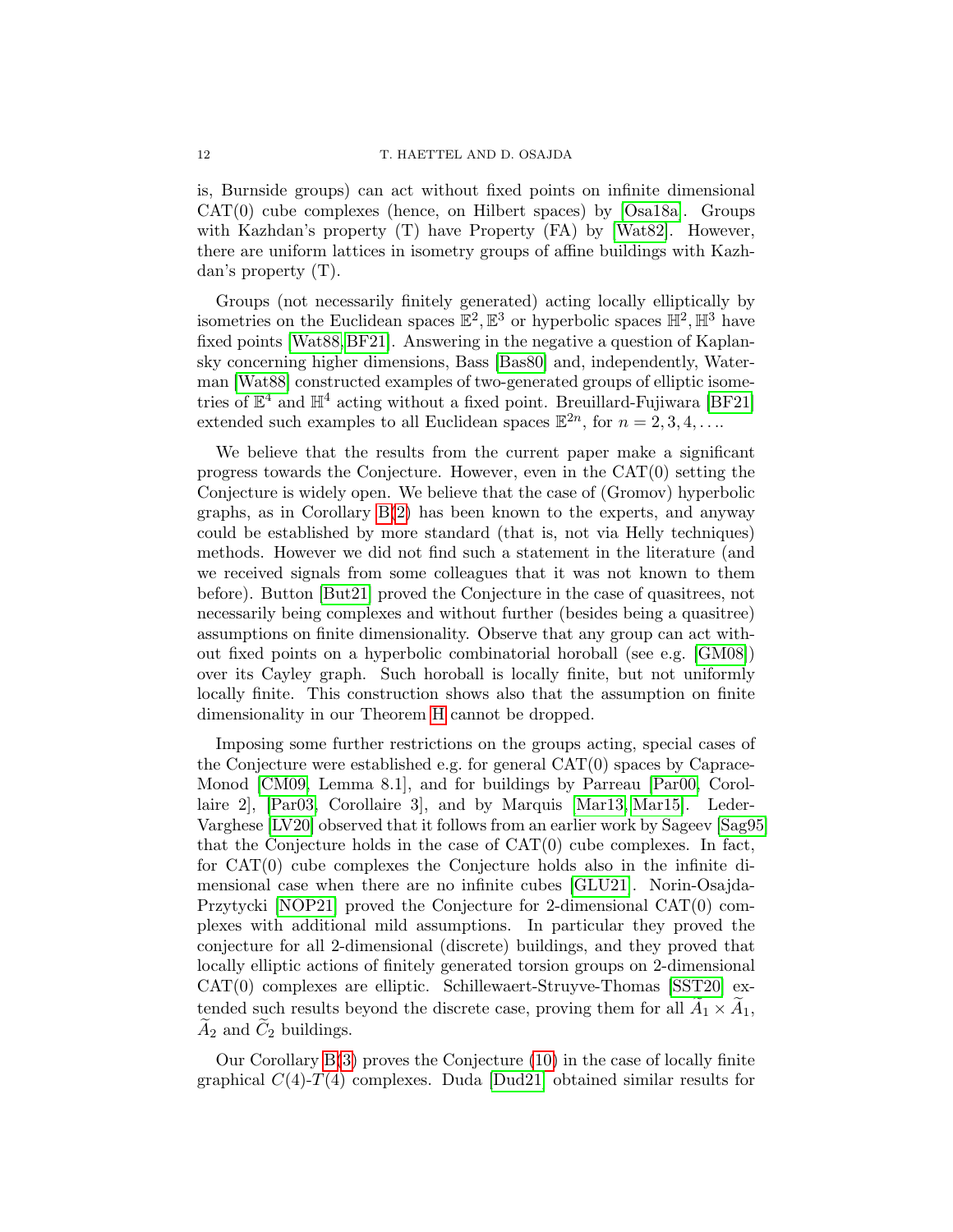not necessarily locally finite classical  $C(4)-T(4)$  complexes and not necessarily finitely generated groups acting on them. In particular, he showed that (not necessarily finitely generated) torsion subgroups of groups with (classical)  $C(4)$ - $T(4)$  small cancellation presentations are finite. In the 'hyperbolic' case of  $C'(1/4)$ -T(4) complexes the conjecture was proved in [\[Gen21,](#page-32-16) Theorem 8.15].

Regarding Conjecture [E,](#page-2-5) let us mention that for some Coxeter groups the combinatorial dimension was computed in [\[Eng12\]](#page-32-17).

## 3. Helly graphs

<span id="page-12-1"></span>A connected graph  $X$  is called *Helly* if any family of pairwise intersecting combinatorial balls of X has a non-empty global intersection. We will consider  $X$  as its vertex set, and we will endow  $X$  with induced graph metric. We refer the reader to  $[CCG^+20]$  for a presentation of Helly graphs and Helly groups.

One may think of Helly graphs as a very nice class of nonpositively curved, combinatorially defined spaces. Surprisingly enough, many nonpositive curvature metric spaces and groups have a very close relationship to Helly graphs or their non-discrete counterpart, injective metric spaces.

For instance, the thickening of any CAT(0) cube complex is a Helly graph (see [\[BvdV91\]](#page-31-19), and also [\[HW09,](#page-33-20) Corollary 3.6]). Lang showed that the any Gromov hyperbolic group acts properly cocompactly on the Helly hull of any Cayley graph (see [\[Lan13,](#page-33-0)  $CCG+20$ ]). Huang and Osajda proved that any weak Garside group and any Artin group of type FC has a proper and cocompact action on a Helly graph (see [\[HO21\]](#page-32-4)). Osajda and Valiunas proved that any group that is hyperbolic relative to Helly groups is Helly (see [\[OV20\]](#page-34-22)). Haettel, Hoda and Petyt proved that any hierarchically hyperbolic group, and in particular any mapping class group of a surface, has a proper and cobounded action on an injective metric space, see [\[HHP21\]](#page-32-18).

Concerning Euclidean buildings, recall the following statement.

<span id="page-12-0"></span>Theorem 3.1 (Hirai, Chalopin et al, Haettel). The thickening of any Euclidean building of type  $\tilde{A}$  extended,  $\tilde{B}$ ,  $\tilde{C}$  or  $\tilde{D}$  is Helly.

Hirai, and Chalopin et al. proved the case of Euclidean buildings of type A extended and C, see [\[Hir20\]](#page-32-19) and [\[CCHO20\]](#page-31-5). In [\[Hae21a\]](#page-32-6) and [\[Hae21b\]](#page-32-7), Haettel proved the statement for all Euclidean buildings of type  $A$  extended,  $\ddot{B}$ ,  $\ddot{C}$  or  $\ddot{D}$ . There is an analogous result for classical symmetric spaces, see [\[Hae21a\]](#page-32-6) for a precise statement.

The analogy between hyperbolic groups, CAT(0) groups and Helly groups is quite rich, as the following survey of results show.

**Theorem 3.2** (Analogies hyperbolic /  $CAT(0)$  / Helly). Assume that a finitely generated group G acts properly and cocompactly by isometries on a hyperbolic space,  $CAT(0)$  space or a Helly graph. Then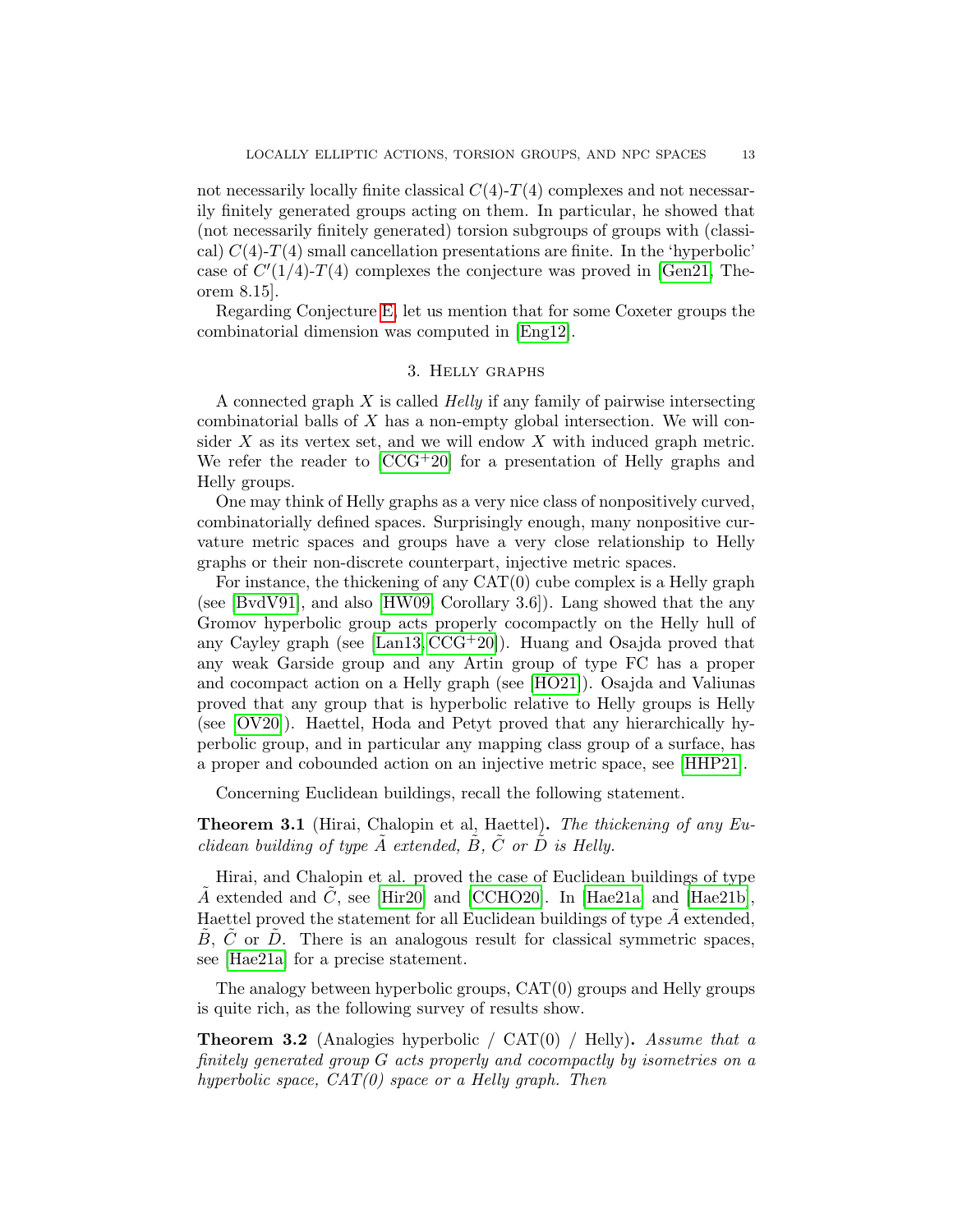#### 14 T. HAETTEL AND D. OSAJDA

- G is semi-hyperbolic in the sense of Alonso-Bridson (see [\[AB95\]](#page-30-1) and [\[Lan13\]](#page-33-0)), which has numerous consequences (see [\[BH99,](#page-31-3) III.Γ.4]).
- G has finitely many conjugacy classes of finite subgroups (see [\[BH99\]](#page-31-3) and  $\text{Lan}13$ .
- Asymptotic cones of G are contractible (see  $[CCG+20, Theorem 1.5]$  $[CCG+20, Theorem 1.5]$ ).
- G admits an EZ-structure (see [\[Bes96\]](#page-31-20) and  $[CCG^+20, Theorem 1.5]$  $[CCG^+20, Theorem 1.5]$ ).
- G satisfies the Farrell-Jones conjecture (see [\[KR17\]](#page-33-21) and  $[CCG^+20,$  $[CCG^+20,$ Theorem 1.5]).
- G satisfies the coarse Baum-Connes conjecture (see [\[FO20\]](#page-32-20) and  $[CCG^+20,$  $[CCG^+20,$ Theorem  $1.5$ .
- G is finitely presented and has at most quadratic Dehn function (see [\[BH99,](#page-31-3) Proposition III. $\Gamma$ .1.6] and  $[CCG^+20,$  $[CCG^+20,$  Theorem 1.5]).
- G has type  $F_{\infty}$  (see [\[BH99,](#page-31-3) Proposition II.5.13] and [\[CCG](#page-31-0)+20, Theorem 1.5]).

Recall that a geodesic metric space is called injective if any family of pairwise intersecting closed balls has a non-empty global intersection. We refer the reader to [\[Lan13\]](#page-33-0) for a presentation of injective metric space, and also the following result of Isbell.

**Theorem 3.3** ([\[Isb64\]](#page-33-10)). Let X denote a metric space. Then there exists an essentially unique minimal injective space  $EX$  containing  $X$ , called the injective hull of X.

In [\[Lan13\]](#page-33-0), Lang describes a cell structure on the injective hull of a connected graph. We describe below (in Section [4\)](#page-14-0) a refinement of Lang's cell decomposition into orthosimplices. Recall that the standard orthosimplex of dimension *n* with edge lengths  $\ell > 0$  is the simplex of  $\mathbb{R}^n$  with vertices  $(0, \ldots, 0), (\ell, 0, \ldots, 0), \ldots, (\ell, \ell, \ldots, \ell)$ , see Figure [1.](#page-14-2) We will endow this simplex with the standard  $\ell^{\infty}$  metric on  $\mathbb{R}^n$  (except in Section [9,](#page-28-0) where we will also consider the standard  $\ell^2$  metric).

Recall that the *combinatorial dimension* of a metric space  $X$  is the dimension of its injective hull  $EX$  (this has been defined by Dress, see [\[Dre84\]](#page-32-1)). There are interesting examples of locally infinite Helly graphs with finite combinatorial dimension, such as thickenings of locally infinite, finite-dimensional CAT(0) cube complexes.

Lang proved a criterion ensuring that the Helly hull of a graph is locally finite. A connected graph X has *stable intervals* if there exists  $\beta \geq 0$  such that, for any  $x, y, z \in X$  such that y and z are adjacent, for any geodesics [x, y] and [x, z], the Hausdorff distance between [x, y] and [x, z] is at most  $\beta$ . According to [\[CCG](#page-31-0)+20, Lemma 6.5], Helly graphs have 1-stable intervals.

**Theorem 3.4** ([\[Lan13,](#page-33-0) [CCG](#page-31-0)+20]). Let X be a locally finite connected graph with stable intervals. The Helly hull of  $X$  is locally finite.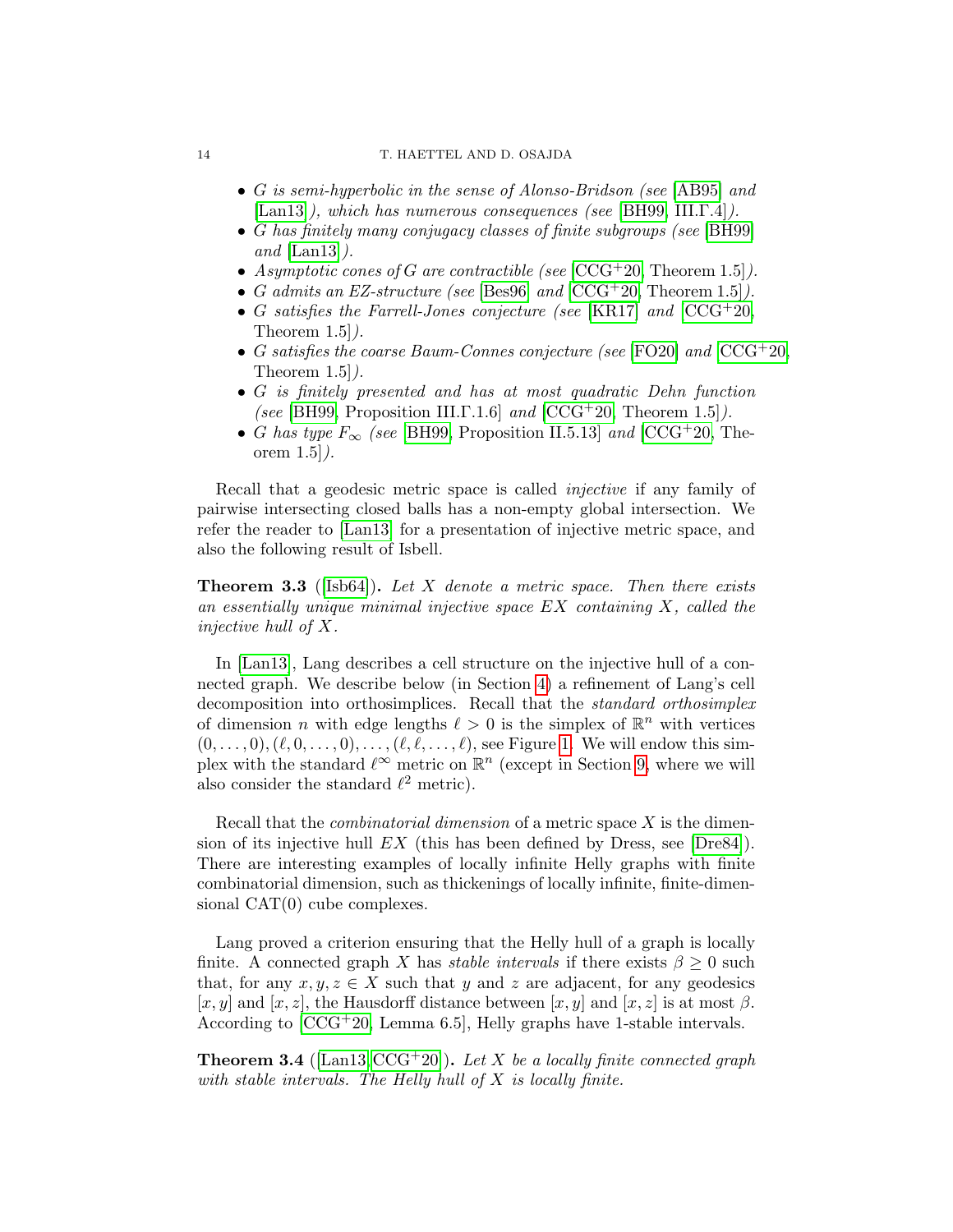

<span id="page-14-2"></span>FIGURE 1. The standard orthosimplex of dimension 3 with edge lengths 1.

From this, we deduce that Theorem [A](#page-1-0) is equivalent to Theorem [H.](#page-3-0) Since Helly graphs have stable intervals, Theorem [A](#page-1-0) implies Theorem [H.](#page-3-0) Conversely, consider a finitely generated group acting locally elliptically on a locally finite graph X with stable intervals and finite combinatorial dimension. The Helly hull  $X'$  of X is a locally finite Helly graph with finite combinatorial dimension, and G acts by locally elliptic automorphisms on  $X'$ . Thus Theorem [H](#page-3-0) implies Theorem [A.](#page-1-0)

Proof of Corollary [B.](#page-2-0) The result follows from Theorem [H,](#page-3-0) and the aforementioned constructions of Helly graphs associated with the corresponding complexes for: buildings [\[CCHO20,](#page-31-5) [Hir20,](#page-32-19) [Hae21a,](#page-32-6) [Hae21b\]](#page-32-7), hyperbolic graphs  $\left[ \text{Lan13}, \text{CCG}^+20 \right]$ , small cancellation complexes  $\left[ \text{CCG}^+20 \right]$ , Salvetti complexes [\[HO21\]](#page-32-4).  $\Box$ 

Proof of Corollary [C.](#page-2-2) This follows from the fact that the direct product of Helly graphs is Helly (see e.g. [\[CCHO20,](#page-31-5) Proposition 5.1]).  $\Box$ 

## 4. Orthoscheme complexes and Helly graphs

<span id="page-14-0"></span>We now present a refinement of Lang's description of the cell structure on the injective hull of a connected graph (see [\[Lan13\]](#page-33-0)).

<span id="page-14-1"></span>**Theorem 4.1.** Let X denote a Helly graph with finite combinatorial dimension. For each  $N \geq 1$ , there exists a simplicial structure on the injective hull EX of X, denoted  $O_N X$  and called the  $(N<sup>th</sup>)$  orthoscheme complex of X, satisfying the following:

- Each simplex of  $O_N X$  is isometric to the standard  $\ell^{\infty}$  orthosimplex with edge lengths  $\frac{1}{2N!}$ .
- The vertex set  $X_N^{(1)}$  of  $O_N X$ , endowed with the induced distance, is a Helly graph (with edge lengths  $\frac{1}{2N!}$ ), containing isometrically X,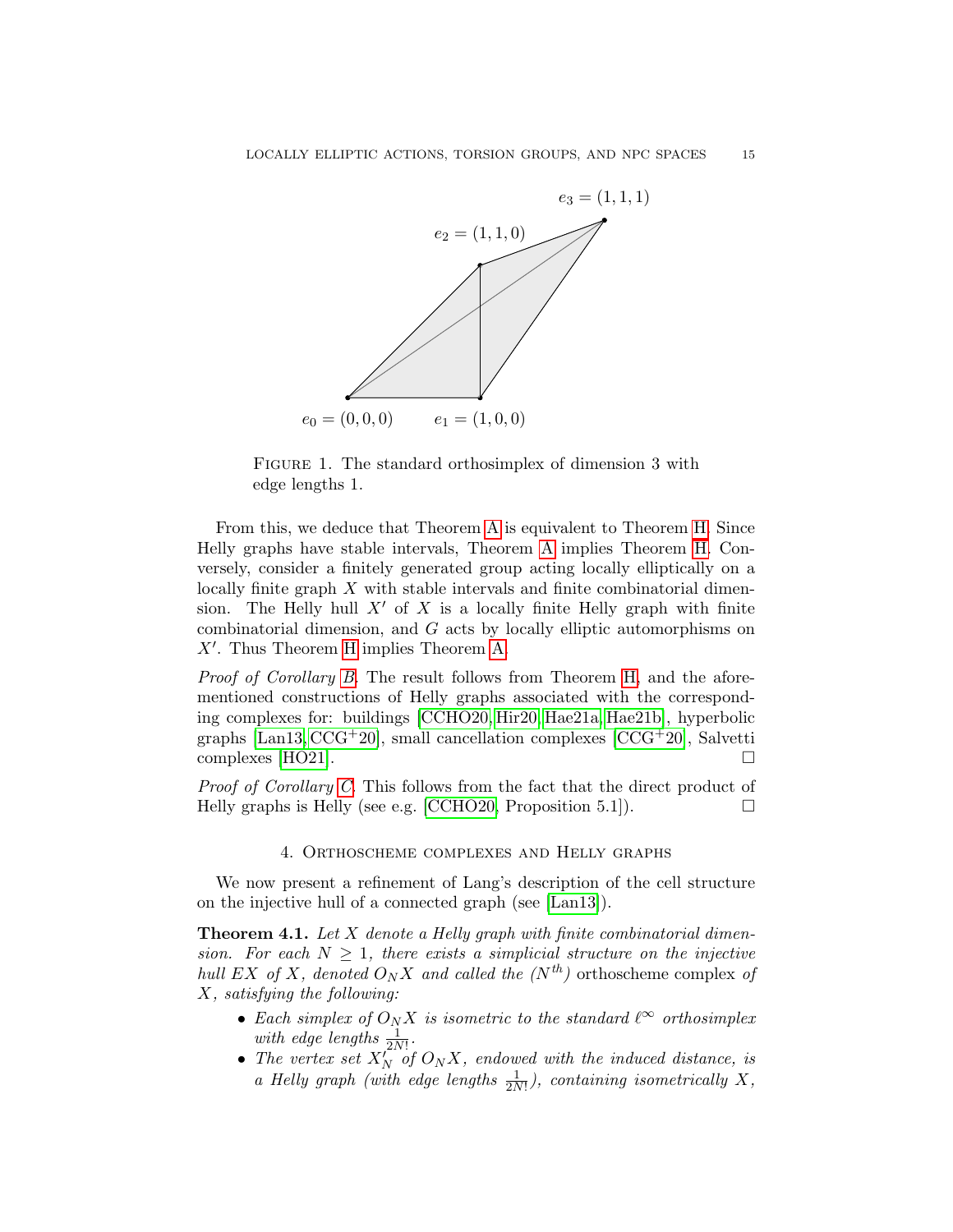called the  $(N^{th})$  Helly subdivision of X. Moreover, we have

$$
X'_N = \left\{ p \in EX \, | \, \forall x \in X, d(p, x) \in \frac{1}{2N!} \mathbb{N} \right\}.
$$

- There exists a map  $\phi$  from the set of vertices of  $X'_N$  to the set of cliques in  $X$ , equivariant with respect to automorphisms of  $X$ .
- For any  $p \in O_N X$  and for any simplex of  $O_N X$  containing p with vertices  $x_1, \ldots, x_n$  in  $X'_N$ , there exist  $t_1, \ldots, t_n \geq 0$  such that  $t_1 + \cdots + t_n = 1$  and

$$
\forall q \in O_N X, d(p, q) = \sum_{i=1}^n t_i d(x_i, q).
$$

*Proof.* According to [\[Lan13,](#page-33-0) Theorem 4.5], the injective hull  $EX$  may be realized as an isometric subset of  $\mathbb{R}^X$ , and the injective hull EX of X has a natural cell decomposition satisfying the following. For each cell  $C$  of  $EX$ , there is a finite set of vertices  $x_1, \ldots, x_n$  of X such that the map

$$
C \rightarrow \mathbb{R}^n
$$
  

$$
p \mapsto (d(p, x_1), \dots, d(p, x_n))
$$

is an isometry (with the  $\ell^{\infty}$  metric on  $\mathbb{R}^n$ ) onto the compact convex subspace of  $\mathbb{R}^n$  defined by inequalities of the type

$$
\pm d(\cdot, x_i) \pm d(\cdot, x_j) \le D,
$$

for some  $1 \leq i < j \leq n$  and  $D \in \mathbb{Z}$ , and also of the type

$$
\pm d(\cdot, x_i) \le D',
$$

for some  $1 \leq i \leq n$  and  $D' \in \frac{1}{2}$  $\frac{1}{2}\mathbb{Z}$ . In particular there is an affine structure on C. Moreover, for any  $p \in EX$ , for any  $p_1, \ldots, p_k \in C$  and  $t_1, \ldots, t_k \geq 0$ such that  $t_1 + \cdots + t_k = 1$ , we have

$$
d(p, \sum_{i=1}^{k} t_i p_i) = \sum_{i=1}^{k} t_i d(p, p_i).
$$

Note that the hyperplanes of  $\mathbb{R}^n$ 

$$
\left\{\pm x_i \pm x_j = D \, | \, 1 \le i < j, D \in \frac{1}{N!} \mathbb{Z} \right\} \text{ and } \left\{ x_i = D' \, | \, 1 \le i \le n, D' \in \frac{1}{2N!} \mathbb{Z} \right\}
$$

partition  $\mathbb{R}^n$  into (open) standard orthosimplices with edge lengths  $\frac{1}{2N!}$ , see Figure [2.](#page-16-0)

We may consider the refinement of Lang's cell decomposition of  $EX$ , obtained by considering all possible hyperplanes  $\{d(\cdot, x) \pm d(\cdot, y) = D\}$ , for  $x, y \in X$  and  $D \in \frac{1}{N}$  $\frac{1}{N!}\mathbb{Z}$ , and  $\{d(\cdot,x)=D'\}$ , for  $x \in X$  and  $D' \in \frac{1}{2N}$  $\frac{1}{2N!}\mathbb{Z}.$ Each cell from Lang's decomposition is now refined into a finite union of orthoscheme simplices with edge lengths  $\frac{1}{2N!}$ . Let us denote by  $O_N X$  the corresponding simplicial complex. Note that the geometric realization of  $O_N X$  is naturally identified with  $EX$ .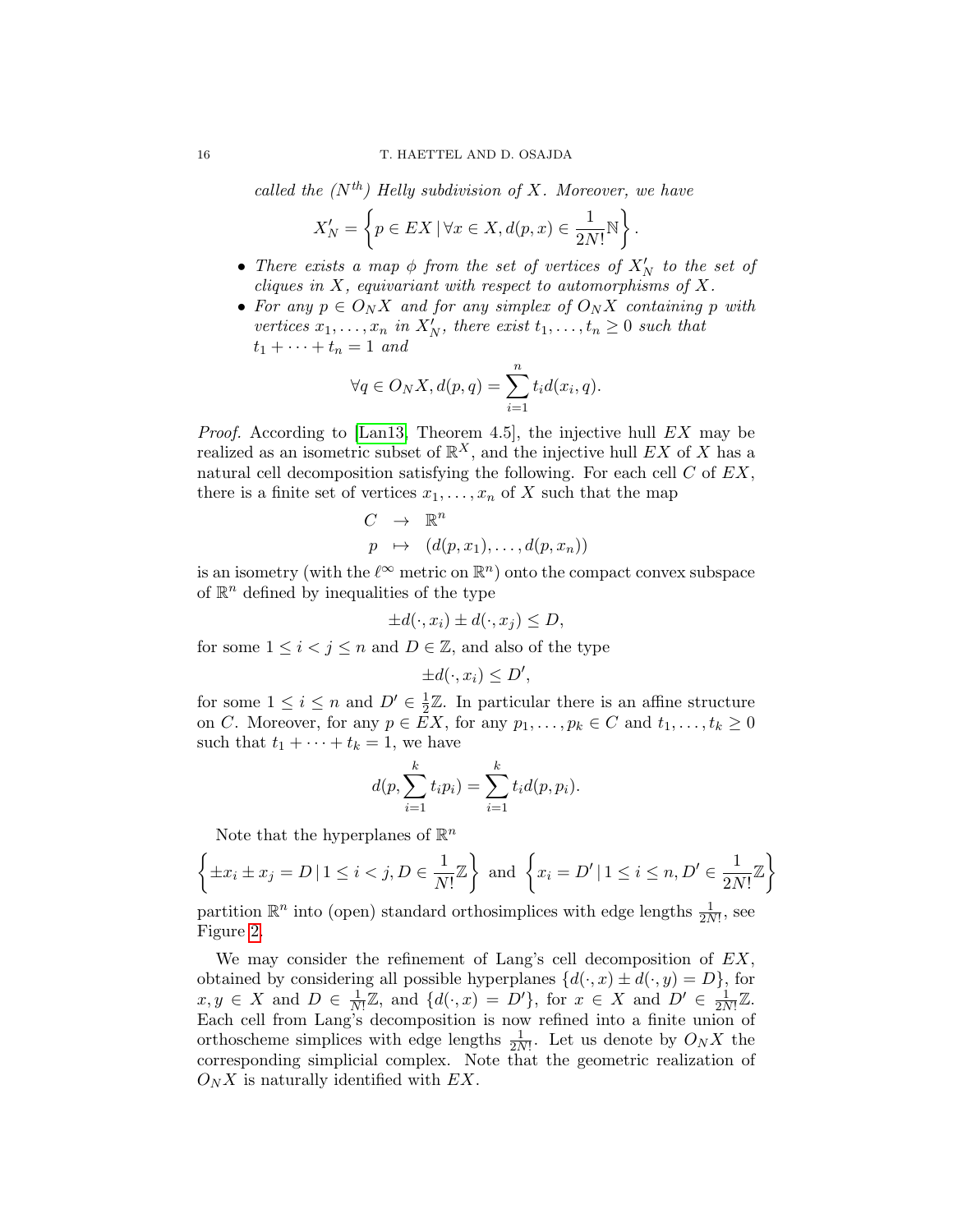

<span id="page-16-0"></span>FIGURE 2. The partition of a cube in  $\mathbb{R}^3$  into standard orthosimplices.

The vertex set of  $O_N X$  will be denoted  $X'_N$ , and called the Helly subdivision of X. When EX is realized as an isometric subset of  $\mathbb{R}^X$ , the vertex set  $X'_N$  is naturally identified with

$$
X' = EX \cap \left(\frac{1}{2N!} \mathbb{N}\right)^X = \left\{ p \in EX \mid \forall x \in X, d(p, x) \in \frac{1}{2N!} \mathbb{N} \right\}.
$$

According to [\[CCG](#page-31-0)+20, Theorem 4.4],  $X'_N$  is a Helly graph (with edge length 1  $\frac{1}{2N!}$ ).

To each vertex  $p \in O_N X$ , we will associate a clique  $\phi(p)$  in X. Let us define

$$
\phi(p) = \bigcap_{x \in X} B(x, \lceil d(x, p) \rceil).
$$

Since X is a Helly graph, we know that  $\phi(p) \neq \emptyset$ . For any  $y \in \phi(p)$ , since  $p \in O_N X$  is extremal (see [\[Lan13\]](#page-33-0)), there exists  $x \in X$  such that  $d(x, p) + d(p, y) = d(x, y)$ , and since  $d(x, y) \leq d(x, y)$  we deduce that  $d(p, y) < 1$ . Then for any  $y, z \in \phi(p)$ , we have  $d(y, z) \leq d(y, p) + d(p, z) < 2$ , so  $\phi(p)$  is a clique of X.

We now use the orthoscheme complex to study fixed point sets of automorphisms.

<span id="page-16-1"></span>**Lemma 4.2.** Let  $X$  denote a Helly graph with finite combinatorial dimension  $N-1$ , and let g denote an automorphism of X. If g fixes a point  $p \in EX$ , then g fixes pointwise the minimal simplex of  $O_N X$  containing p. In particular, g fixes a vertex of  $X'_N$  and stabilizes a clique in X.

*Proof.* Let C denote the minimal simplex of  $O_1X$  containing p, and let  $x_1, \ldots, x_n$  denote the vertices of C, with  $n \leq N$ . Since  $g \cdot p = p$ , we deduce that g induces a permutation of  $x_1, \ldots, x_n$ . Let A denote the partition of  $\{1, \ldots, n\}$  into g-orbits.

According to Theorem [4.1,](#page-14-1) let us consider the unique  $t_1, \ldots, t_n > 0$  such that  $t_1 + \cdots + t_n = 1$  and  $p = t_1x_1 + \cdots + t_nx_n$ . Since  $g \cdot p = p$ , we deduce that, for any  $I \in A$  and for any  $i, j \in A$ , we have  $t_i = t_j$ .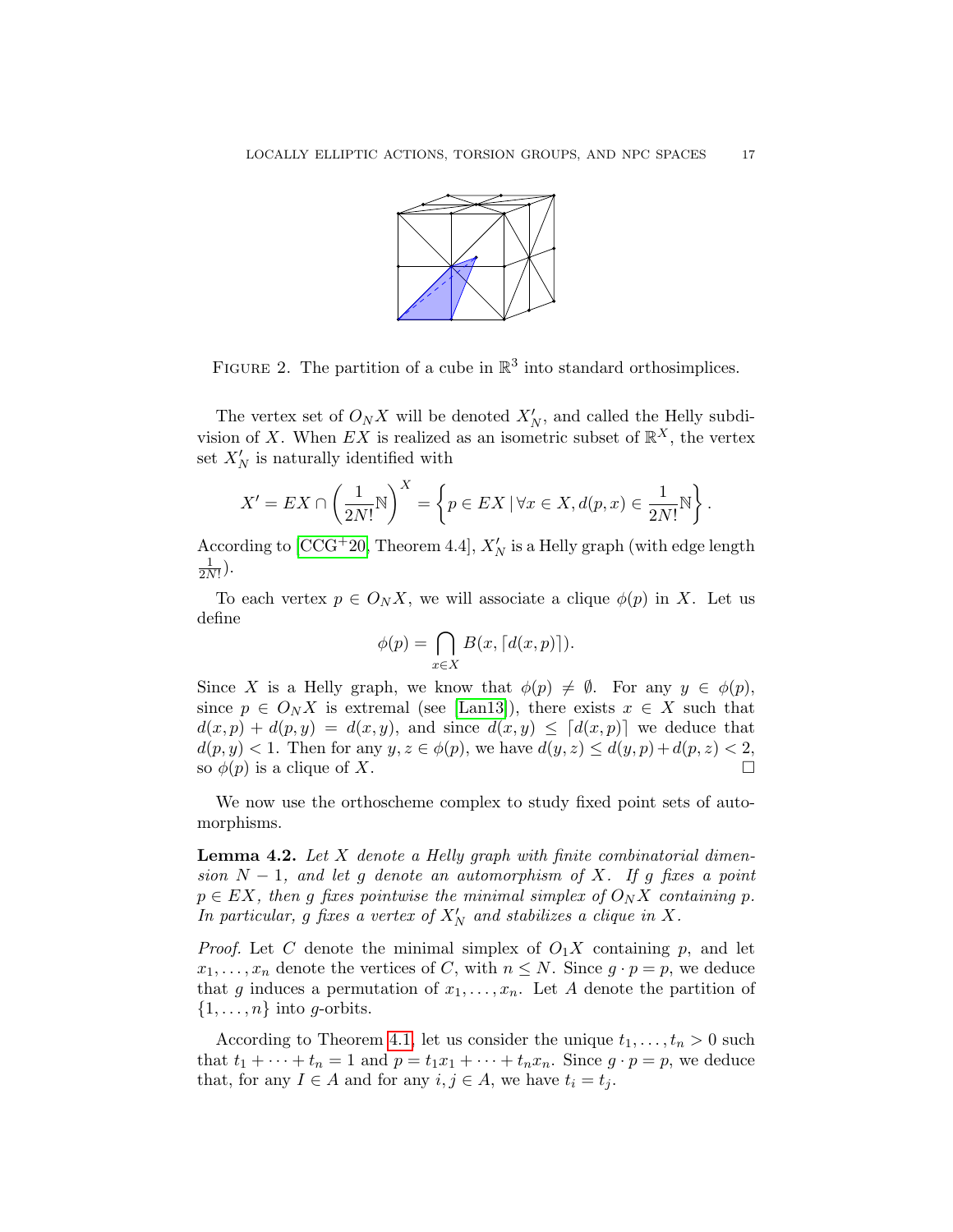For each  $I \in A$ , let  $x_I = \frac{1}{\#}$  $\frac{1}{\#I}\sum_{i\in I}x_i$ : since  $\#I\leq n\leq N$ , it divides N!. For each  $i \in I$  and  $x \in X$  we have  $d(x, x_i) \in \frac{1}{2}N$ , so  $d(x, x_I) \in \frac{1}{2N!}N$ . In particular,  $x_I$  is a vertex of  $O_N X$ . Then p is a convex combination of  $\{x_I\}_{I\in A}$ with positive coefficients, so the minimal simplex of  $O_N X$  containing p is contained in the convex hull  $C_A$  of  $\{x_I\}_{I\in A}$ . It is clear that each vertex  $x_I$ , for  $I \in A$ , is fixed by g, so  $C_A$  is fixed pointwise by g. In particular, the minimal simplex of  $O_N X$  containing p is fixed pointwise by g.

Furthermore, for any  $I \in A$ , the vertex  $x_I$  is a vertex of  $O_N X$ , so according to Theorem [4.1](#page-14-1) we deduce that g stabilizes the clique  $\phi(x)$  in X.

We now state a simple lemma about fixed point sets of two elliptic groups, that will be used in Section [7.](#page-25-0)

<span id="page-17-2"></span>**Lemma 4.3.** Let  $X$  denote a Helly graph with finite combinatorial dimension  $N-1$ , and let G, H denote automorphism groups of X which have fixed points in EX. Then the distance between  $EX^G$  and  $EX^H$  is realized by vertices in the Helly subdivision  $X'_N$  of X.

*Proof.* Let  $p \in EX^G$  and  $p' \in EX^H$ . Denote by  $C, C'$  the minimal simplices of  $O_N X$  containing  $p, p'$  respectively. According to Lemma [4.2,](#page-16-1) we know that  $C \subset EX^G$  and  $C' \subset EX^H$ .

According to Theorem [4.1,](#page-14-1) the distance  $d(p, p')$  is a convex combination of distances between vertices of  $C$  and of  $C'$ , so in particular there exist vertices  $x \in C$  and  $x' \in C'$  such that  $d(x, x') \leq d(p, p')$ .

We deduce that the distance  $d(EX^G, EX^H)$  is attained, and it is realized by vertices of  $X'_N$ .  $N$  .  $\Box$ 

5. Classification of automorphisms of Helly graphs

<span id="page-17-0"></span>We now turn to the study of automorphisms of Helly graphs, and the proof of the classification Theorem [O.](#page-5-0)

Fix a Helly graph  $X$ . An automorphism  $g$  of  $X$  is called:

- *elliptic* if g has bounded orbits in  $X$ .
- hyperbolic if, for some vertex  $x \in X$ , the map  $n \in \mathbb{Z} \mapsto g^n \cdot x \in X$  is a quasi-isometric embedding.

We now give several simple equivalent characterizations of elliptic groups of automorphisms.

<span id="page-17-1"></span>**Proposition 5.1.** Let G denote a group of automorphisms of a Helly graph X. The following are equivalent:

- $(1)$  G stabilizes a clique in X,
- (2) G fixes a point in the injective hull  $EX \tof X$  and
- (3) G has a bounded orbit in X.

Furthermore, if X a finite combinatorial dimension  $N-1$ , these properties are also equivalent to: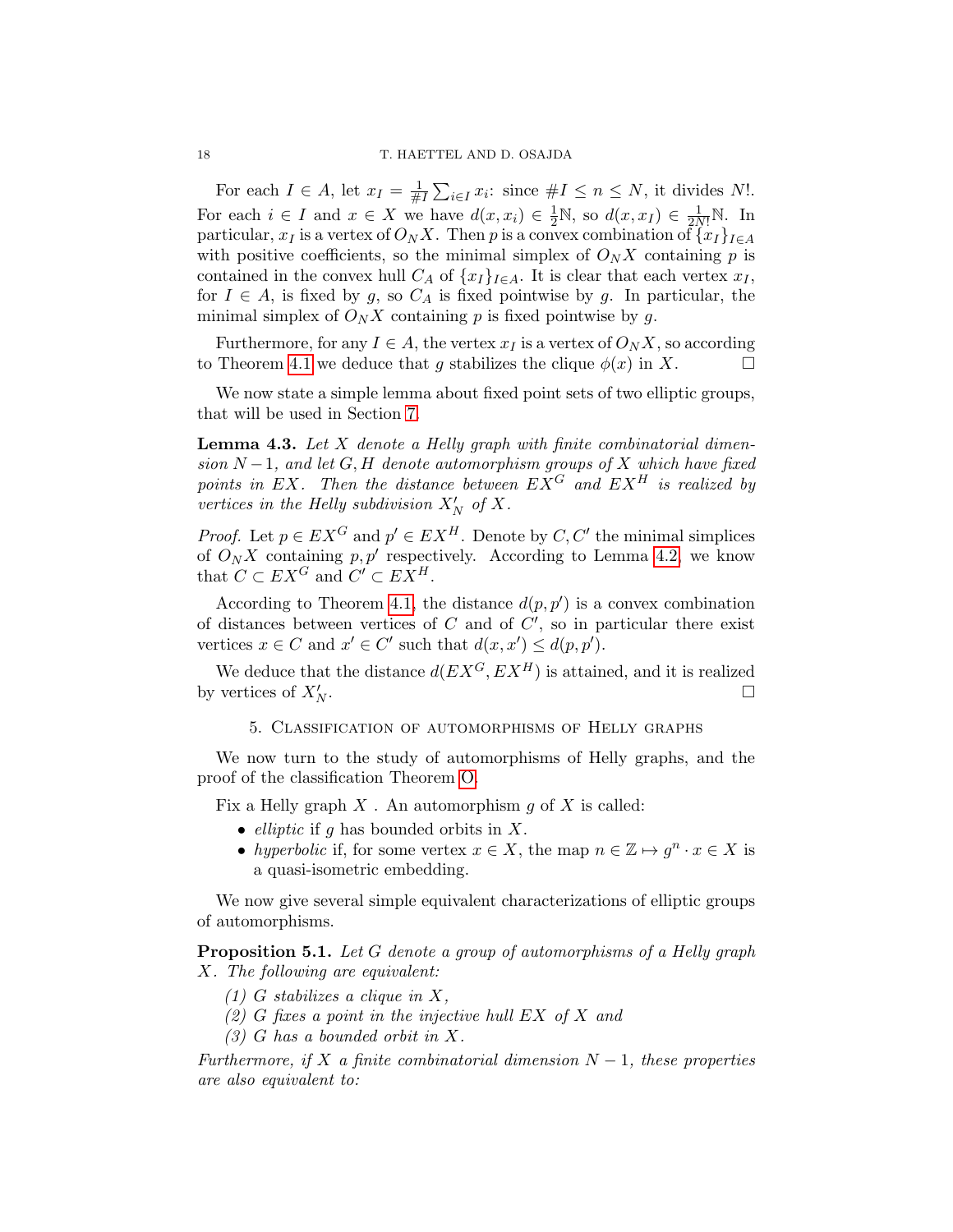(4) G fixes a vertex in the Helly subdivision  $X'_N$  of  $X$ ,

Such a group is called an elliptic group of automorphisms of X.

Proof.

- $1. \Rightarrow 3.$  If G stabilizes a clique in X, it is clear that G has a bounded orbit in  $X$ .
- $3. \Rightarrow 2.$  According to [\[Lan13,](#page-33-0) Proposition 1.2], if G has a bounded orbit in  $X$ , then  $G$  has a fixed point in  $EX$ .

2.  $\Rightarrow$  1. Let  $p \in EX$  denote a point fixed by G, and let

$$
\phi(p) = \bigcap_{x \in X} B(x, \lceil d(x, p) \rceil).
$$

According to the proof of Theorem [4.1](#page-14-1) (which does not require any finiteness assumption),  $\phi(p)$  is a clique of X. Since p is fixed by G, we deduce that  $\phi(p)$  is stabilized by  $G.x$ 

- 4.  $\Rightarrow$  3. If G fixes a vertex in  $X'_N$ , then G has a bounded orbit in EX, so G has a bounded orbit in  $X$ .
- 2.  $\Rightarrow$  4. Assume that X has finite combinatorial dimension N − 1. Let  $p \in$  $EX$  denote a point fixed by  $G$ , and let  $C$  denote the minimal simplex of  $O_N X$  containing p. According to Lemma [4.2,](#page-16-1) G fixes C pointwise. In particular, if x denote a vertex of C, then x is a vertex of  $X'_N$ that is fixed by  $G$ .

 $\Box$ 

We deduce the following important classification of automorphisms of Helly graphs.

<span id="page-18-0"></span>**Theorem 5.2.** Let  $X$  be a Helly graph with finite combinatorial dimension. Then any automorphism of  $X$  is either elliptic or hyperbolic.

*Proof.* Let  $N-1$  denote the combinatorial dimension of X. Fix an automorphism g of X. Let  $D = \inf_{p \in EX} d(g \cdot p, p)$ . Consider any  $p \in EX$  such that  $d(p, g \cdot p) \leq D+1$ , and let C denote the minimal simplex of the orthoscheme complex  $O_1X$  of X containing p. Since simplices in  $O_1X$  have diameter at most  $\frac{1}{2}$ , vertices of C and  $g \cdot C$  are at most  $D + 2$  apart.

According to Theorem [4.1,](#page-14-1) for each point  $q \in C$ , the distance function  $d(q, \cdot)$  on EX is a convex combination of distance functions to vertices of C. The simplex C has dimension at most  $N-1$ , so C has at most N vertices. The pairwise distances between vertices of C and  $g \cdot C$  form a collection of at most  $\binom{2N}{2}$  $\binom{N}{2}$  half-integers between 0 and  $D+2$ . Each such collection of distances determines a unique minimal distance between C and  $g \cdot C$ . So the infimum  $D$  is realized: in other words, the isometry  $q$  of  $EX$  is semisimple.

Assume that  $D = 0$ , and let  $p \in EX$  such that  $g \cdot p = p$ . According to Proposition [5.1,](#page-17-1) g is elliptic.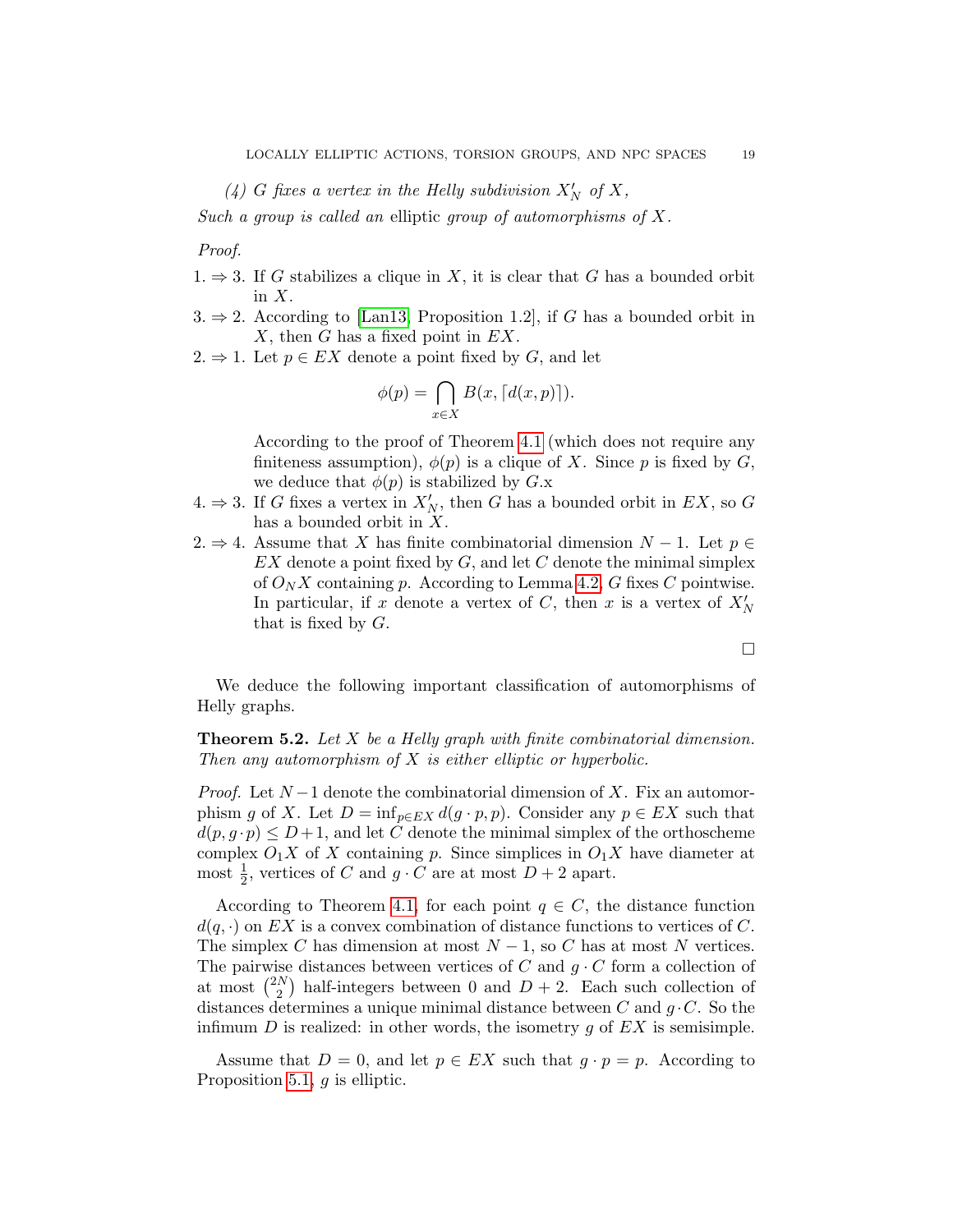Assume now that  $D > 0$ , and let  $p \in EX$  such that  $d(p, q \cdot p) = D$ . According to [\[Lan13,](#page-33-0) Proposition 3.8], EX has a conical geodesic bicomb-ing. So according to [\[DL16,](#page-32-21) Proposition 4.2], for any  $n \geq 1$ , we have  $\min_{q \in EX} d(g^n \cdot q, q) = nD$ . In particular, for any  $n \in \mathbb{N}$ , we have  $d(p, g^n \cdot p) =$ nD. So the orbit map  $n \in \mathbb{Z} \mapsto g^n \cdot p \in EX$  is a quasi-isometric embedding: g is hyperbolic.

This concludes the proof that any automorphism of X is either elliptic or hyperbolic.  $\square$ 

We deduce the following equivalent characterizations of hyperbolic automorphisms.

<span id="page-19-0"></span>**Proposition 5.3.** Let g denote an automorphism of a Helly graph  $X$  with finite combinatorial dimension  $N$ . The following are equivalent:

- (1) g is hyperbolic, i.e for some vertex  $x \in X$ , the map  $n \in \mathbb{Z} \mapsto g^n \cdot x \in$ X is a quasi-isometric embedding.
- (2) g has a geodesic axis in the injective hull  $EX$  of X.
- (3) There exists a vertex x of the Helly subdivision  $X'$  of X and integers  $1 \le a \le 2N$  and  $L \in \mathbb{N} \backslash \{0\}$  such that  $\forall n \in \mathbb{N}, d(x, g^{an} \cdot x) = nL$ .
- (4) g has unbounded orbits in X.

Proof.

- 1.  $\Rightarrow$  2. According to [\[Lan13,](#page-33-0) Proposition 3.8], *EX* has a conical, geodesic bicombing. According to  $[DL16,$  Proposition 4.2, the isometry g of  $EX$  is hyperbolic, so the isometry g itself is hyperbolic, and it has a geodesic axis in EX.
- 2.  $\Rightarrow$  3. Let  $D = \min_{p \in EX} d(g \cdot p, p) > 0$ , and let  $p \in EX$  such that  $d(p, g \cdot p) =$ D. Since g has a geodesic axis in  $EX$ , we may assume that p lies in a simplex C of  $O_1X$  of codimension at least 1.

Let  $x_1, \ldots, x_n$  denote the vertices of C: we have  $n \leq (N+1)-1$ *N*. For each  $k \geq 2$ , let  $A_k = \{1, 2, ..., n\}^k$ . For each  $a \in A_k$ , let us define

$$
f(a) = \sum_{i=1}^{k-1} d(g^{i-1} \cdot x_{a_i}, g^i \cdot x_{a_{i+1}}).
$$

Let us also define

$$
\alpha = \inf \left\{ \frac{f(a)}{k-1} \, | \, k \ge 2, a \in A_k, a_1 = a_k \right\}.
$$

One can interpret these quantities in terms of lengths of paths in a graph. Consider the finite graph  $\Gamma$  with vertices labeled  $1, \ldots, n$ , such that given any two vertices  $i, j$ , the exists one oriented edge from *i* to *j* with length  $d(x_i, g \cdot x_j)$ . The set  $A_k$  is the set of oriented paths of  $k + 1$  vertices in Γ, and  $f(a)$  is the length of the path a. Finally,  $\alpha$  is the minimal average length of an oriented loop.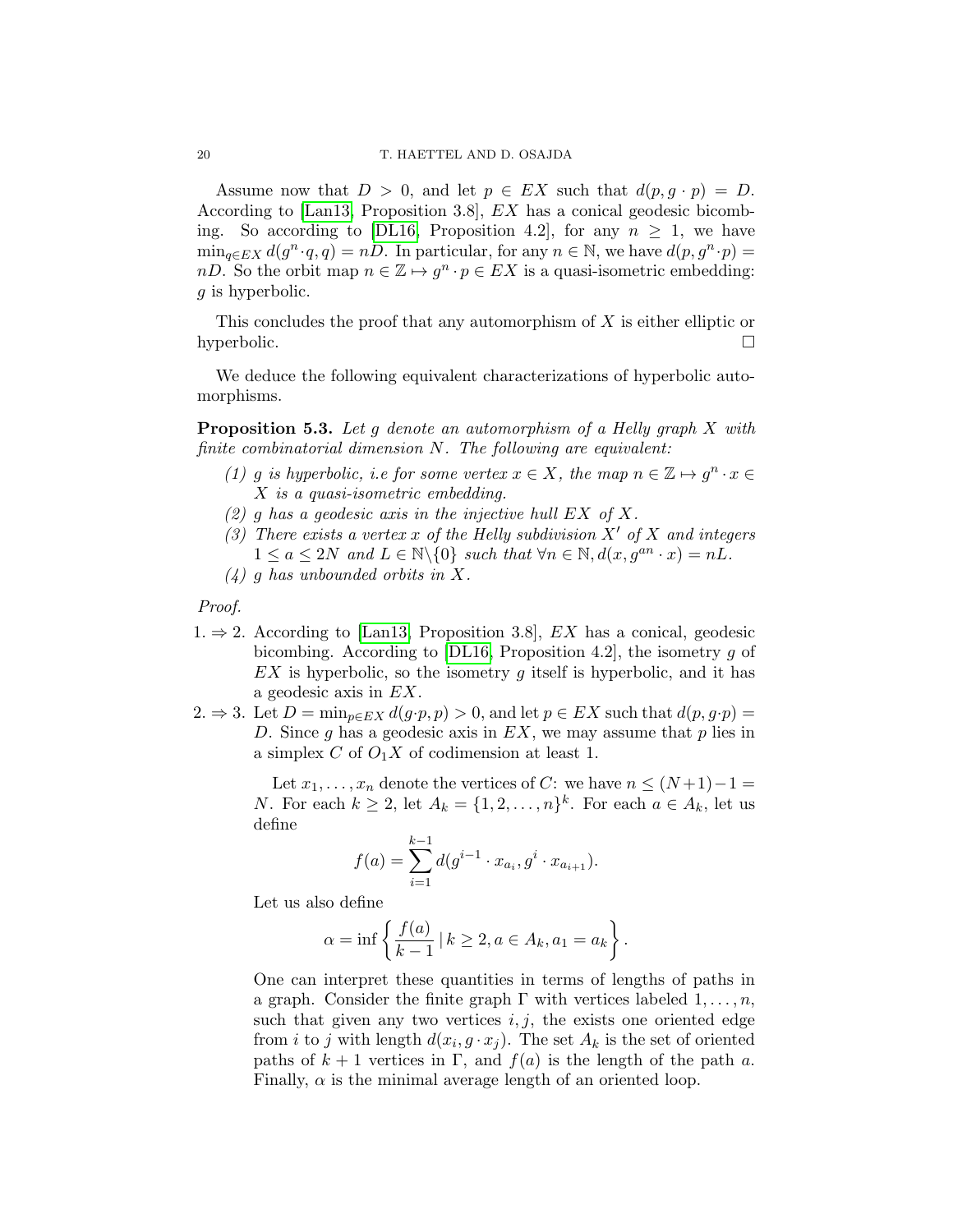We claim that  $\alpha$  is attained by some element  $a \in A_k$  with  $a_1 = a_k$ such that  $k \leq n+1$ . Consider some  $k \geq 3$  and  $a \in A_k$  with  $a_1 = a_k$ such that, for any  $k' < k$  and  $a' \in A_{k'}$  with  $a'_1 = a'_{k'}$ , we have  $f(a')$  $\frac{f(a')}{k'-1} > \frac{f(a)}{k-1}$  $\frac{f(a)}{k-1}$ . We will prove that  $k \leq n+1$ . By contradiction, if  $k > n + 1$ , since there are *n* vertices  $x_1, \ldots, x_n$ , there exists a strict subloop  $a'$  of a consisting of  $k'$  vertices, with  $k' < k$ . Since  $f(a')$  $\frac{f(a')}{k'-1} > \frac{f(a)}{k-1}$  $\frac{f(a)}{k-1}$ , removing the loop a' decreases the average length of the loop, which contradicts the assumption. Hence  $k \leq n+1$ . Since  $A_{n+1}$  is finite, we also deduce that  $\alpha$  is attained.

Let  $2 \leq k \leq n+1$  and  $a \in A_k$  with  $a_1 = a_k$  such that  $\frac{f(a)}{k-1} = \alpha$ . In particular, since  $a_k = a_1$ , we have

$$
d(a_1, g^{k-1} \cdot a_1) \le \sum_{i=1}^{k-1} d(g^{i-1} \cdot a_i, g^i \cdot a_{i+1}) = f(a) = (k-1)\alpha.
$$

Hence  $(k-1)D \leq (k-1)\alpha$ , so  $D \leq \alpha$ . We will prove that  $D = \alpha$ .

Fix an integer  $h > n$ . For any  $a \in A_h$ , there exists a subloop consisting of at least  $h - n$  vertices, hence  $f(a) \ge (h - n)\alpha$ . Let  $t_1, ..., t_n \in \mathbb{R}_+$  such that  $t_1 + ... + t_n = 1$  and  $p = t_1x_1 + ... + t_nx_n$ . We have

$$
\sum_{a \in A_h} t_{a_1} t_{a_2} \cdots t_{a_h} f(a)
$$
\n
$$
= \sum_{a \in A_h} t_{a_1} t_{a_2} \cdots t_{a_h} (d(x_{a_1}, g \cdot x_{a_2}) + d(g \cdot x_{a_2}, g^2 \cdot x_{a_3}) + \cdots + d(g^{h-2} \cdot x_{a_{h-1}}, g^{h-1} \cdot x_{a_h}))
$$
\n
$$
= (h-1) \sum_{a \in A_h} t_{a_1} t_{a_2} \cdots t_{a_h} d(x_{a_1}, g \cdot x_{a_2})
$$
\n
$$
= (h-1) \sum_{a \in A_2} t_{a_1} t_{a_2} d(x_{a_1}, g \cdot x_{a_2})
$$
\n
$$
= (h-1) d(p, g \cdot p) = (h-1) D.
$$

For any  $a \in A_h$ , we have  $f(a) \ge (h-n)\alpha$ , hence  $(h-1)D \ge (h-n)\alpha$ . So  $D \geq \frac{h-n}{h-1}$  $\frac{h-n}{h-1}\alpha$ . Since this holds for any  $h > n$ , we conclude that  $D \geq \alpha$ . Hence  $D = \alpha$ .

Any two vertices of X' have distance in  $\frac{1}{2}N$ , so we deduce that  $\alpha \in \frac{1}{2(k-1)}\mathbb{N}$ . In particular, D is rational, and its denominator is at most  $2n \leq 2N$ .

 $3. \Rightarrow 4.$  This is immediate.

 $4. \Rightarrow 1$ . If g has unbounded orbits in X, by definition g is not elliptic. According to Theorem [5.2,](#page-18-0) g is hyperbolic.

 $\Box$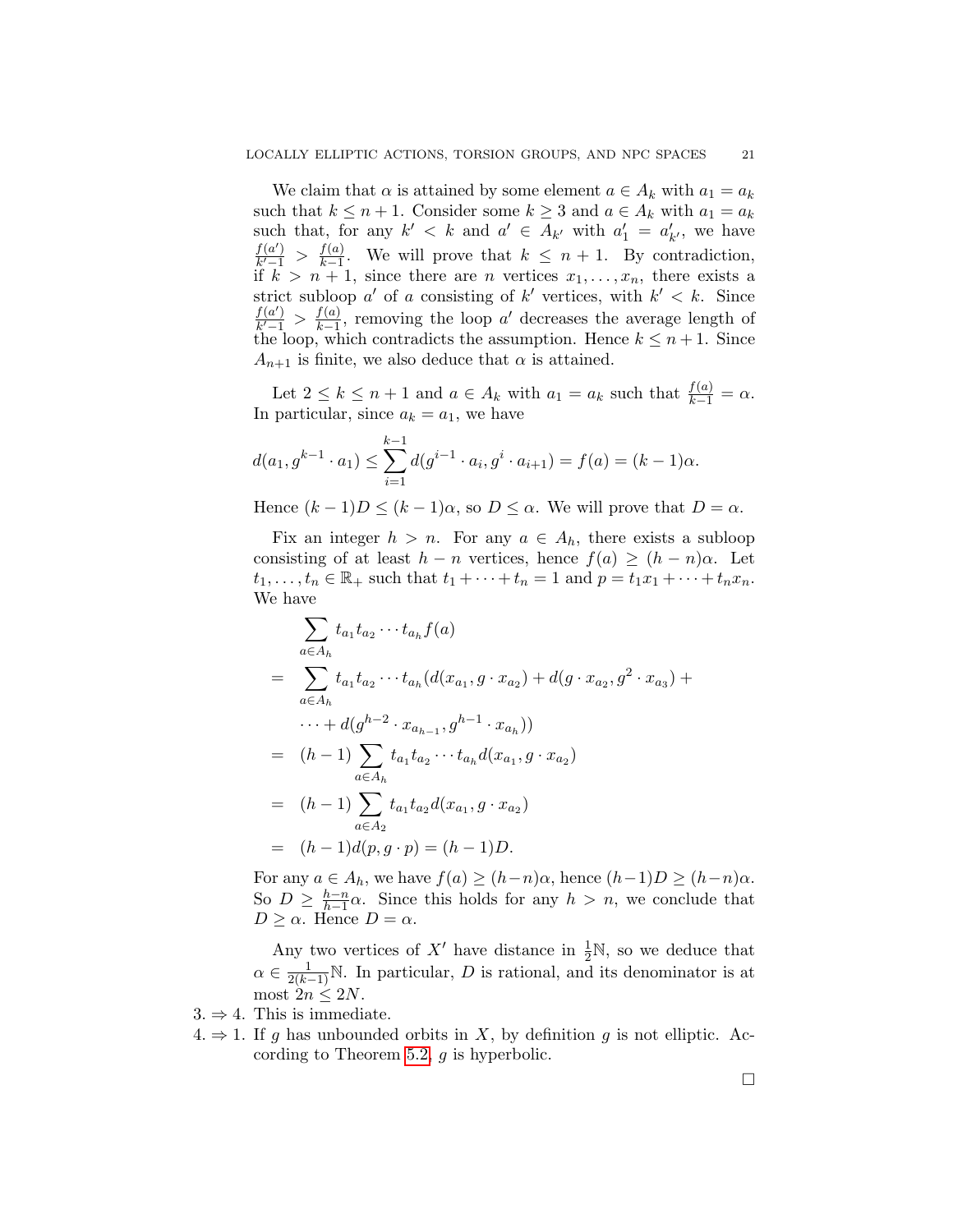

<span id="page-21-1"></span>FIGURE 3. A 1-clique-path  $\sigma_i, \sigma_{i+1}, \sigma_{i+2}$ , where vertices connecting to neighbouring cliques are circled.

We deduce the following interesting corollary about translations lengths in Helly graphs, which directly generalizes the analogous theorem by Gromov about translation lengths in Gromov-hyperbolic groups (see [\[Gro87,](#page-32-3) 8.5.S]). Since Garside groups are Helly according to [\[HO21\]](#page-32-4), this implies a direct analogue of [\[LL07\]](#page-33-8) for a very closely related translation length.

**Corollary 5.4.** Let  $X$  denote a Helly graph with finite combinatorial dimension N. Then any hyperbolic automorphism of X has rational translation length in X, with denominator uniformly bounded by 2N.

## 6. Clique-paths

<span id="page-21-0"></span>We now turn to the description of clique-paths in Helly graphs. They will be a subtle variation of normal clique-paths from  $[CCG^+20]$  and from normal cube paths from [\[NR97\]](#page-33-9). They will be flexible enough to allow any hyperbolic automorphism to admit an invariant clique-path (see Proposition [6.5\)](#page-24-0), and still allow a local-to-global rigidity (see Theorem [6.4\)](#page-24-1).

Let X be a graph, and let  $\sigma, \tau$  be cliques in X. We will say that  $\sigma, \tau$  are at transverse distance  $n \geq 0$ , denoted  $\sigma \leq \tau = n$ , if the following hold:

- for every  $x \in \sigma$  and  $y \in \tau$ , we have  $d(x, y) \geq n$ ,
- there exists  $x \in \sigma$  such that  $\forall y \in \tau, d(x, y) = n$  and
- there exists  $y \in \tau$  such that  $\forall x \in \sigma, d(x, y) = n$ .

Say that a sequence of pairwise disjoint cliques  $\sigma_0, \ldots, \sigma_n$  is an *L-clique*path if for some  $L \geq 1$  the following hold:

- For every  $0 \leq i < j \leq n$ , we have  $\sigma_i \leq \sigma_j = (j i)L$ .
- For any  $1 \leq i \leq n-1$ ,  $\sigma_i$  is a clique satisfying  $\sigma_i \leq \sigma_{i+1} = L$  and  $\sigma_i \lessgtr \sigma_{i-1} = L$ , and  $\sigma_i$  is a maximal such clique.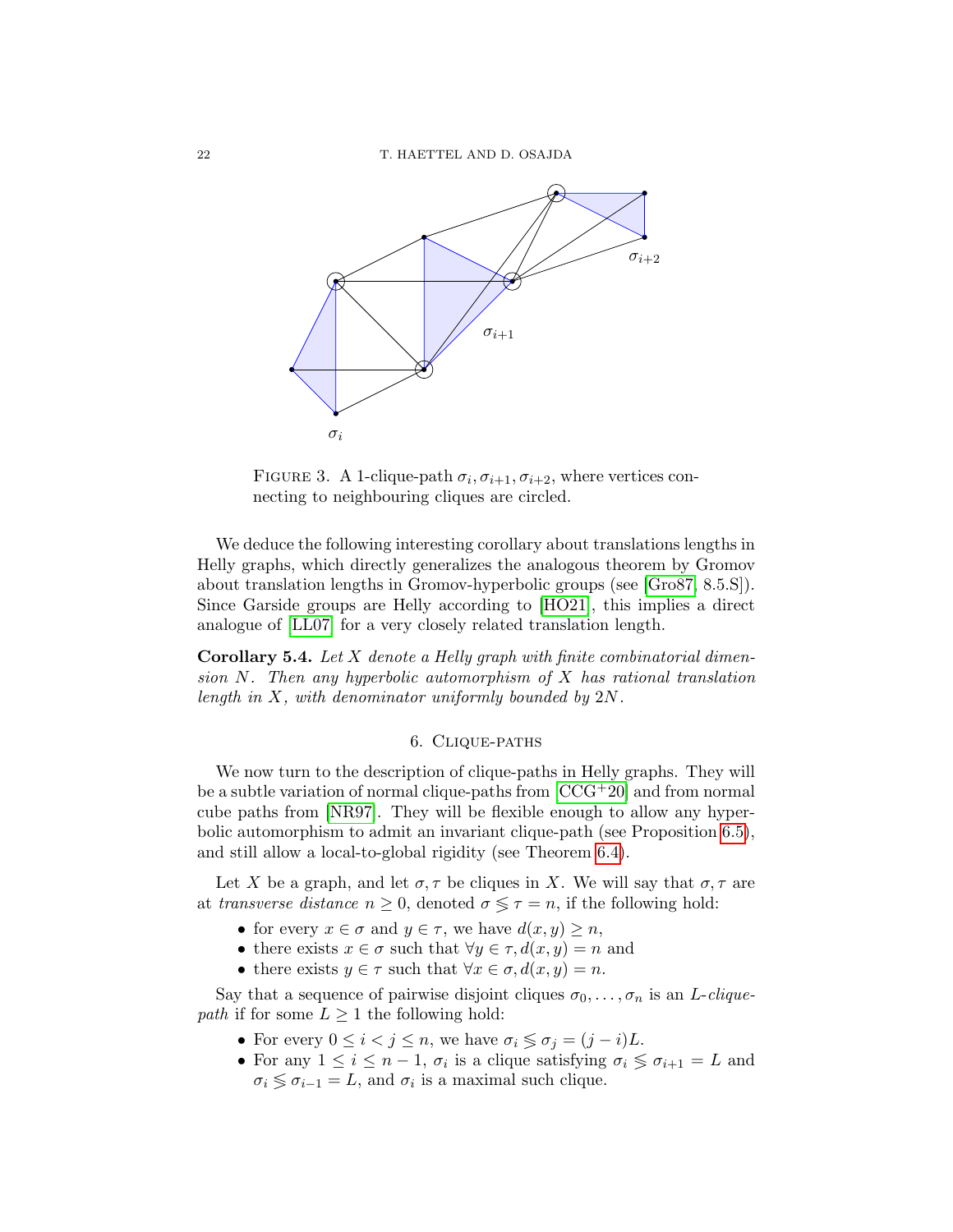Say that a sequence of cliques  $\sigma_0, \ldots, \sigma_n$  is a *local L-clique-path* if, for any  $0 \leq i \leq n-2$ , the sequence  $\sigma_i, \sigma_{i+1}, \sigma_{i+2}$  is an *L*-clique-path. In other words:

- For any  $0 \leq i \leq n-1$ ,  $\sigma_i \leq \sigma_{i+1} = L$ .
- For any  $1 \leq i \leq n-1$ ,  $\sigma_i$  is a clique satisfying  $\sigma_i \leq \sigma_{i+1} = L$  and  $\sigma_i \lessgtr \sigma_{i-1} = L$ ., and  $\sigma_i$  is a maximal such clique.
- For any  $0 \leq i \leq n-2$ ,  $\sigma_i \leq \sigma_{i+2} = 2L$ .

Observe that an L-clique-path is a local L-clique-path. In Theorem [6.4](#page-24-1) below we will prove a version of a converse statement.

If  $L = 1$ , we will also simply say (local) clique-path. See Figure [3.](#page-21-1)

<span id="page-22-0"></span>**Lemma 6.1.** Fix a locally finite Helly graph  $X$ . Consider any two cliques  $\sigma, \tau$  in X such that  $\sigma \leq \tau = nL$ , for some integers  $n, L \in \mathbb{N} \setminus \{0\}$ . There exists an L-clique-path  $\sigma_0 = \sigma, \sigma_1, \ldots, \sigma_n = \tau$  between  $\sigma$  and  $\tau$  of length n. Moreover, if  $x_0 \in \sigma$  and  $x_n \in \tau$  are such that  $\tau \subset B(x_0, nL)$  and  $\sigma \subset B(x_n, nL)$ , one can choose a L-clique-path  $\sigma_0 = \sigma, \sigma_1, \ldots, \sigma_n = \tau$  such that  $\sigma_1 \subset B(x_0, L)$  and  $\sigma_{n-1} \subset B(x_n, L)$ .

*Proof.* We will first prove the statement for  $L = 1$ , and by induction on  $n \geq 1$ . For  $n = 1$  there is nothing to prove.

By induction, assume that  $n \geq 2$ , and assume that the statement is true for  $n-1$ . Consider cliques  $\sigma, \tau$  such that  $\sigma \leq \tau = n$ . Let  $x_0 \in \sigma_0 = \sigma$  be such that  $\sigma_n = \tau \subset B(x_0, n)$ , and let  $x_n \in \sigma_n$  be such that  $\sigma_0 \subset B(x_n, n)$ .

The balls  $B(t_0, n-1)$ , for  $t_0 \in \sigma_0$ , and  $B(x_n, 1)$  pairwise intersect, so as X is a Helly graph there exists  $x \in \bigcap_{t_0 \in \sigma_0} B(t_0, n-1) \cap B(x_n, 1)$ . Now the balls  $B(t_n, 1)$ , for  $t_n \in \sigma_n$ ,  $B(x_0, n-1)$  and  $B(x, 1)$  pairwise intersect, so there exists  $y \in \bigcap_{t_n \in \sigma_n} B(t_n, 1) \cap B(x_0, n-1) \cap B(x, 1)$ . So the clique  $\sigma'_{n-1} = \{x, y\}$  satisfies  $\sigma'_{n-1} \lessgtr \sigma_0 = n-1$  and  $\sigma_{n-1} \lessgtr \sigma_n = 1$ .

By induction, there exists a clique-path  $\sigma'_0, \sigma'_1, \ldots, \sigma'_{n-1}$  from  $\sigma'_0 = \sigma_0$  to  $\sigma'_{n-1}$  of length  $n-1$ .

Let  $\sigma'_n = \sigma_n$ . For any  $0 \leq i \leq n-1$ , we have  $\sigma'_i \leq \sigma'_{i+1} = 1$ . Therefore, since  $X$  is locally finite, we may consider a maximal family of cliques  $\sigma_1, \ldots, \sigma_{n-1}$  containing  $\sigma'_1, \ldots, \sigma'_{n-1}$  respectively, such that for any  $1 \leq i \leq n-1$ , we have  $\sigma_i \lessgtr \sigma_{i-1} = 1$  and  $\sigma_i \lessgtr \sigma_{i+1} = 1$ .

We will prove that  $\sigma_0, \sigma_1, \ldots, \sigma_n$  is a 1-clique-path. For any  $0 \leq i < j \leq n$ , let  $y_i \in \sigma_i$  and  $y_j \in \sigma_j$ . Since  $d(x_0, y_i) + d(y_i, y_j) + d(y_j, x_n) \ge d(x_0, x_n) = n$ , we deduce that  $d(y_i, y_j) \geq j - i$ . So we deduce that  $\sigma_i \leq \sigma_j = j - i$ .

Hence  $\sigma_0, \sigma_1, \ldots, \sigma_{n-1}, \sigma_n$  is a 1-clique-path from  $\sigma$  to  $\tau$ .

Now consider the case  $L \geq 2$ , and consider cliques  $\sigma, \tau$  such that  $\sigma \leq$  $\tau = nL$ . According to the case  $L = 1$ , there exists a 1-clique path  $\sigma'_0 =$  $\sigma, \sigma'_1, \ldots, \sigma'_{nL} = \tau$  from  $\sigma$  to  $\tau$  of length  $nL$ . For every  $0 \leq i \leq n-1$ , we have  $\sigma'_{iL} \leq \sigma'_{i+1} = L$ . Since X is locally finite, we may consider a maximal family of cliques  $\sigma_1, \ldots, \sigma_{n-1}$  containing  $\sigma'_L, \ldots, \sigma'_{(n-1)L}$  respectively, such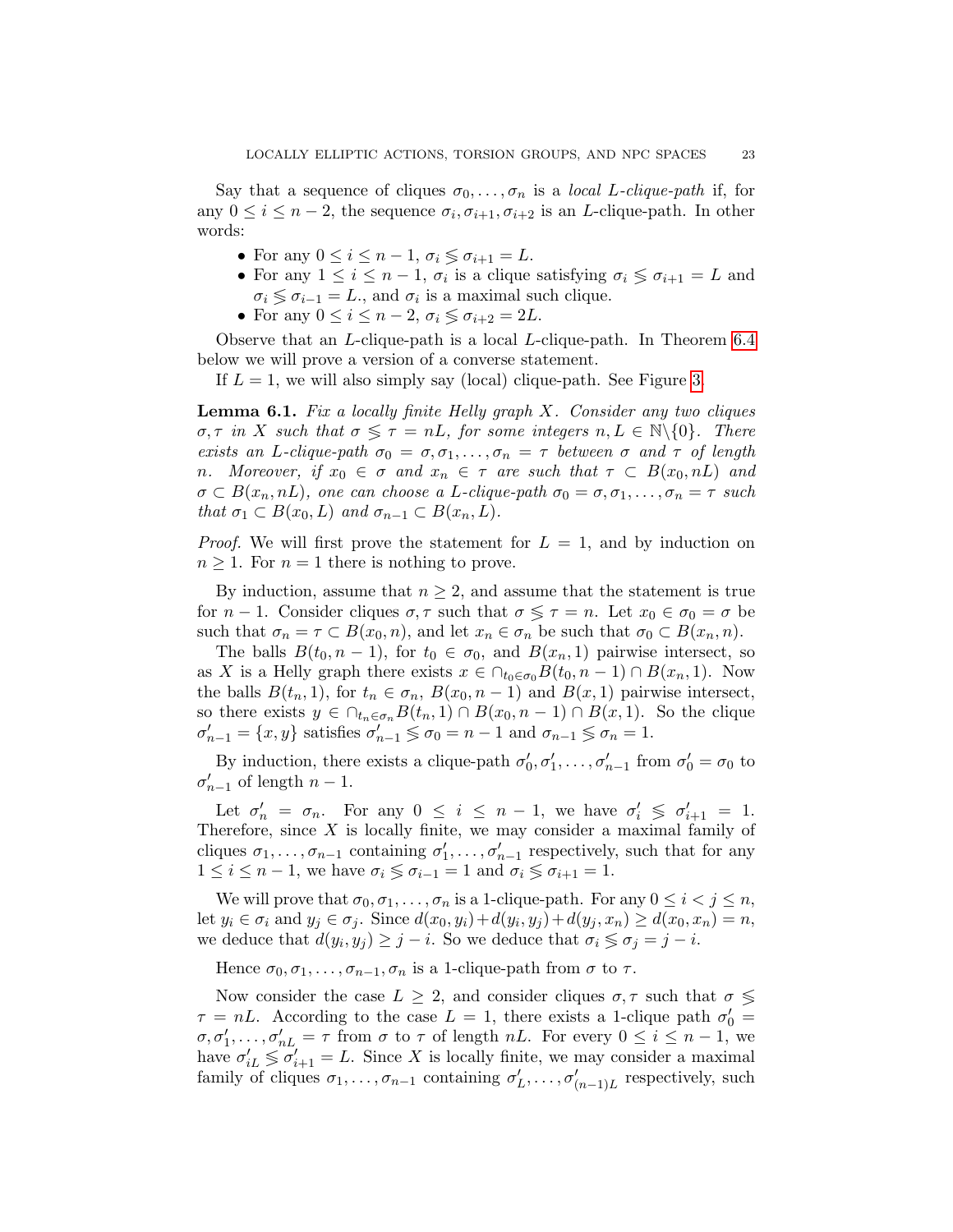that for any  $1 \leq i \leq n-1$ , we have  $\sigma_i \leq \sigma_{i-1}$  = L and  $\sigma_i \leq \sigma_{i+1}$  = L. We then argue as before that, for any  $0 \leq i < j \leq n$ , we have  $\sigma_i \leq \sigma_j = (j - i)L$ . So  $\sigma_0 = \sigma, \sigma_1, \ldots, \sigma_n = \tau$  is a *L*-clique path from  $\sigma$  to  $\tau$  of length  $n$ .

We will now prove the main local-to-global property of clique-paths, starting with the case of local 1-clique-paths.

<span id="page-23-0"></span>**Proposition 6.2.** Fix a Helly graph X,  $n \geq 2$ , and consider a local cliquepath  $\sigma_0, \ldots, \sigma_n$  in X. Let  $x_0 \in \sigma_0$  such that  $\sigma_1 \subset B(x_0, 1)$ , and let  $x_n \in \sigma_n$ such that  $\sigma_{n-1} \subset B(x_n, 1)$ . Then  $\{x_0\}, \sigma_1, \sigma_2, \ldots, \sigma_{n-1}, \{x_n\}$  is a cliquepath.

*Proof.* We will prove the statement by induction on  $n > 2$ . For  $n = 2$  any local clique-path is a clique-path, so fix  $n \geq 3$  and assume that the statement holds for  $n-1$ . Fix a local clique-path  $\sigma_0, \ldots, \sigma_n$ .

By induction, we only need to prove that  $\{x_0\} \leq \sigma_{n-1} = n-1, \{x_n\} \leq$  $\sigma_0 = n - 1$  and  $d(x_0, x_n) = n$ . The first two equalities are consequences of  $d(x_0, x_n) = n$ : we will prove it.

By contradiction, assume that  $d(x_0, x_n) \leq n-1$ . The balls  $B(x_0, n-1)$ 2),  $B(x_n, 1)$ ,  $B(y_{n-2}, 1)$  for  $y_{n-2} \in \sigma_{n-2}$  and  $B(y_{n-1}, 1)$  for  $y_{n-1} \in \sigma_{n-1}$ pairwise intersect: since  $X$  is a Helly graph, we may consider

$$
z \in B(x_0, n-2) \cap B(x_n, 1) \cap \bigcap_{y_{n-2} \in \sigma_{n-2}} B(y_{n-2}, 1) \cap \bigcap_{y_{n-1} \in \sigma_{n-1}} B(y_{n-1}, 1).
$$

We will prove that  $z \in \sigma_{n-1}$ .

The vertex z is adjacent to  $\sigma_{n-1}$ , let  $\sigma'_{n-1} = \sigma_{n-1} \cup z$ . Since  $\sigma_{n-2} \leq \sigma_n =$ 2, we know that  $\sigma'_{n-1}$  is disjoint from  $\sigma_{n-2}$  and  $\sigma_n$ .

We have  $\sigma'_{n-1} \leq \sigma_n = 1$  and  $\sigma'_{n-1} \leq \sigma_{n-2} = 1$ . So by maximality of  $\sigma_{n-1}$ , we deduce that  $\sigma'_{n-1} = \sigma_{n-1}$ , hence  $z \in \sigma_{n-1}$ .

Since  $\sigma_{n-2} \subset B(z,1)$ , by induction we know that  $\{x_0\}, \sigma_1, \ldots, \sigma_{n-2}, \{z\}$ is a clique-path. In particular  $d(x_0, z) = n - 1$ , which contradicts  $d(z, x_0) \leq$  $n-2$ .

So we conclude that  $d(x_0, x_n) = n$ . This implies that  $\{x_0\}, \sigma_1, \sigma_2, \ldots, \sigma_{n-1}, \{x_n\}$ is a clique-path.  $\Box$ 

We now prove a very similar result for local *L*-clique-paths.

<span id="page-23-1"></span>**Proposition 6.3.** Fix a locally finite Helly graph X,  $L \geq 1$  and  $n \geq 2$ . Consider a local L-clique-path  $\sigma_0, \ldots, \sigma_n$  in X. There exist  $x_0 \in \sigma_0$  and  $x_n \in \sigma_n$ such that  $\sigma_1 \subset B(x_0, L)$ ,  $\sigma_{n-1} \subset B(x_n, L)$  and  $\{x_0\}$ ,  $\sigma_1$ ,  $\sigma_2$ , ...,  $\sigma_{n-1}$ ,  $\{x_n\}$ is a L-clique-path.

*Proof.* According to Lemma [6.1,](#page-22-0) for each  $0 \leq i \leq n-1$ , there exists a 1-clique-path between  $\sigma_i$  and  $\sigma_{i+1}$ . So there exists a sequence of cliques  $\tau_0, \tau_1, \ldots, \tau_{nL}$  such that:

• For each  $0 \leq i \leq n$ , we have  $\tau_{iL} = \sigma_i$ .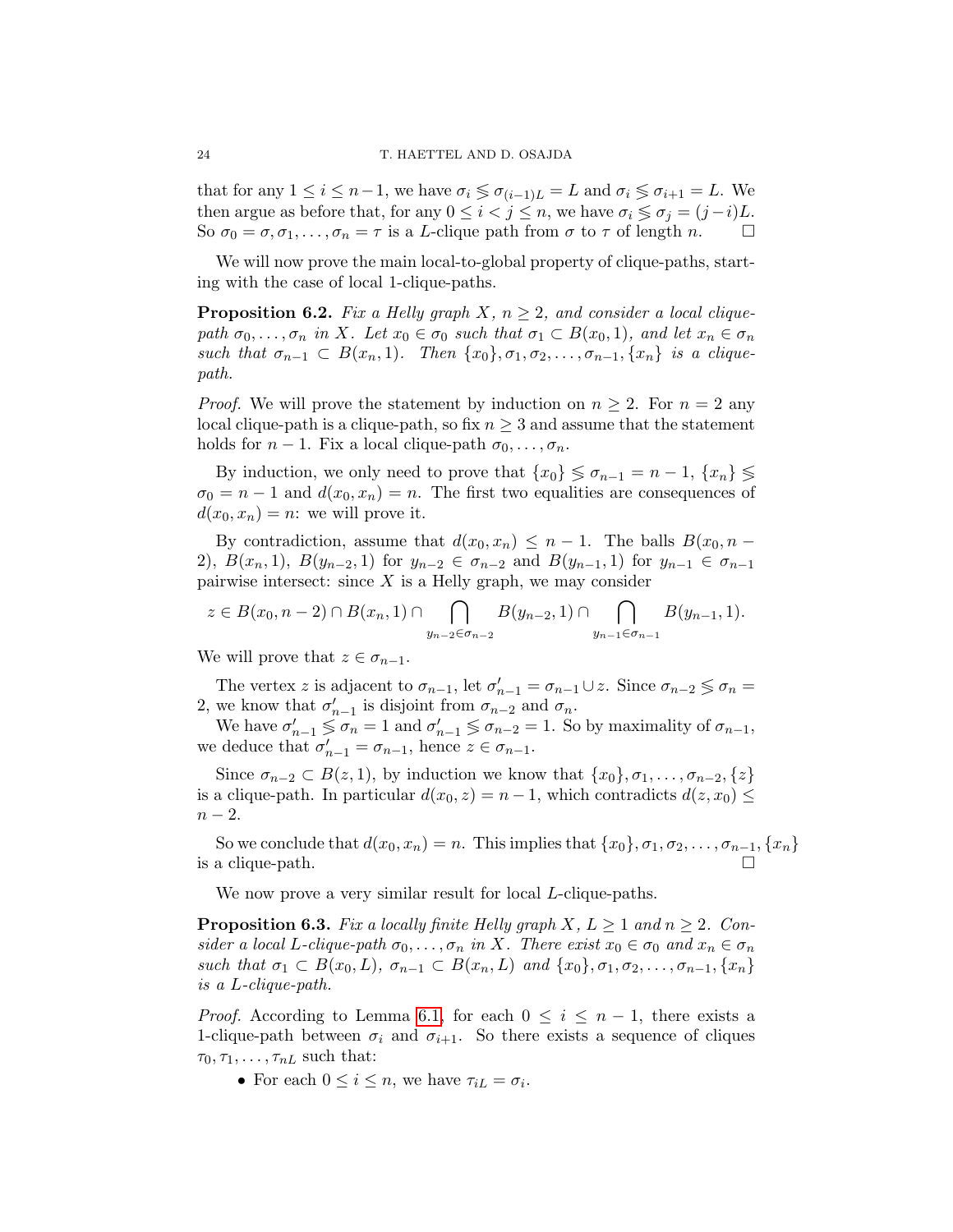• For each  $0 \leq i \leq n-1$ , the sequence  $\tau_{iL}, \tau_{iL+1}, \ldots, \tau_{(i+1)L}$  is a 1-clique-path.

We will prove that  $\tau_0, \tau_1, \ldots, \tau_{nL}$  is a local 1-clique-path.

We first prove that, for any  $1 \leq i \leq n-1$ , we have  $\tau_{iL-1} \leq \tau_{iL+1} = 2$ . Fix  $y_{iL-1} \in \tau_{iL-1}$  and  $y_{iL+1} \in \tau_{iL+1}$ . Let  $x_{i-1} \in \sigma_{i-1}$  such that  $\tau_{iL-1} \subset$  $B(x_{i-1}, L-1)$  and  $x_{i+1} \in \sigma_{i+1}$  such that  $\tau_{iL+1} \subset B(x_{i+1}, L-1)$ . Then  $d(x_{i-1}, y_{iL-1}) + d(y_{iL-1}, y_{iL+1}) + d(y_{iL+1}, x_{i+1}) \geq d(x_{i-1}, x_{i+1}) = 2L$ , so  $d(y_{iL-1}, y_{iL+1}) \geq 2$ . Hence  $\tau_{iL-1} \leq \tau_{iL+1} = 2$ .

We now prove that, for any  $1 \leq i \leq n-1$ ,  $\tau_{iL}$  is a maximal clique such that  $\tau_{iL} \lessgtr \tau_{iL-1} = 1$  and  $\tau_{iL} \lessgtr \tau_{iL+1} = 1$ . Assume that  $\tau'_{iL}$  is a clique containing  $\tau_{iL}$  such that  $\tau'_{iL} \lessgtr \tau_{iL-1} = 1$  and  $\tau'_{iL} \lessgtr \tau_{iL+1} = 1$ . Since  $\sigma_{i-1} \lessgtr \sigma_{i+1} = 2L$ , we deduce that  $\sigma_{i-1} \leq \tau'_{iL} = L$  and  $\sigma_{i+1} \leq \tau'_{iL} = L$ . Since  $\sigma_0, \sigma_1, \ldots, \sigma_n$  is a local L-clique-path, by maximality of  $\sigma_i$  we deduce that  $\tau'_{iL} = \sigma_i = \tau_{iL}$ .

So we have proved that  $\tau_0, \tau_1, \ldots, \tau_{nL}$  is a local 1-clique-path. Let  $x_0 \in$  $\tau_0 = \sigma$  such that  $\tau_1 \subset B(x_0, 1)$ , and let  $x_n \in \tau_{nL} = \tau$  such that  $\tau_{nL-1} \subset$  $B(x_n, 1)$ . According to Proposition [6.2,](#page-23-0)  $\{x_0\}, \tau_1, \ldots, \tau_{n-1}, \{x_n\}$  is a L-cliquepath.

Then for any  $1 \leq i < j \leq n-1$ , we have  $\tau_{iL} \leq \tau_{jL} = (j-i)L$ , so  $\sigma_i \leq \sigma_j = (j - i)L$ . We deduce that  $\{x_0\}, \sigma_1, \sigma_2, \ldots, \sigma_{n-1}, \{x_n\}$  is a Lclique-path.

So we immediately deduce from Proposition [6.3](#page-23-1) the following crucial localto-global result.

<span id="page-24-1"></span>**Theorem 6.4.** In a locally finite Helly graph, for any  $L \geq 1$ , any bi-infinite local L-clique-path is a L-clique-path.

We also deduce that any hyperbolic automorphism of a Helly graph has an invariant clique-path.

<span id="page-24-0"></span>**Proposition 6.5.** Fix a locally finite Helly graph  $X$ , and let g denote a hyperbolic automorphism of X. There exist integers  $a, L \in \mathbb{N} \setminus \{0\}$  and a bi-infinite L-clique path  $(\sigma_n)_{n\in\mathbb{Z}}$  in the Helly subdivision X' of X such that  $\forall n \in \mathbb{Z}, g^a \cdot \sigma_n = \sigma_{n+1}.$ 

*Proof.* According to Proposition [5.3,](#page-19-0) there exist integers  $a, L \in \mathbb{N}\backslash\{0\}$  and a vertex  $x \in X'$  of the Helly subdivision  $X'$  of X such that  $\forall n \in \mathbb{N}, d(x, g^{an})$ .  $x) = nL.$ 

Since  $X$  is locally finite, we may consider a maximal family of cliques  $(\sigma'_n)_{n\in\mathbb{Z}}$  of  $X'$  such that:

- for every  $n \in \mathbb{Z}$ , we have  $g^{an} \cdot x \in \sigma'_n$  and
- for every  $n \in \mathbb{Z}$ , we have  $\sigma'_n \lessgtr \sigma'_{n+1} = L$ .

Since X is locally finite, there exists  $m \geq 1$  such that  $g^{am} \cdot \sigma'_0 = \sigma'_m$ ,  $g^{am} \cdot \sigma'_1 = \sigma'_{m+1}$  and  $g^{am} \cdot \sigma'_2 = \sigma'_{m+2}$ . For each  $n = mq + r \in \mathbb{Z}$ , where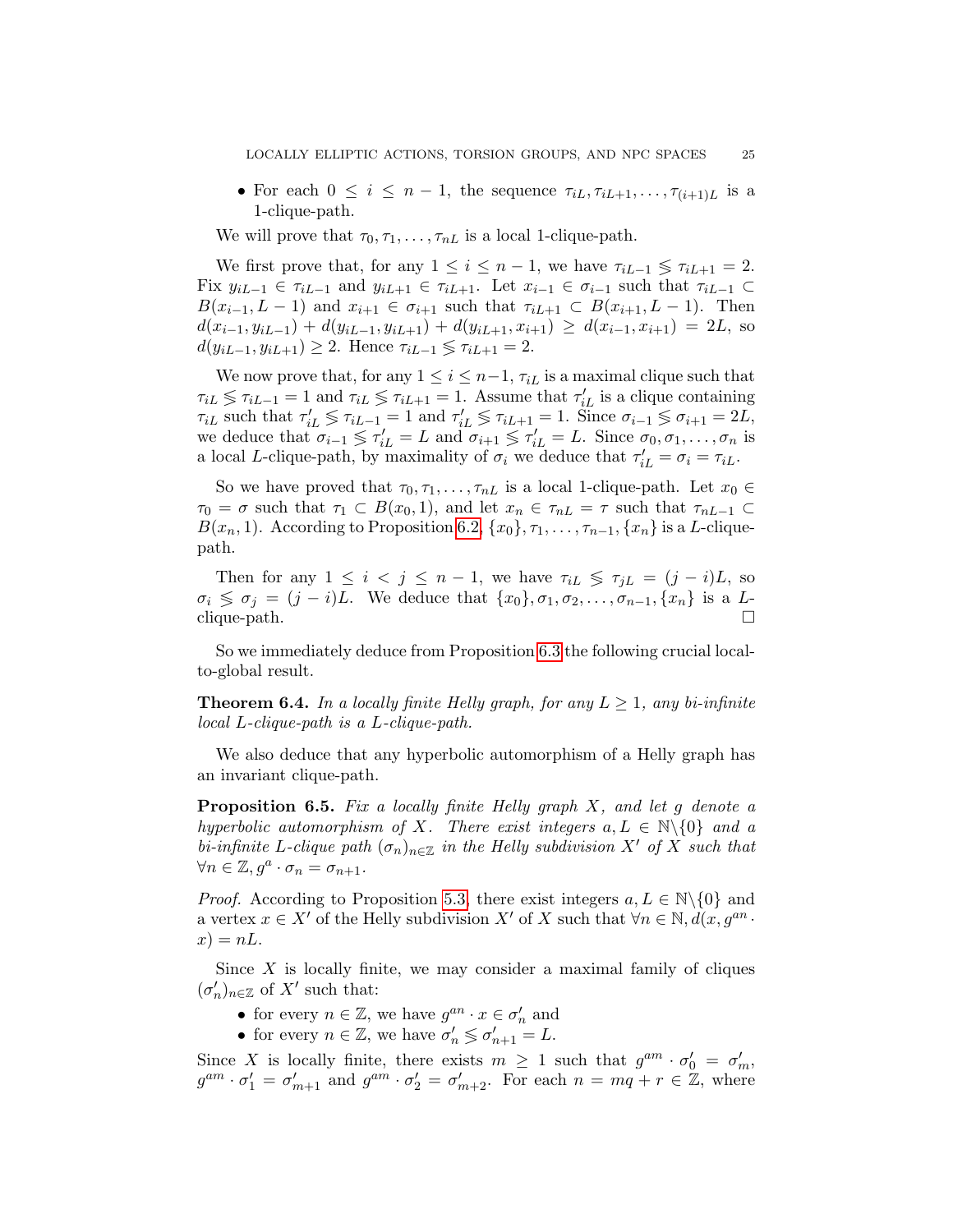$q \in \mathbb{Z}$  and  $r \in [0, m-1]$ , let us define  $\sigma_n = g^{amq} \cdot \sigma'_r$ . Then  $(\sigma_n)_{n \in \mathbb{Z}}$  is a local L-clique-path, and for every  $n \in \mathbb{Z}$ , we have  $g^a \cdot \sigma_n = \sigma_{n+1}$ .

<span id="page-25-0"></span>According to Theorem [6.4,](#page-24-1)  $(\sigma_n)_{n \in \mathbb{Z}}$  is a *L*-clique path.  $\Box$ 

7. Linear orbit growth

We will now prove a simple result about elliptic groups of isometries of an injective metric space ensuring that orbits grow linearly.

<span id="page-25-1"></span>**Lemma 7.1.** Let X be an injective metric space, and let  $G$ ,  $H$  denote elliptic isometry groups of X, i.e. with fixed points in X. For any  $n \in \mathbb{N}$  and any  $x \in X^G$ , there exists  $y \in X^G$  such that

$$
\operatorname{diam}((GH)^{2^{n-1}} \cdot y) \le \frac{1}{2} \operatorname{diam}((GH)^{2^n} \cdot x) \text{ if } n \ge 1
$$
  

$$
\operatorname{diam}(H \cdot y) \le \frac{1}{2} \operatorname{diam}((GH)^{2^n} \cdot x) \text{ if } n = 0,
$$

where  $(GH)^k$  denotes  $(GH)^k = \{g_1h_1g_2h_2\cdots g_kh_k \,|\, g_1,\ldots,g_k\in G, h_1,\ldots,h_k\in G\}$  $H$ .

*Proof.* Assume that  $2L = \text{diam}((GH)^{2^n} \cdot x)$  is finite, otherwise the conclusion holds trivially. Then, for any  $u, v \in (GH)^{2^n}$ , we have  $d(u \cdot x, v \cdot x) \leq 2L$ . In particular, since X is injective, the intersection  $\bigcap_{u \in (GH)^{2^n}} B(u \cdot x, L)$  is non-empty. Since this intersection is bounded and G-invariant, according to [\[Lan13,](#page-33-0) Proposition 1.2], there exists  $z \in \bigcap_{u \in (GH)^{2^n}} B(u \cdot x, L)$  that is fixed by G.

So for every  $u \in (GH)^{2^n}$ , we have  $d(z, u \cdot x) \leq L$ . Hence we deduce that for every  $u, v \in K_n$  we have  $d(u \cdot z, v \cdot x) \leq L$ , where  $K_n = (GH)^{2^{n-1}}$  if  $n \geq 1$  and  $K_n = H$  if  $n = 0$ .

According to [\[Lan13,](#page-33-0) Proposition 3.8], there exists a conical geodesic reversible bicombing  $\gamma$  on X, equivariant with respect to isometries of X. Let  $y = \gamma(x, z, \frac{1}{2})$  denote the midpoint of x and z with respect to  $\gamma$ .

For any  $u, v \in K_n$ , we have  $u \cdot y = \gamma(u \cdot x, u \cdot z, \frac{1}{2})$  and  $v \cdot y = \gamma(v \cdot z, v \cdot x, \frac{1}{2})$ . By conicality, we deduce that

$$
d(u \cdot y, v \cdot y) \le \frac{1}{2}d(u \cdot x, v \cdot z) + \frac{1}{2}d(u \cdot z, v \cdot x) \le L.
$$

So the diameter of  $K_n \cdot y$  is at most L. And by equivariance of  $\gamma$ , y is fixed by G.

<span id="page-25-2"></span>**Proposition 7.2.** Let  $X$  be an injective metric space, and let  $G, H$  denote elliptic isometry groups of X such that  $d(X^G, X^H) = L > 0$ . Assume that there exists  $x \in X^G$  such that  $d(x, X^H) = L$ . Then, for any  $n \in \mathbb{N}$ , there exist  $g_1, \ldots, g_n \in G$  and  $h_1, \ldots, h_n \in H$  such that

$$
x_0 = x, x_1 = g_1h_1 \cdot x, x_2 = g_1h_1g_2h_2 \cdot x, \dots, x_n = g_1h_1 \cdots g_nh_n \cdot x
$$

lie on a geodesic. More precisely, for any  $0 \le i \le j \le n$ , we have

$$
d(x_i, x_j) = (j - i)2L.
$$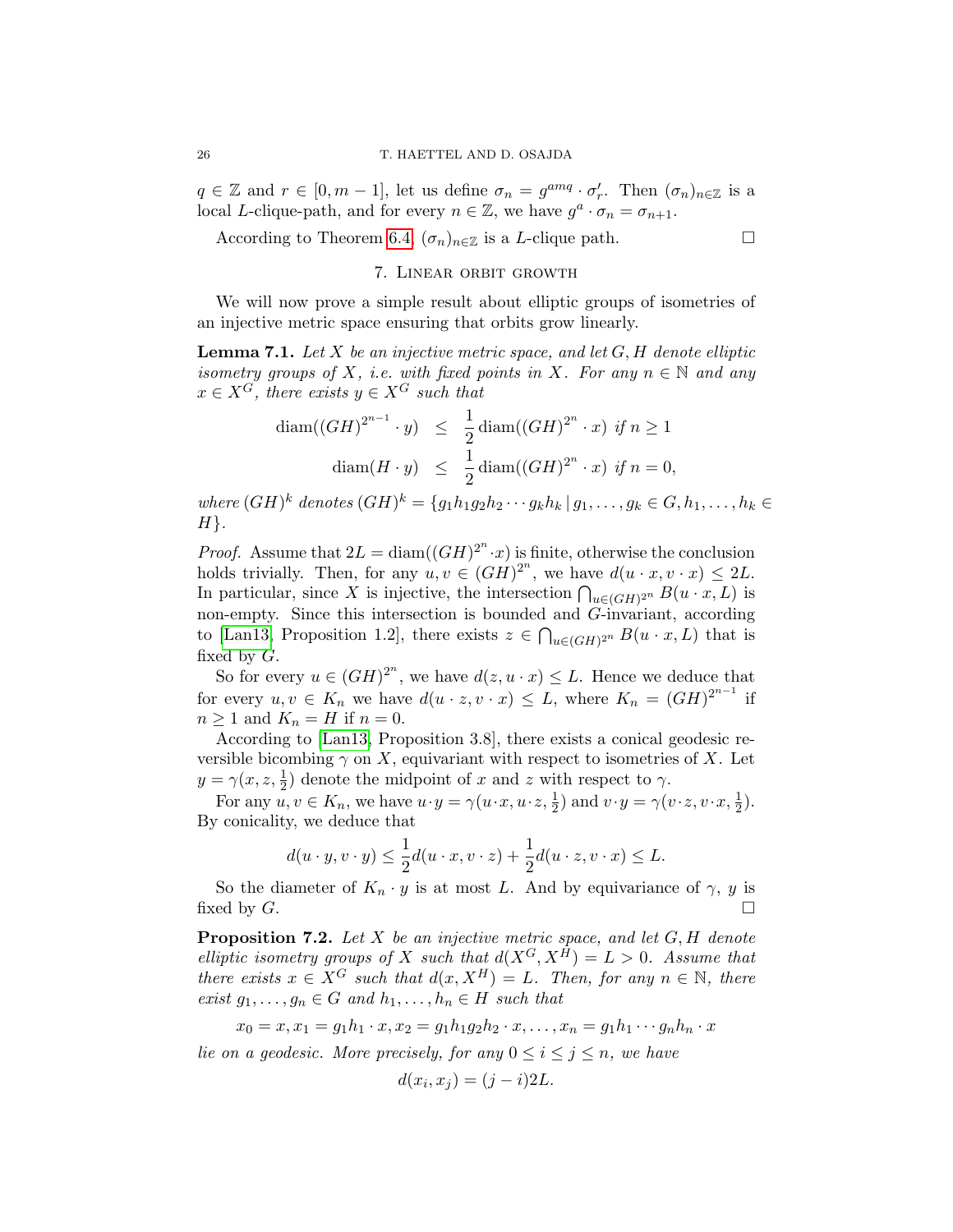*Proof.* Note that it is sufficient to prove the statement when  $n$  is a power of 2.

Let 2L' denote the diameter of  $H \cdot x$ , we will prove that  $L' = L$ . For any  $h, h' \in H$ , we have  $d(h \cdot x, h' \cdot x) \leq 2L'$ , so since X is injective the intersection  $\bigcap_{h\in H} B(h \cdot x, L')$  is non-empty. Since this intersection is furthermore H-invariant, according to [\[Lan13,](#page-33-0) Proposition 1.2], there exists  $y \in \bigcap_{h \in H} B(h \cdot$  $x, L'$  that is fixed by H. Since  $d(x, y) \leq L'$ , we deduce that  $L \leq L'$ . And if  $z \in X^H$  is such that  $d(x, z) = L$ , for any  $h \in H$  we have  $d(x, h \cdot x) \leq$  $d(x, z) + d(z, h \cdot x) \leq 2L$ , so diam $(H \cdot x) \leq 2L$ . In conclusion  $L' = L$ , and the diameter of  $H \cdot x$  equals 2L.

For any  $y \in X^G$ , as in the previous paragraph, we may argue that the diameter of  $H \cdot y$  is at least 2L. According to Lemma [7.1,](#page-25-1) by induction on  $m \geq 0$ , we deduce that the diameter of  $(GH)^{2^m} \cdot x$  is at least  $2^{m+2}L$ .

In particular, for any  $m \geq 0$ , there exist  $g_1, \ldots, g_{2^{m+1}} \in G$  and  $h_1, \ldots, h_{2^{m+1}} \in G$ H such that  $d(x, g_1h_1\cdots g_{2m+1}h_{2m+1}\cdot x) \geq 2^{m+2}L$ . Since for any  $1 \leq i \leq$  $2^{m+1}$  we have  $d(x, g_i h_i \cdot x) \leq 2L$ , we deduce that  $d(x, g_1 h_1 \cdots g_{2^{m+1}} h_{2^{m+1}} \cdot$  $f(x) = 2^{m+2}L$ , and furthermore that for any  $0 \leq i \leq j \leq 2^{m+1}$ , we have

$$
d(g_1h_1\cdots g_ih_i\cdot x, g_1h_1\cdots g_jh_j\cdot x)=(j-i)2L.
$$

#### $\Box$

### 8. Locally elliptic actions

<span id="page-26-1"></span>We now turn to one of the main results of this article, namely that locally elliptic actions on Helly graphs are globally elliptic. Theorem [H](#page-3-0) is an immediate consequence of the following result.

<span id="page-26-0"></span>**Theorem 8.1.** Let X be a locally finite Helly graph with finite combinatorial dimension, and assume that  $G, H$  are elliptic automorphism groups of X. Then either  $\langle G, H \rangle$  is elliptic, or there exists a hyperbolic element in  $\langle G, H \rangle$ .

*Proof.* By assumption, G and H have fixed points in  $EX$ . Let  $N \geq 1$  denote the combinatorial dimension of  $X$ . According to Lemma [4.3,](#page-17-2) up to replacing X with its Helly subdivision  $X'_N$ , we may assume that the minimal distance between  $(EX)^G$  and  $(EX)^H$  is realized by vertices of X. Let  $x \in X^G$  and  $y \in X^H$  denote vertices such that  $d(x, y) = L = d(EX^G, EX^H)$ .

If  $L = 0$ , then  $x = y$  is fixed by G and H, so  $\langle G, H \rangle$  is elliptic.

Assume that  $L \geq 1$ . Let us denote  $S = GH$ . According to Proposi-tion [7.2,](#page-25-2) for every  $N \geq 1$ , there exists a sequence  $(s_n^N)_{1 \leq n \leq N}$  in S such that  $x_0^N = x, x_1^N = s_1^N \cdot x, x_2^N = s_1^N s_2^N \cdot x, \dots, x_N^N = s_1^N s_2^N \cdots s_N^N \cdot x$  lie on a geodesic ray in X: more precisely, for any  $0 \leq n \leq m \leq N$ , we have  $d(x_n^N, x_m^N) = (m - n)2L.$ 

Since X is locally finite, we may find a sequence  $(N_k)_{k\in\mathbb{N}}$  going to  $+\infty$ such that, for any  $n \in \mathbb{N}$ , the sequence  $(x_n^{N_k})_k$  (defined for k large enough)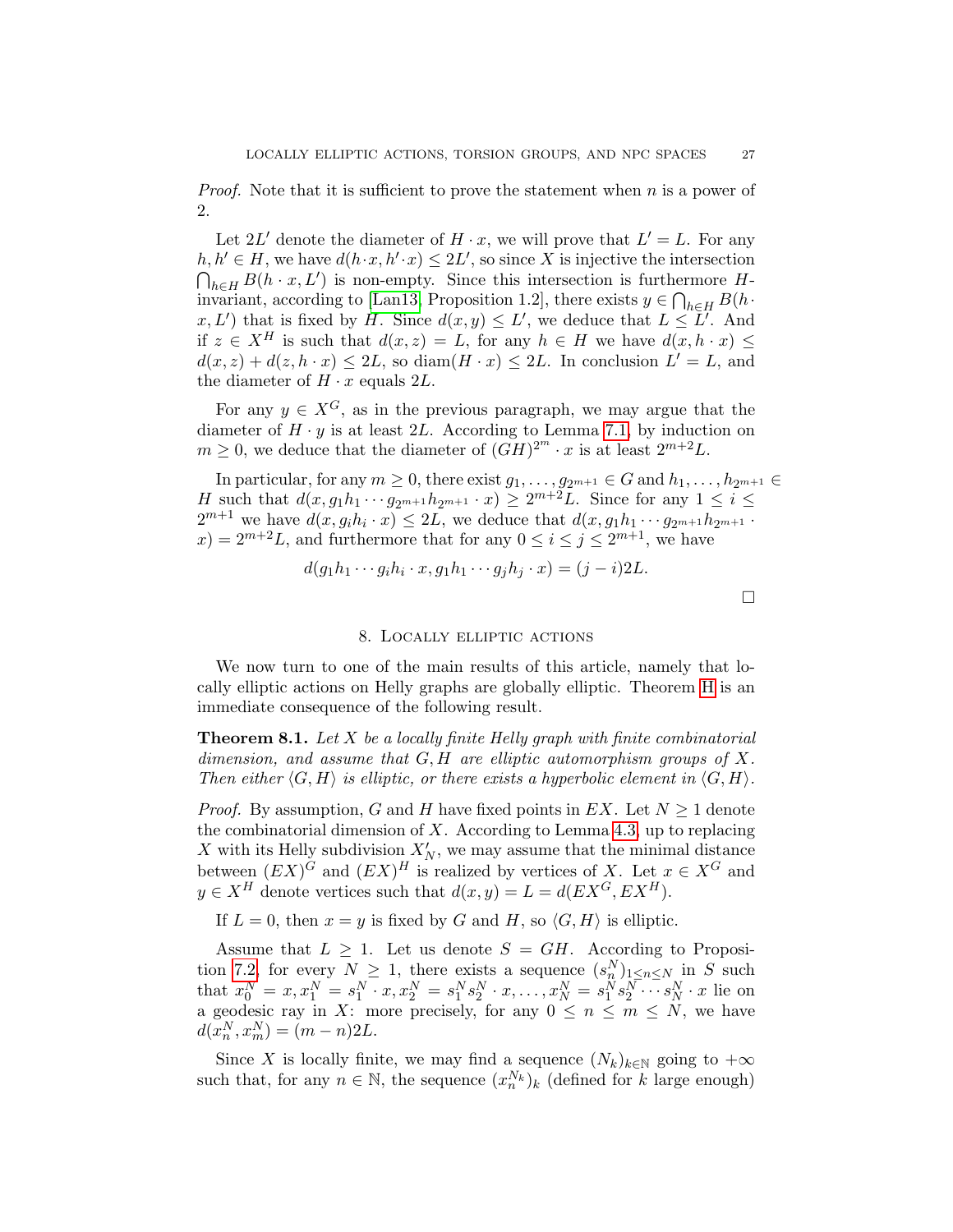is eventually constant, equal to  $x_n$ . By induction on  $n \in \mathbb{N}$ , there exists a sequence  $(s_n)_{n>1}$  in S such that, for any  $n \geq 1$ , we have  $x_n = s_1 s_2 \cdots s_n \cdot x$ .

Let  $\sigma_0 = \{x\}$ . Since X is locally finite, we may consider a maximal family  $(\sigma_n)_{n>1}$  of cliques of X such that:

- for all  $n \geq 0$ ,  $x_n = s_1 s_2 \cdots s_n \cdot x \in \sigma_n$ ,
- for all  $n \geq 0$ ,  $\sigma_n \leq \sigma_{n+1} = 2L$  and
- for all  $n \geq 0$ , there exists  $m \geq n$  such that, for any  $y \in \sigma_n$ , we have  $d(x, y) = n(2L)$  and  $d(y, x_m) = (m - n)(2L)$ .

We claim that, for each  $n \geq 0$ , we have  $\sigma_n \leq \sigma_{n+2} = 4L$ . Indeed it is sufficient to prove that any two vertices of  $\sigma_n$  and  $\sigma_{n+2}$  are at distance at least 4L: fix  $y_n \in \sigma_n$  and  $y_{n+2} \in \sigma_{n+2}$ . Let  $m \geq n+2$  be such that  $x, y_{n+2}$ and  $x_m$  lie on a geodesic of X. Since  $d(x, y_n) + d(y_n, y_{n+2}) + d(y_{n+2}, x_m) \ge$  $d(x, x_m) = m(2L)$ , we deduce that

$$
d(y_n, y_{n+2}) \ge m(2L) - d(x, y_n) - d(y_{n+2}, x_m)
$$
  
=  $m(2L) - n(2L) - (m - n - 2)(2L) = 4L.$ 

So  $\sigma_n \leq \sigma_{n+2} = 4L$ .

We now prove that, for each  $n \geq 1$ , the clique  $\sigma_n$  is maximal such that  $\sigma_n \leq \sigma_{n-1} = 2L$  and  $\sigma_n \leq \sigma_{n+1} = 2L$ . Let u denote a vertex in  $\sigma_n$  or adjacent to  $\sigma_n$  such that the clique  $\sigma'_n = \sigma_n \cup \{u\}$  satisfies  $\sigma'_n \leq \sigma_{n-1} = 2L$ and  $\sigma'_n \leq \sigma_{n+1} = 2L$ , we will prove that  $u \in \sigma_n$ . Let  $y_{n+1}$  denote a vertex of  $\sigma_{n+1}$  such that every vertex of  $\sigma'_n$  is at distance 2L from  $y_{n+1}$ . Let  $m \geq n+1$ be such that  $d(x, y_{n+1}) = (n+1)(2L)$  and  $d(y_{n+1}, x_m) = (m-n-1)(2L)$ . Since all vertices of  $\sigma'_n$  lie on a geodesic between x and  $y_{n+1}$ , we deduce that for any vertex  $y \in \sigma'_n$  we have  $d(x, y) = n(2L)$  and  $d(y, x_m) = (m - n)(2L)$ . By maximality of  $\sigma_n$ , we deduce that  $u \in \sigma_n$ .

We deduce that  $(\sigma_n)_{n\in\mathbb{N}}$  is a local 2L-clique-path. According to Theo-rem [6.4,](#page-24-1) we conclude that  $(\sigma_n)_{n\in\mathbb{N}}$  is a 2L-clique-path.

Since X is locally finite, the family  $\{(s^{-1} \cdot x, t \cdot x) | s, t \in S\}$  is a finite subset of  $X^2$ . So there exist  $i \geq 1$  and  $j \geq i+3$  such that  $s_i^{-1} \cdot x = s_j^{-1} \cdot x$ and  $s_{i+1} \cdot x = s_{i+1} \cdot x$ . As a consequence, if we denote

$$
g = (s_1 \cdots s_j)(s_1 \cdots s_i)^{-1} \in \langle G, H \rangle,
$$

we have  $g \cdot x_{i-1} = x_{j-1}, g \cdot x_i = x_j$  and  $g \cdot x_{i+1} = x_{j+1}$ .

Since  $X$  is locally finite, there are only finitely many cliques containing any given vertex. So up to choosing larger  $i, j$ , we may furthermore assume that  $g \cdot \sigma_{i-1} = \sigma_{i-1}, g \cdot \sigma_i = \sigma_i$  and  $g \cdot \sigma_{i+1} = \sigma_{i+1}$ .

Let  $p = j - i$ . For each  $k = qp + r \in \mathbb{Z}$ , with  $q \in \mathbb{Z}$  and  $r \in [0, p - 1]$ , let  $\tau_k = g^q \cdot \sigma_{i+r}$ . The sequence of cliques  $(\tau_k)_{k \in \mathbb{Z}}$  is a local 2L-clique-path that is invariant under  $g$ . According to Theorem [6.4,](#page-24-1) we deduce that it is a 2L-clique-path. In particular, for any  $n \in \mathbb{N}$ , we have  $d(g^n \cdot x_i, x_i) = n(2L)$ . So according to Proposition [5.3,](#page-19-0) q is hyperbolic.  $\Box$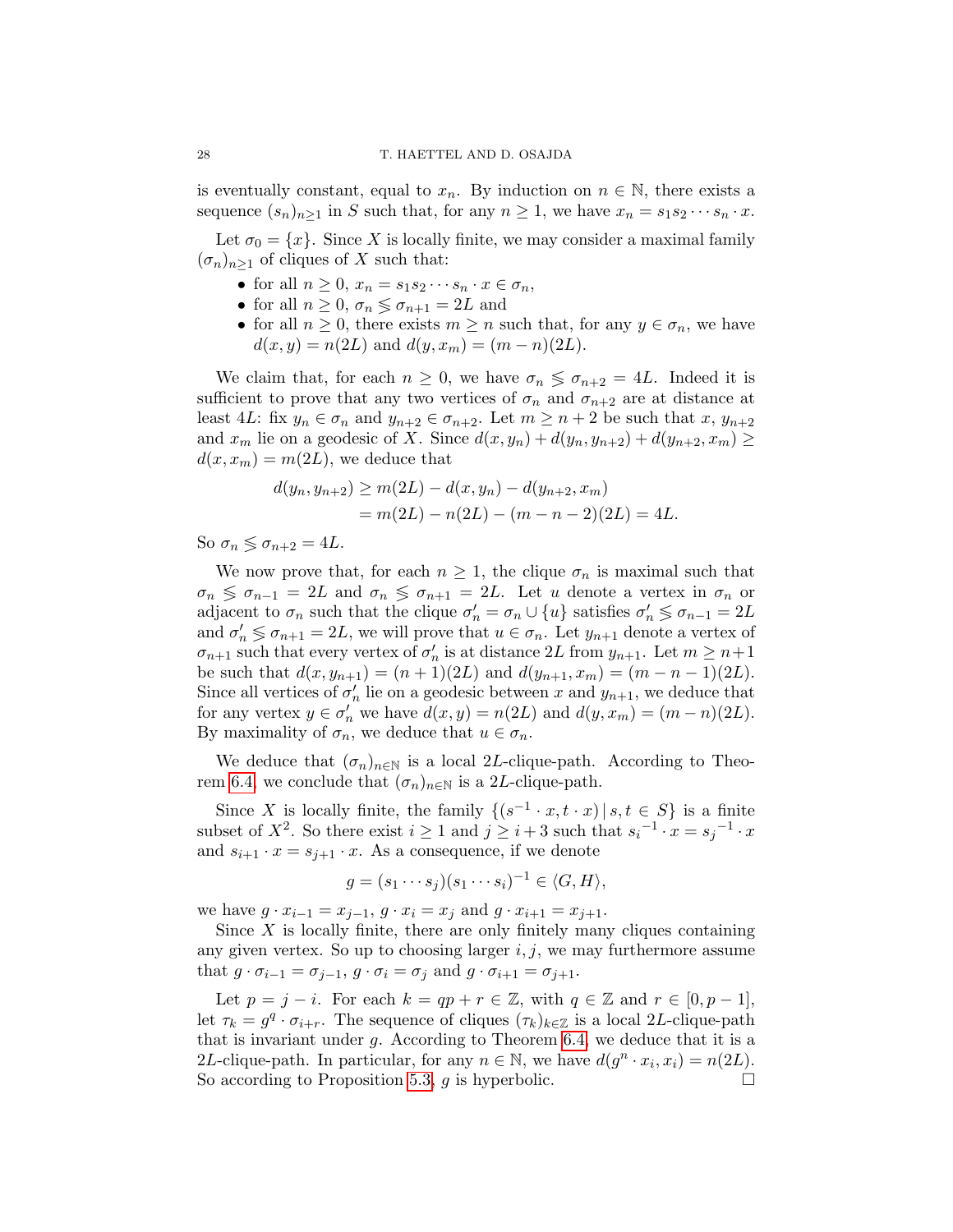### 9. ADDING A  $CAT(0)$  METRIC

<span id="page-28-0"></span>We now give a proof of Theorem [K](#page-4-1) in the introduction. Let  $X$  denote a locally finite Helly graph with finite combinatorial dimension. Assume that the piecewise  $\ell^2$  metric on the orthoscheme complex  $O_1X$  of X is CAT(0). Let  $G$  denote a group of automorphisms of  $X$ , such that each element of  $G$ stabilizes a clique in X.

Consider the family  $(G_{\alpha})_{\alpha \in A}$  of all finitely generated subgroups of G. According to Theorem [8.1,](#page-26-0) for each  $\alpha \in A$ , the finitely generated group  $G_{\alpha}$ of G is elliptic, so it stabilizes a clique in X. In particular, it has a nonempty fixed point  $X_{\alpha}$  in  $|O_1X|$ , which is closed and convex with respect to the CAT(0) metric.

According to [\[CL10,](#page-31-1) Theorem 1.1], since the CAT(0) space  $|O_1X|$  has finite dimension, either the filtering family  $(X_{\alpha})_{\alpha \in A}$  has non-empty intersection, or the intersection of the family  $(\partial X_{\alpha})_{\alpha \in A}$  is non-empty in the visual boundary  $\partial |O_1X|$  of  $|O_1X|$ .

In the former case, the group G has a fixed point in  $|O_1X|$ . In the latter case, the group G has a fixed point in the boundary  $\partial |O_1X|$ .

## <span id="page-28-1"></span>10. Systolic complexes and graphical small cancellation **COMPLEXES**

Recall that, for  $k > 6$ , a flag simplicial complex X is k-large if every cycle in (the 1-skeleton of) X of length smaller than k has a *diagonal*, that is, there exists an edge in X connecting two non-consecutive vertices of the cycle. A simply connected  $k$ -large complex is  $k$ -systolic, and 6-systolic complexes are usually called simply *systolic*. Observe that k-systolicity implies *l*-systolicity, for  $k \geq l$ . Such complexes were first considered by Chepoi [\[Che00\]](#page-31-6) in relation with bridged graphs, which are their 1-skeleta. The study of groups acting geometrically on systolic complexes was initiated by Januszkiewicz-Świątkowski [JŚ06] and by Haglund [\[Hag03\]](#page-32-22).

In this section we consider the following class of group actions on systolic complexes. We say that G acts strongly rigidly on X if the only  $g \in G$ stabilizing a (possibly infinite) simplex of dimension at least 1 is the indentity. Such actions appear naturally as actions induced by actions of small cancellation groups on their Cayley graphs as explained below.

In what follows, unless stated otherwise, we consider a group  $G$  acting strongly rigidly on a 18-systolic complex X.

**Lemma 10.1.** Let  $g \in G \setminus \{1\}$  fix a vertex in X. Then  $Fix(g)$  is a vertex in X.

*Proof.* Suppose there are two distinct vertices  $v, w \in X$  in  $Fix(q)$ . Consider the interval  $I := I(v, w)$  between them. Let  $\sigma = I \cap X_v$ , where  $X_v$  denotes the link of v in X. It is a non-empty (possibly infinite) simplex, see e.g.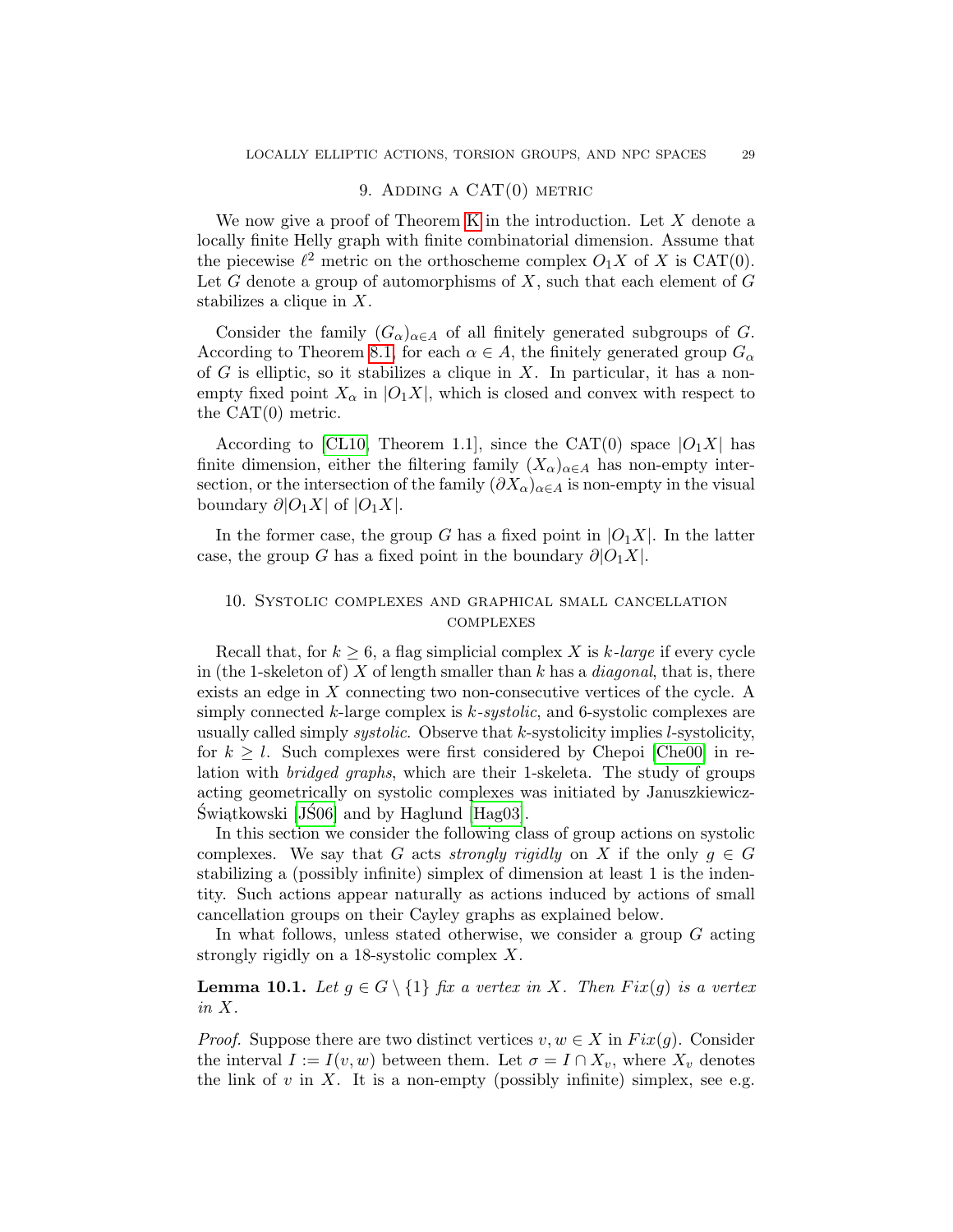[\[Osa07,](#page-34-23) Lemma 2.3]. We have  $gI = I$ , hence  $g\sigma = \sigma$ . By the strong rigidity of the action we have  $q = 1$ , contradiction.

<span id="page-29-0"></span>**Lemma 10.2.** Let w be a vertex in the link  $X_v$ , for  $v = Fix(g)$ . Then there exists a natural number  $k > 0$  such that  $d_{X_v}(w, g^k w) \geq 5$ .

*Proof.* Suppose not, that is, suppose that for every k we have  $d_{X_v}(w, g^k w) \leq$ 4. Consider the intersection  $Z := \bigcap_k B_4(g^k w, X_v)$  of balls of radius 4 around  $g^k w$ ) in the link  $X_v$ . It is nonempty and it is contained in  $B_8(w, X_v)$ . By [\[Osa07,](#page-34-23) Lemma 2.5] the ball  $B_8(w, X_v)$  is itself a systolic complex and the balls in  $X_v$  of the form  $B_4(g^kw,X_v)$  are balls in  $B_8(w,X_v)$ , hence are convex subcomplexes of  $B_8(w, X_v)$ . Therefore Z is a convex subcomplex of a systolic complex  $B_8(w, X_v)$ , hence it is systolic itself. Furthermore, Z is  $\langle g \rangle$ -invariant and bounded. It follows that there exists a (possibly infinite) simplex  $\sigma$  in Z fixed by g. It follows that the simplex of X spanned by  $\sigma$  and v is fixed by g, contradicting the strict rigidity of the action.  $\Box$ 

<span id="page-29-1"></span>**Lemma 10.3.** Let  $g, g' \in G \setminus \{1\}$  such that  $Fix(g) \neq Fix(g')$ . Then there exist natural numbers  $k, k' > 0$  such that  $g^k g'^{k'}$  is an element in G acting with an unbounded orbit on X.

*Proof.* Choose a 1-skeleton geodesic  $\gamma$  between  $v := Fix(g)$  and  $v' :=$ Fix(g'). Let w and w' denote vertices on  $\gamma$  adjacent to, respectively, v and v'. By Lemma [10.2](#page-29-0) there exist k, k' such that  $d_{X_v}(w, g^k w) \geq 5$  and  $d_{X_{v'}}(w', g'^{k'}w') \geq 5$ . We claim that  $f := g^k g'^{k'}$  is not elliptic.

Suppose not, that is, suppose that the orbit of  $f$  is bounded. Consider the path (see Figure [4\)](#page-30-2)

(1) 
$$
\alpha := \bigcup_{i \in \mathbb{Z}} f^i(\gamma \cup g^k \gamma).
$$

Since the orbits of f are bounded, there exist vertices  $u, u'$  in  $\alpha$  whose distance in  $\alpha$  is strictly bigger than their distance in X. We can choose u, u' with the minimal distance among such pairs. Let  $\alpha'$  be the path being part of  $\alpha$  between u and u', and let  $\beta$  be a geodesic in X between u' and u. Consider the closed path  $\alpha' \beta$ . Consider a minimal (singular) disk diagram D for  $\alpha' \beta$ (see Figure [4\)](#page-30-2). Such a diagram is systolic. Recall, that the defect of a vertex z on the boundary  $\alpha' \beta$  of D is equal to three minus the number of triangles of D containing z. By the combinatorial Gauss-Bonnet Theorem and since  $D$  is systolic we have that the sum of defects of the boundary vertices of  $D$  is at least 6. By the choice of  $u, u'$  the sum of their defects is at most 4. By the choice of k, k' the defects in the points  $f^iv, f^iv'$  are at most -1. The sum of defects along interior vertices of a geodesic (in particular,  $f^i \gamma$  or  $f^i g^k \gamma$ or  $\beta$ ) is at most 1. Since there is a shortcut between u and u', the sum of defects of vertices of  $\alpha'$  different than  $u, u'$  is at most 0. Therefore, the sum of defects along the boundary vertices is at most 5, a contradiction.  $\Box$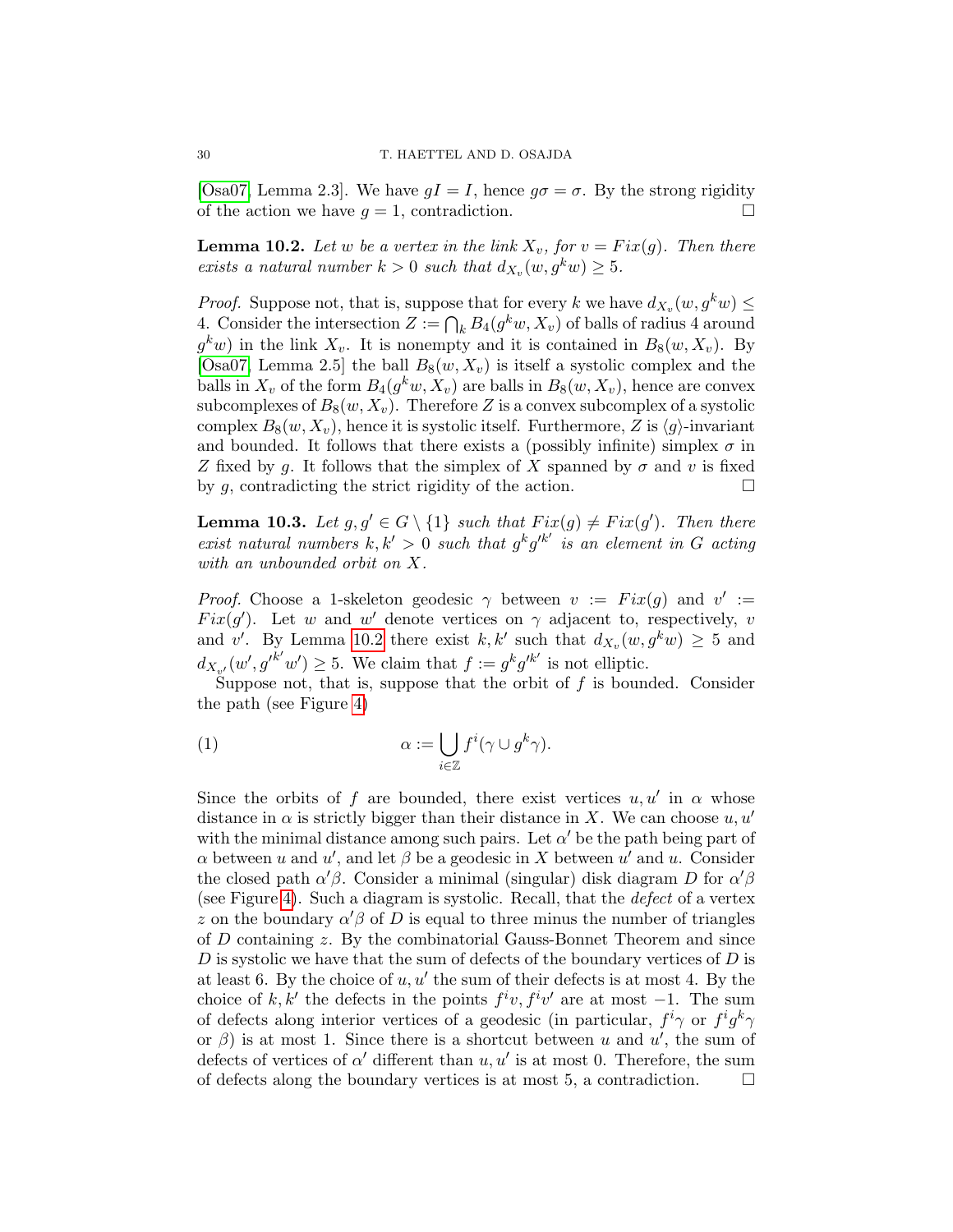

<span id="page-30-2"></span>FIGURE 4. The path  $\alpha$ , a shortcut  $\beta$  (dashed), and a disk diagram D (shaded).

Proof of Theorem [F.](#page-2-1) If all the generators of G have a common fixed point then the G-action is elliptic. If not, then by Lemma [10.3](#page-29-1) there exists a non-elliptic element leading to a contradiction.

In the rest of the section we turn towards actions on graphical small cancellation complexes. We do not give all the definitions here directing the reader to [\[OP18\]](#page-34-5), whose notation we use in what follows.

Let Y be a simply connected graphical  $C(18)$ -small cancellation complex. Let  $G$  be a finitely generated group acting on  $Y$  by automorphisms such that the action induces a free action on the 1-skeleton  $Y^{(1)}$  of Y. Recall [\[OP18\]](#page-34-5) that the *Wise complex*  $W(Y)$  of Y is the nerve of the covering of Y by (closed) 2-cells. We assume here every edge in  $Y$  is contained in some 2cell – this is not restrictive since one can always add equivariantly 'artificial' 2-cells preserving small cancellation conditions. Since  $Y$  is  $C(18)$  its Wise complex  $W(Y)$  is 18-systolic by [\[OP18,](#page-34-5) Theorem 7.10].

<span id="page-30-3"></span>**Lemma 10.4.** The induced G-action on the Wise complex  $W(Y)$  is strongly rigid.

*Proof.* Let  $g \in G$ . suppose that there exists a simplex  $\sigma = \{z_0, z_1, \ldots\}$  of dimension at least 1 in  $W(Y)$  with  $g\sigma = \sigma$ . It follows that for the intersection  $Z := \bigcap z_i \subseteq Y$  we have  $gZ = Z$ . Such intersection is a non-empty bounded tree, hence there exists a vertex or an edge fixed by  $g$ . By the assumption on freeness of the action we have that  $q = 1$ .

*Proof of Theorem [G.](#page-3-1)* The action of a  $C(18)$  group on the graphical small cancellation complex derived from the Cayley graph is free on the 1-skeleton. Hence the theorem follows from Lemma [10.4](#page-30-3) and Theorem [F.](#page-2-1)

### <span id="page-30-0"></span>**REFERENCES**

<span id="page-30-1"></span>[AB95] Juan M. Alonso and Martin R. Bridson, Semihyperbolic groups, Proc. London Math. Soc. (3) 70 (1995), no. 1, 56–114. MR1300841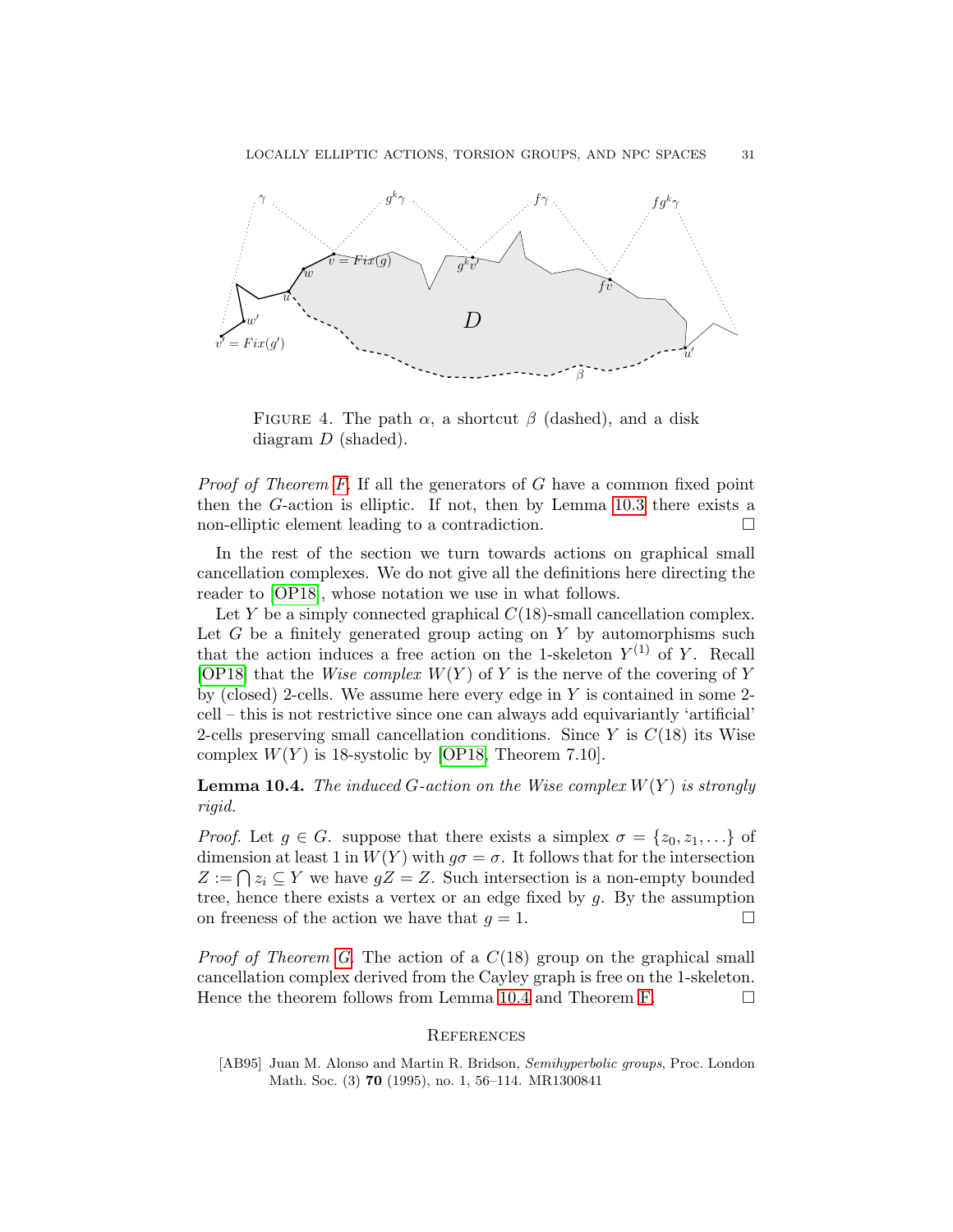- <span id="page-31-4"></span>[AP56] Nachman Aronszajn and Prom Panitchpakdi, Extension of uniformly continuous transformations and hyperconvex metric spaces, Pacific J. Math. 6 (1956), 405–439. MR0084762
- <span id="page-31-16"></span>[Bas80] Hyman Bass, Groups of integral representation type, Pacific J. Math. 86 (1980), no. 1, 15–51. MR586867
- <span id="page-31-7"></span>[BCC<sup>+</sup>13] Boštjan Brešar, Jérémie Chalopin, Victor Chepoi, Tanja Gologranc, and Damian Osajda, Bucolic complexes, Adv. Math. 243 (2013), 127–167. MR3062742
- <span id="page-31-9"></span>[Bes00a] Mladen Bestvina, Questions in geometric group theory (2000), available at <https://www.math.utah.edu/~bestvina/eprints/questions-updated.pdf>.
- <span id="page-31-13"></span> $[Bes00b]$  , Questions in geometric group theory (2000), available at [https://](https: //www.math.utah.edu/~bestvina/eprints/questions.pdf) [www.math.utah.edu/~bestvina/eprints/questions.pdf](https: //www.math.utah.edu/~bestvina/eprints/questions.pdf).
- <span id="page-31-20"></span>[Bes96] , Local homology properties of boundaries of groups, Michigan Math. J. 43 (1996), no. 1, 123–139. MR1381603
- <span id="page-31-2"></span>[BF21] Emmanuel Breuillard and Koji Fujiwara, On the joint spectral radius for isometries of non-positively curved spaces and uniform growth, Ann. Inst. Fourier (Grenoble) 71 (2021), no. 1, 317–391. MR4275871
- <span id="page-31-3"></span>[BH99] Martin R. Bridson and André Haefliger, Metric spaces of non-positive curvature, Grundlehren der Mathematischen Wissenschaften [Fundamental Principles of Mathematical Sciences], vol. 319, Springer-Verlag, Berlin, 1999. MR1744486
- <span id="page-31-10"></span>[Bri06] Martin R. Bridson, Non-positive curvature and complexity for finitely presented groups, International Congress of Mathematicians. Vol. II, 2006, pp. 961–987. MR2275631
- <span id="page-31-11"></span>[Bri07]  $\qquad \qquad$ , Problems concerning hyperbolic and CAT(0) groups (2007), available at [https://docs.google.com/file/d/0B-tup63120-GVVZqNFlTcEJmMmc/](https://docs.google.com/file/d/0B-tup63120-GVVZqNFlTcEJmMmc/edit) [edit](https://docs.google.com/file/d/0B-tup63120-GVVZqNFlTcEJmMmc/edit).
- <span id="page-31-17"></span>[But21] Jack Button, Groups acting on hyperbolic spaces with a locally finite orbit (2021), available at <arXiv:2111.13427>.
- <span id="page-31-19"></span>[BvdV91] H.-J. Bandelt and M. van de Vel, Superextensions and the depth of median graphs, J. Combin. Theory Ser. A 57 (1991), no. 2, 187-202. MR1111556
- <span id="page-31-15"></span>[Can11] Serge Cantat, Sur les groupes de transformations birationnelles des surfaces, Ann. of Math. (2) 174 (2011), no. 1, 299–340. MR2811600
- <span id="page-31-14"></span>[Cap09] Pierre-Emmanuel Caprace, "Abstract" homomorphisms of split Kac-Moody groups, Mem. Amer. Math. Soc. 198 (2009), no. 924, xvi+84. MR2499773
- <span id="page-31-12"></span>[Cap14] , Lectures on proper CAT(0) spaces and their isometry groups, Geometric group theory, 2014, pp. 91–125. MR3329726
- <span id="page-31-0"></span>[CCG<sup>+</sup>20] Jérémie Chalopin, Victor Chepoi, Anthony Genevois, Hiroshi Hirai, and Damian Osajda, Helly groups (2020), available at  $arXiv:2002.06895$ .
- <span id="page-31-18"></span><span id="page-31-8"></span><span id="page-31-6"></span><span id="page-31-5"></span><span id="page-31-1"></span>[CCHO20] Jérémie Chalopin, Victor Chepoi, Hiroshi Hirai, and Damian Osajda, Weakly modular graphs and nonpositive curvature, Mem. Amer. Math. Soc. 268 (2020), no. 1309, vi+159. MR4223822
	- [Che00] Victor Chepoi, Graphs of some CAT(0) complexes, Adv. in Appl. Math. 24 (2000), no. 2, 125–179. MR1748966
	- [CL10] Pierre-Emmanuel Caprace and Alexander Lytchak, At infinity of finitedimensional  $CAT(0)$  spaces, Math. Ann. **346** (2010), no. 1, 1–21. MR2558883
	- [CM09] Pierre-Emmanuel Caprace and Nicolas Monod, Isometry groups of nonpositively curved spaces: structure theory, J. Topol. 2 (2009), no. 4, 661-700. MR2574740
	- [CO15] Victor Chepoi and Damian Osajda, Dismantlability of weakly systolic complexes and applications, Trans. Amer. Math. Soc. 367 (2015), no. 2, 1247– 1272. MR3280043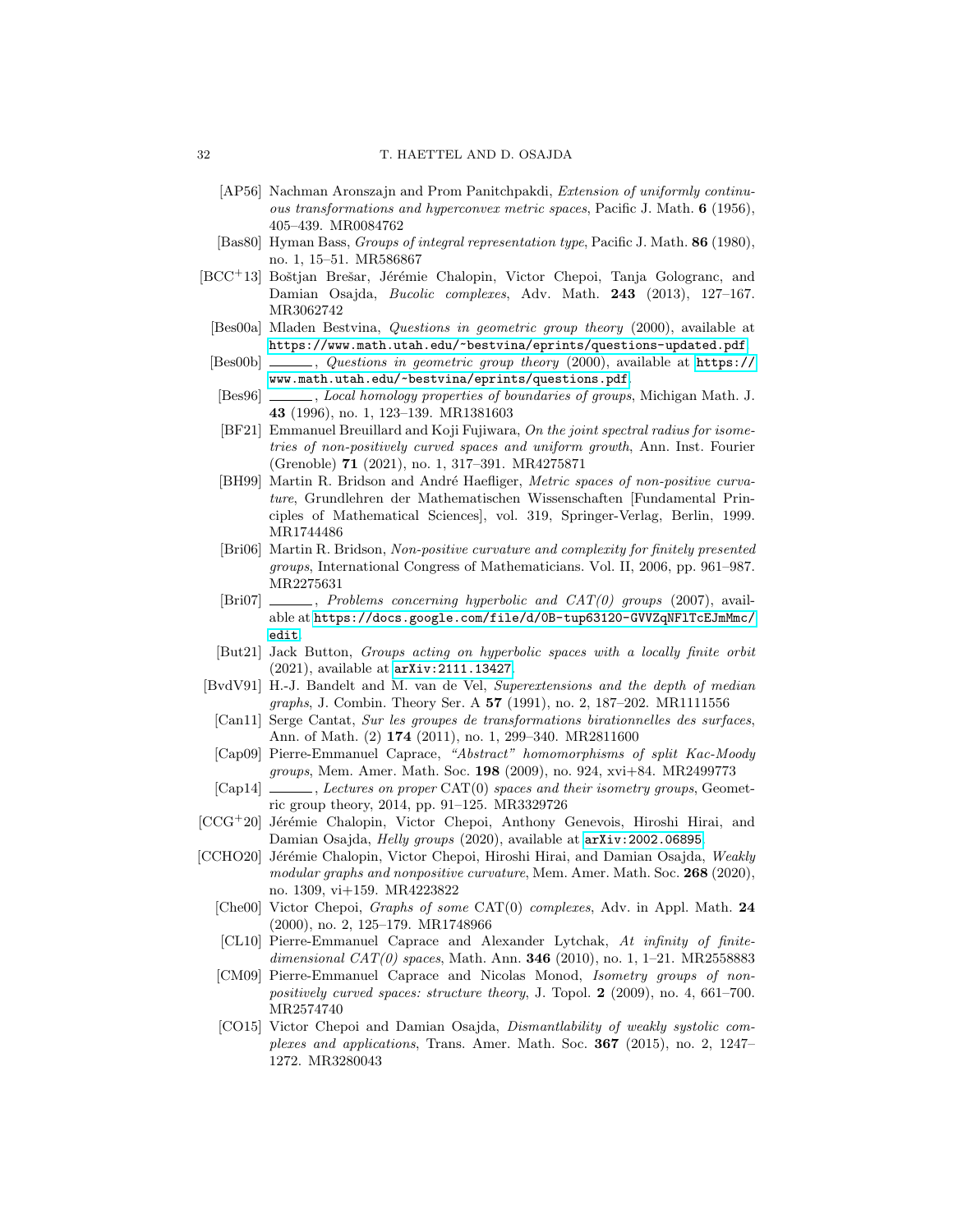- <span id="page-32-5"></span>[Cor17] Yves Cornulier, Group actions with commensurated subsets, wallings and cubings, 2017. https://www.normalesup.org/ cornulier/fw.pdf.
- <span id="page-32-8"></span>[DL15] Dominic Descombes and Urs Lang, Convex geodesic bicombings and hyperbolicity, Geom. Dedicata 177 (2015), 367–384. MR3370039
- <span id="page-32-21"></span>[DL16]  $\qquad \qquad$ , Flats in spaces with convex geodesic bicombings, Anal. Geom. Metr. Spaces 4 (2016), no. 1, 68–84. MR3483604
- <span id="page-32-1"></span>[Dre84] Andreas W. M. Dress, Trees, tight extensions of metric spaces, and the cohomological dimension of certain groups: a note on combinatorial properties of metric spaces, Adv. in Math. **53** (1984), no. 3, 321-402. MR753872
- <span id="page-32-15"></span>[Dud21] Karol Duda, Torsion subgroups of C(4)-T(4) small cancellation groups (2021), available at <arXiv:2112.01912>.
- <span id="page-32-17"></span>[Eng12] Esther Engberding, Die injektive H¨ulle von Coxetergruppen (2012). Diplomarbeit, Westfälische Wilhelms-Universität Münster.
- <span id="page-32-12"></span>[Far09] Benson Farb, Group actions and Helly's theorem, Adv. Math. 222 (2009), no. 5, 1574–1588. MR2555905
- <span id="page-32-11"></span>[Fav10] Charles Favre, Le groupe de Cremona et ses sous-groupes de type fini, 2010, pp. Exp. No. 998, vii, 11–43. Séminaire Bourbaki. Volume 2008/2009. Exposés 997–1011. MR2648673
- <span id="page-32-10"></span>[FHT11] Benson Farb, Chris Hruska, and Anne Thomas, Problems on automorphism groups of nonpositively curved polyhedral complexes and their lattices, Geometry, rigidity, and group actions, 2011, pp. 515–560. MR2807842
- <span id="page-32-20"></span>[FO20] Tomohiro Fukaya and Shin-ichi Oguni, A coarse Cartan-Hadamard theorem with application to the coarse Baum-Connes conjecture, J. Topol. Anal. 12 (2020), no. 3, 857–895. MR4139217
- <span id="page-32-16"></span>[Gen21] Anthony Genevois,  $\emph{Coning-off CAT}(0)$  cube complexes, 2021. to appear in Ann. Inst. Fourier (Grenoble).
- <span id="page-32-14"></span>[GLU21] Anthony Genevois, Anne Lonjou, and Christian Urech, Cremona groups over finite fields, Neretin groups, and non-positively curved cube complexes, 2021. arXiv:2110.14605.
- <span id="page-32-13"></span>[GM08] Daniel Groves and Jason Fox Manning, Dehn filling in relatively hyperbolic groups, Israel J. Math. 168 (2008), 317–429. MR2448064
- <span id="page-32-0"></span>[Gri84] R. I. Grigorchuk, Degrees of growth of finitely generated groups and the theory of invariant means, Izv. Akad. Nauk SSSR Ser. Mat. 48 (1984), no. 5, 939–985. MR764305
- <span id="page-32-3"></span>[Gro87] Mikhael Gromov, *Hyperbolic groups*, Essays in group theory, 1987, pp. 75–263. MR919829
- <span id="page-32-6"></span>[Hae21a] Thomas Haettel, Injective metrics on buildings and symmetric spaces, 2021. arXiv:2101.09367.
- <span id="page-32-7"></span> $[Hae21b]$  , Lattices, injective metrics and the  $K(\pi, 1)$  conjecture, 2021. arXiv:2109.07891.
- <span id="page-32-22"></span>[Hag03] Frédéric Haglund, Complexes simpliciaux hyperboliques de grande dimension, Vol. 71, 2003. preprint, available at: http://www.math.upsud.fr/haglund/cpl\_hyp\_gde\_dim.pdf.
- <span id="page-32-2"></span> $[Hag07]$  \_\_\_\_\_, Isometries of  $CAT(0)$  cube complexes are semi-simple (2007). arXiv:0705.3386.
- <span id="page-32-18"></span>[HHP21] Thomas Haettel, Nima Hoda, and Harry Petyt, Coarse injectivity, hierarchical hyperbolicity, and semihyperbolicity, to appear in Geom. Topol. (2021).
- <span id="page-32-19"></span>[Hir20] Hiroshi Hirai, Uniform modular lattices and affine buildings, Adv. Geom. 20 (2020), no. 3, 375–390. MR4121339
- <span id="page-32-4"></span>[HO21] Jingyin Huang and Damian Osajda, *Helly meets Garside and Artin*, Invent. Math. **225** (2) (2021), 395-426.
- <span id="page-32-9"></span>[Hod20] Nima Hoda, Quadric complexes, Michigan Math. J. 69 (2020), no. 2, 241–271. MR4104372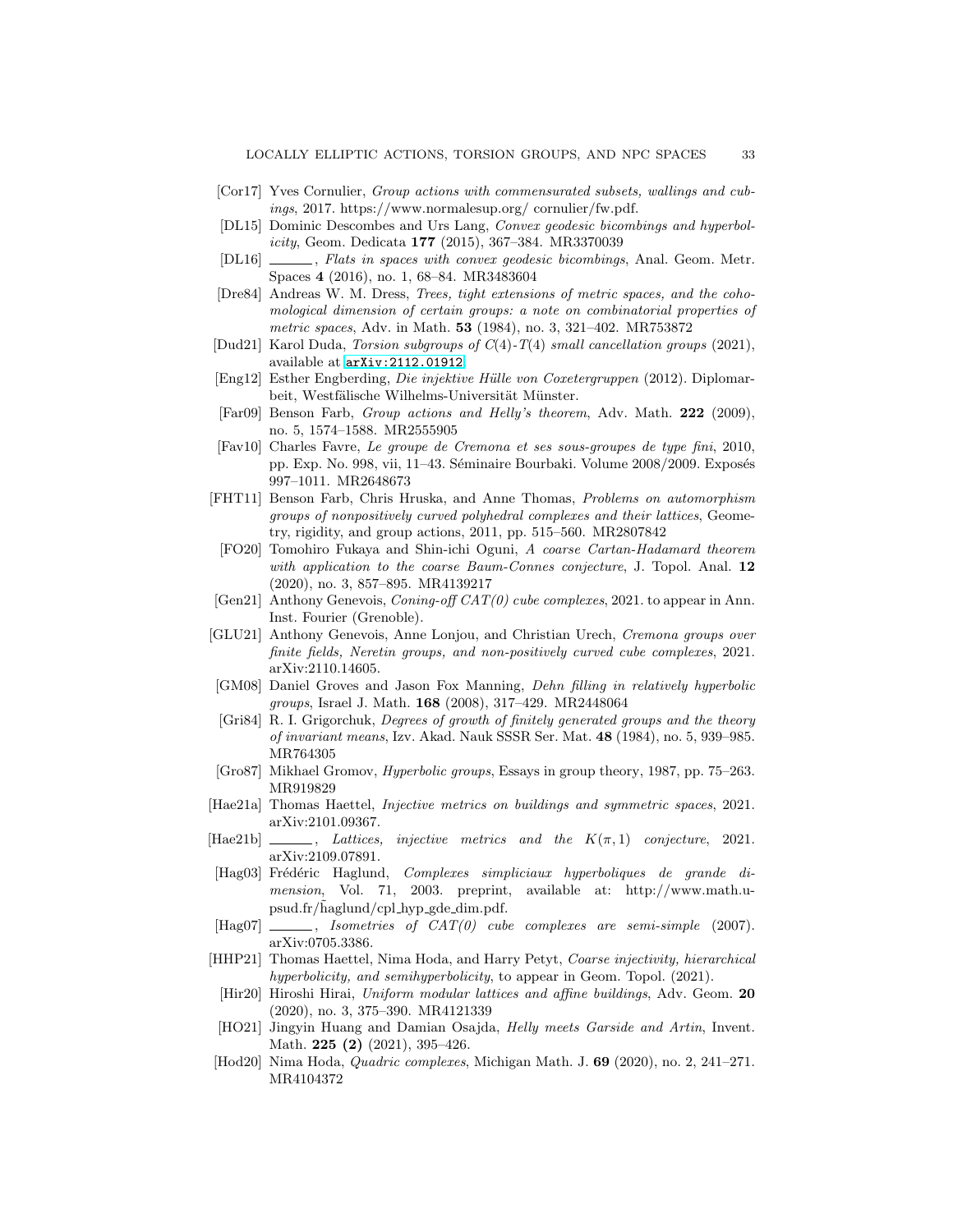- <span id="page-33-3"></span>[Hol10] Derek F. Holt, Garside groups have the falsification by fellow-traveller property, Groups Geom. Dyn. 4 (2010), no. 4, 777–784. MR2727663
- <span id="page-33-20"></span>[HW09] G. Christopher Hruska and Daniel T. Wise, Packing subgroups in relatively hyperbolic groups, Geom. Topol. 13 (2009), no. 4, 1945–1988. MR2497315
- <span id="page-33-10"></span>[Isb64] John R. Isbell, Six theorems about injective metric spaces, Comment. Math. Helv. 39 (1964), 65–76. MR0182949
- <span id="page-33-11"></span>[JS06] Tadeusz Januszkiewicz and Jacek Swiątkowski, Simplicial nonpositive curvature, Publ. Math. Inst. Hautes Études Sci.  $104$  (2006), 1–85. MR2264834
- <span id="page-33-13"></span>[JS07] Tadeusz Januszkiewicz and Jacek Świątkowski, Filling invariants of systolic complexes and groups, Geom. Topol. 11 (2007), 727–758. MR2302501
- <span id="page-33-14"></span>[Kap08] Michael Kapovich, Problems on boundaries of groups and kleinian groups (2008), available at [https://docs.google.com/file/d/](https://docs.google.com/file/d/0B-tup63120-GOC15RW8zMDFZZjg/edit) [0B-tup63120-GOC15RW8zMDFZZjg/edit](https://docs.google.com/file/d/0B-tup63120-GOC15RW8zMDFZZjg/edit).
- <span id="page-33-21"></span><span id="page-33-8"></span><span id="page-33-4"></span><span id="page-33-0"></span>[KMV21] Daniel Keppeler, Philip Möller, and Olga Varghese, Automatic continuity for groups whose torsion subgroups are small, 2021. arXiv:2106.12547.
	- [KR17] Daniel Kasprowski and Henrik Rüping, The Farrell-Jones conjecture for hyperbolic and  $CAT(0)$ -groups revisited, J. Topol. Anal.  $9$  (2017), no. 4, 551–569. MR3684616
	- [Lan13] Urs Lang, Injective hulls of certain discrete metric spaces and groups, J. Topol. Anal. 5 (2013), no. 3, 297–331. MR3096307
	- [LL07] Eon-Kyung Lee and Sang Jin Lee, Translation numbers in a Garside group are rational with uniformly bounded denominators, J. Pure Appl. Algebra 211 (2007), no. 3, 732–743. MR2344226
	- [LP21] Stéphane Lamy and Piotr Przytycki, *Presqu'un immeuble pour le groupe des* automorphismes moderes, Ann. H. Lebesgue (2021). to appear.
	- [LU21] Anne Lonjou and Christian Urech, Actions of Cremona groups on CAT(0) cube complexes, 2021. to appear in Duke. Math. J.
	- [LV20] Nils Leder and Olga Varghese, A note on locally elliptic actions on cube complexes, Innov. Incidence Geom. 18 (2020), no. 1, 1–6. MR4162939
- <span id="page-33-17"></span><span id="page-33-16"></span><span id="page-33-6"></span><span id="page-33-5"></span>[Mar13] Timothée Marquis, *Topological Kac–Moody groups and their subgroups*, Ph.D. Thesis, 2013. Université Catholique de Louvain.
- <span id="page-33-15"></span>[Mar15]  $\ldots$ , A fixed point theorem for Lie groups acting on buildings and applications to Kac-Moody theory, Forum Math.  $27$  (2015), no. 1, 449-466. MR3334068
- <span id="page-33-18"></span>[MS84] John W. Morgan and Peter B. Shalen, Valuations, trees, and degenerations of hyperbolic structures. I, Ann. of Math.  $(2)$  120 (1984), no. 3, 401–476. MR769158
- <span id="page-33-19"></span>[Nib98] Graham A. Niblo, 1998. https://gow.epsrc.ukri.org/NGBOViewGrant.aspx?- GrantRef=GR/M18782/01.
- <span id="page-33-7"></span>[NOP21] Sergey Norin, Damian Osajda, and Piotr Przytycki, Torsion groups do not act on 2-dimensional  $CAT(0)$  complexes, Duke Math. J. (2021). to appear.
- <span id="page-33-2"></span>[Nos01] Gennady A. Noskov, Bounded shortening in Coxeter complexes and buildings, Mathematical structures and modeling, No. 8 (Russian), 2001, pp. 10–14. MR1890662
- <span id="page-33-9"></span>[NR97] Graham A. Niblo and Lawrence Reeves, Groups acting on CAT(0) cube complexes, Geom. Topol. 1 (1997), 1–7. MR1432323
- <span id="page-33-12"></span><span id="page-33-1"></span>[NS95] Walter D. Neumann and Michael Shapiro, Automatic structures, rational growth, and geometrically finite hyperbolic groups, Invent. Math.  $120$  (1995), no. 2, 259–287. MR1329042
	- [21] Nonpositively curved complexes (online meeting), Oberwolfach Rep. 8 (2021). Abstracts from the mini-workshop held February 7–13, 2021, Organized by Damian Osajda, Piotr Przytycki and Petra Schwer.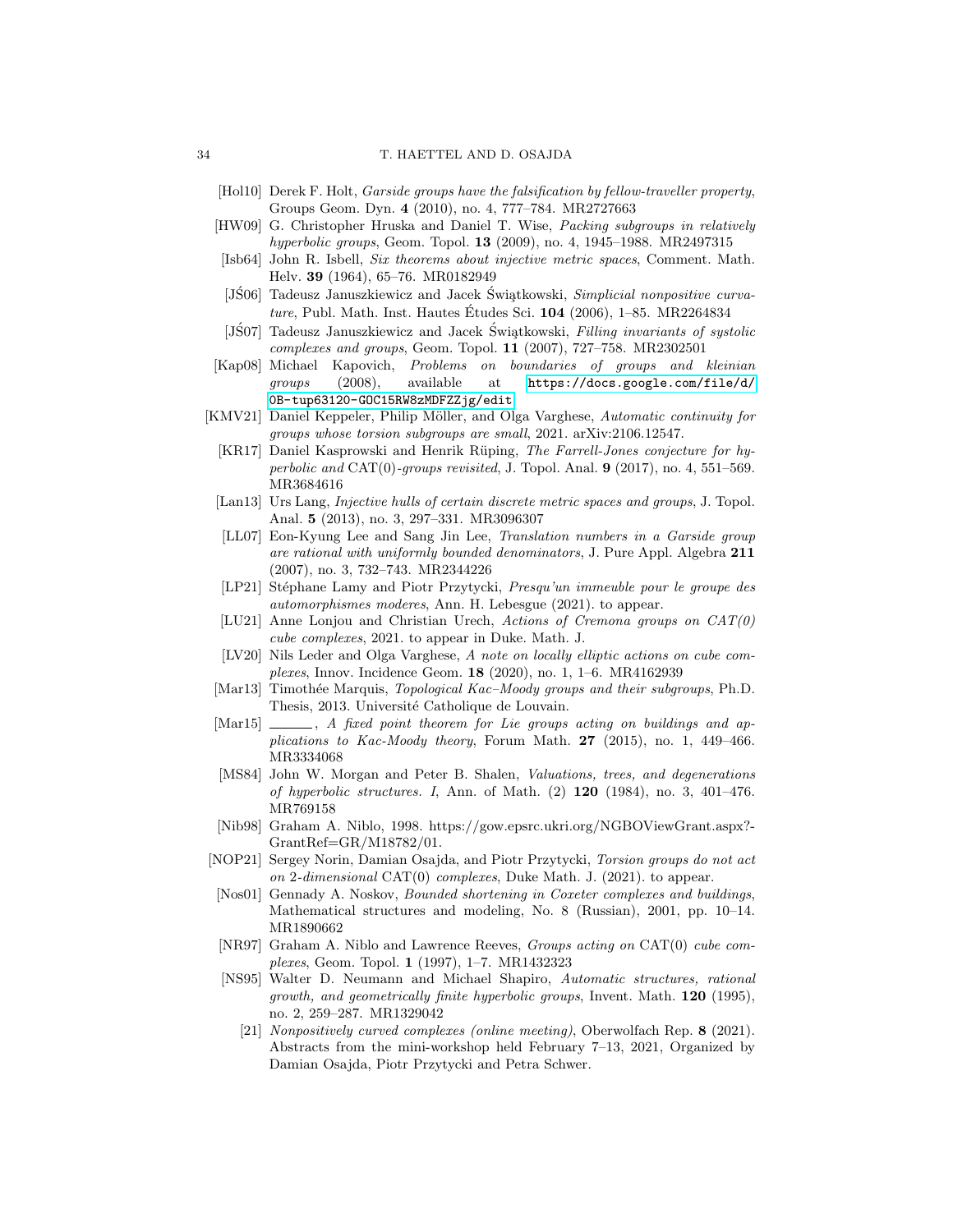- <span id="page-34-5"></span>[OP18] Damian Osajda and Tomasz Prytuła, Classifying spaces for families of subgroups for systolic groups, Groups Geom. Dyn. 12 (2018), no. 3, 1005–1060. MR3845715
- <span id="page-34-10"></span>[OP21a] Damian Osajda and Piotr Przytycki, Tits alternative for 2-dimensional CAT(0) complexes, 2021. arXiv:2110.01845.
- <span id="page-34-9"></span>[OP21b] , Tits alternative for groups acting properly on 2-dimensional recurrent complexes, Adv. Math. 391 (2021), Paper No. 107976, 22. With an appendix by J. McCammond, Osajda and Przytycki. MR4305241
- <span id="page-34-7"></span>[OS15] Damian Osajda and Jacek Swiatkowski, On asymptotically hereditarily aspherical groups, Proc. Lond. Math. Soc. (3) 111 (2015), no. 1, 93–126. MR3404777
- <span id="page-34-23"></span>[Osa07] Damian Osajda, Connectedness at infinity of systolic complexes and groups, Groups Geom. Dyn. 1 (2007), no. 2, 183–203. MR2319456
- <span id="page-34-6"></span>[Osa08]  $\ldots$ , Ideal boundary of 7-systolic complexes and groups, Algebr. Geom. Topol. 8 (2008), no. 1, 81–99. MR2377278
- <span id="page-34-1"></span> $[Osa18a] \t\t\t—, Group cubization, Duke Math. J. 167 (2018), no. 6, 1049-1055. With$ an appendix by Mikaël Pichot. MR3786300
- <span id="page-34-2"></span> $[Osa18b]$  , Residually finite non-exact groups, Geom. Funct. Anal. 28 (2018), no. 2, 509–517. MR3788209
- <span id="page-34-3"></span>[Osa20]  $\_\_\_\_\$  Small cancellation labellings of some infinite graphs and applications, Acta Math. 225 (2020), no. 1, 159–191. MR4176066
- <span id="page-34-8"></span>[Osa21]  $\_\_\_\_\_\$ , Normal subgroups of SimpHAtic groups, J. Topol. Anal. (2021).
- <span id="page-34-22"></span>[OV20] Damian Osajda and Motiejus Valiunas, Helly groups, coarse Helly groups, and relative hyperbolicity, 2020. arXiv:2012.03246.
- <span id="page-34-19"></span>[Par00] Anne Parreau, Immeubles affines: construction par les normes et étude des  $isométries$ , Crystallographic groups and their generalizations (Kortrijk, 1999), 2000, pp. 263–302. MR1796138
- <span id="page-34-4"></span>[Par03] , Sous-groupes elliptiques de groupes linéaires sur un corps valué, J. Lie Theory 13 (2003), no. 1, 271–278. MR1958586
- <span id="page-34-20"></span>[Sag95] Michah Sageev, Ends of group pairs and non-positively curved cube complexes, Proc. London Math. Soc. (3) 71 (1995), no. 3, 585–617. MR1347406
- <span id="page-34-16"></span>[Sch11] Issai Schur, *Über Gruppen periodischer Substitutionen*, Sitzungsb. Preuss. Akad. Wiss. (1911), 619–627.
- <span id="page-34-0"></span>[Ser03] Jean-Pierre Serre, Trees, Springer Monographs in Mathematics, Springer-Verlag, Berlin, 2003. Translated from the French original by John Stillwell, Corrected 2nd printing of the 1980 English translation. MR1954121
- <span id="page-34-13"></span>[Ser74]  $\qquad \qquad$ , Amalgames et points fixes, Proceedings of the Second International Conference on the Theory of Groups (Australian Nat. Univ., Canberra, 1973), 1974, pp. 633–640. Lecture Notes in Math., Vol. 372. MR0376882
- <span id="page-34-14"></span> $[SET7]$   $\ldots$ , *Arbres, amalgames*,  $SL_2$ , Société Mathématique de France, Paris, 1977. Avec un sommaire anglais, R´edig´e avec la collaboration de Hyman Bass, Astérisque, No. 46. MR0476875
- <span id="page-34-21"></span>[SST20] Jeroen Schillewaert, Koen Struyve, and Anne Thomas, Fixed points for group actions on 2-dimensional affine buildings, 2020. arXiv:2003.00681.
- <span id="page-34-11"></span>[Swe99] Eric L. Swenson, A cut point theorem for CAT(0) groups, J. Differential Geom. 53 (1999), no. 2, 327–358. MR1802725
- <span id="page-34-17"></span>[Tit72] Jacques Tits, Free subgroups in linear groups, J. Algebra 20 (1972), 250–270. MR0286898
- <span id="page-34-18"></span>[Wat82] Yasuo Watatani, Property T of Kazhdan implies property FA of Serre, Math. Japon. 27 (1982), no. 1, 97-103. MR649023
- <span id="page-34-15"></span>[Wat88] Peter L. Waterman, *Purely elliptic Möbius groups*, Holomorphic functions and moduli, Vol. II (Berkeley, CA, 1986), 1988, pp. 173–178. MR955839
- <span id="page-34-12"></span>[Xie04] Xiangdong Xie, Tits alternative for closed real analytic 4-manifolds of nonpositive curvature, Topology Appl. 136 (2004), no. 1-3, 87–121. MR2023412